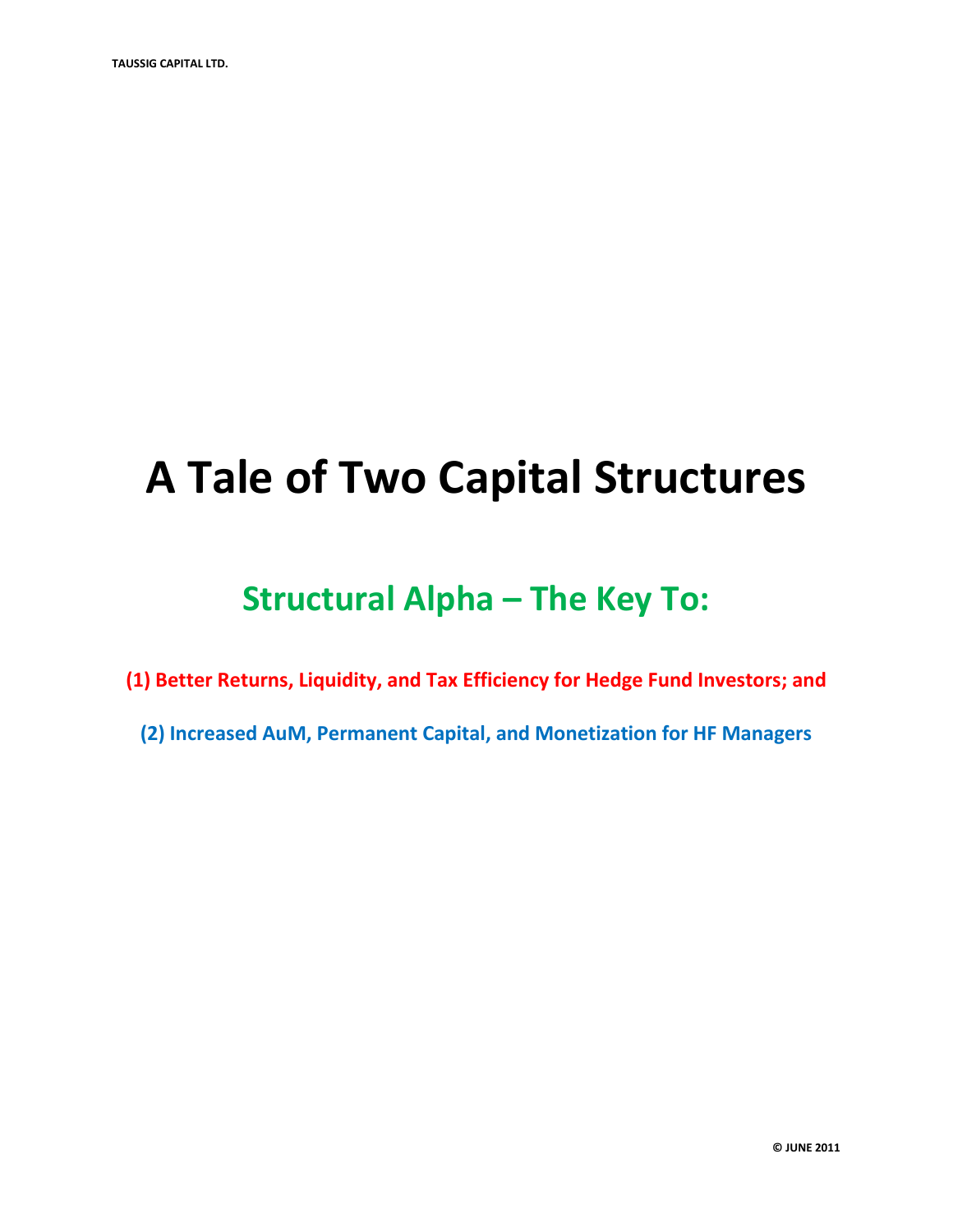**Note: A couple of years ago, I gave a speech on Structural Alpha. An editor for a major publisher was in the audience and suggested that I turn the subject into a book.** 

> **Writing is not only a very painful process for me, but I also believe that a number of other people write far better than I. As such, I asked Greg Newton of "Naked Shorts" to co-author the piece and offered him any advance and all of the royalties.**

**After two sessions, Greg and I had completed an outline, but then, he suddenly passed away. Aside from considerable knowledge of the hedge fund industry, Greg possessed wit and irreverence in great quantities and this piece would have been far more entertaining and much more informative if Greg had written it.**

**As such, over the last two years, I have haphazardly and erratically added flesh to the skeleton that Greg and I began. The result is too short for a book and far too long for an article in a print publication, but Matthias Knab agreed to publish it in Opalesque.**

**Recently, Opalesque also produced a video on Structural Alpha [http://www.opalesque.tv/youtube/Joe\\_Taussig/1](http://www.opalesque.tv/youtube/Joe_Taussig/1) . While this piece and the video overlap significantly, for those of you who are really interested in how to greatly improve the Investor Proposition or generate significant amounts of AuM and/or permanent capital, there is enough unique information in each to make it worthwhile.**

**Having seen myself on Opalesque TV, I plan to keep my day job and the on air talent at CNBC and Bloomberg TV have nothing to fear.** 

**If you have any questions, please feel free to contact me.**

**Joseph K. Taussig Zürich, Switzerland October, 2012 E-mail: [jtaussig@taussigcapital.ch](mailto:jtaussig@taussigcapital.ch) +41 79 827 82 31**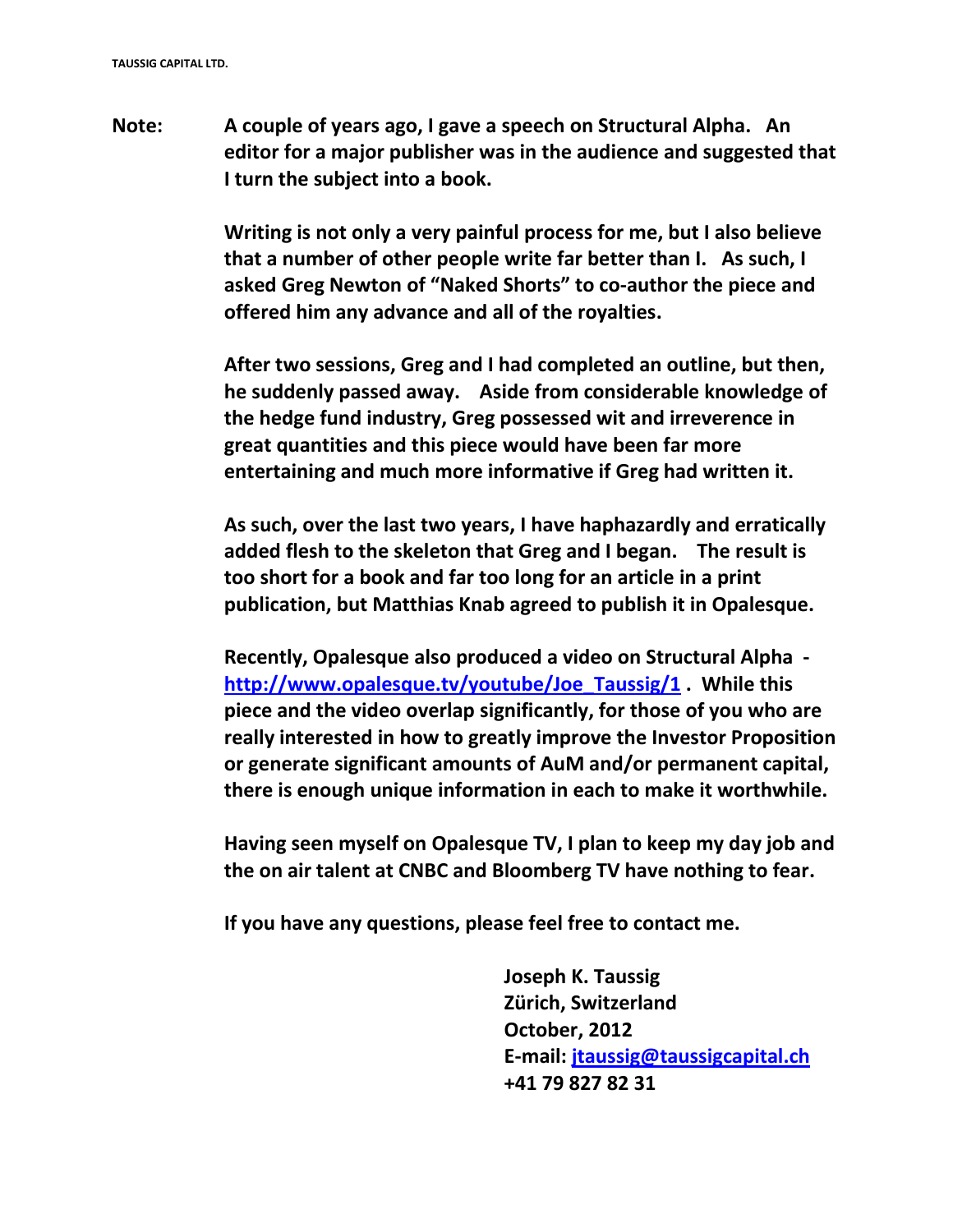## **TABLE OF CONTENTS**

| <b>Chapter</b> |                                                                  | Page         |
|----------------|------------------------------------------------------------------|--------------|
| Prologue       |                                                                  | $\mathbf{1}$ |
| 1.             | <b>Capital Structure #1</b>                                      | $\mathbf{2}$ |
| 2.             | <b>Capital Structure #2</b>                                      | 5            |
| 3.             | <b>Structural Alpha (The Real Key to Mr. X's Success)</b>        | 10           |
| 4.             | AIG, Tiger, "The Snowball", and the Hedge Fund Industry          | 17           |
| 5.             | <b>Replicating the Models</b>                                    | 19           |
| 6.             | <b>Significantly Improving the Investor Proposition</b>          | 23           |
| 7.             | <b>Increasing AuM and Permanent Capital</b>                      | 35           |
| 8.             | <b>Monetizing HF Managers, FoHF Managers, and Family Offices</b> | 40           |
| 9.             | <b>Family Offices, a Special Case</b>                            | 44           |
| 10.            | (Re)insurance or Banking?                                        | 48           |
| 11.            | Why Buildings Don't Have 13 <sup>th</sup> Floors                 | 50           |
| 12.            | Two More Opportunities to Invest \$1 Million                     | 51           |
| 13.            | How Your Additional \$1 Million Would Have Performed             | 52           |
| 14.            | How Long Does It Take and How Much Does It Cost?                 | 53           |
| 15.            | <b>Why Should Anyone Care?</b>                                   | 54           |
| 16.            | Seriously, Do Not Try This at Home                               | 55           |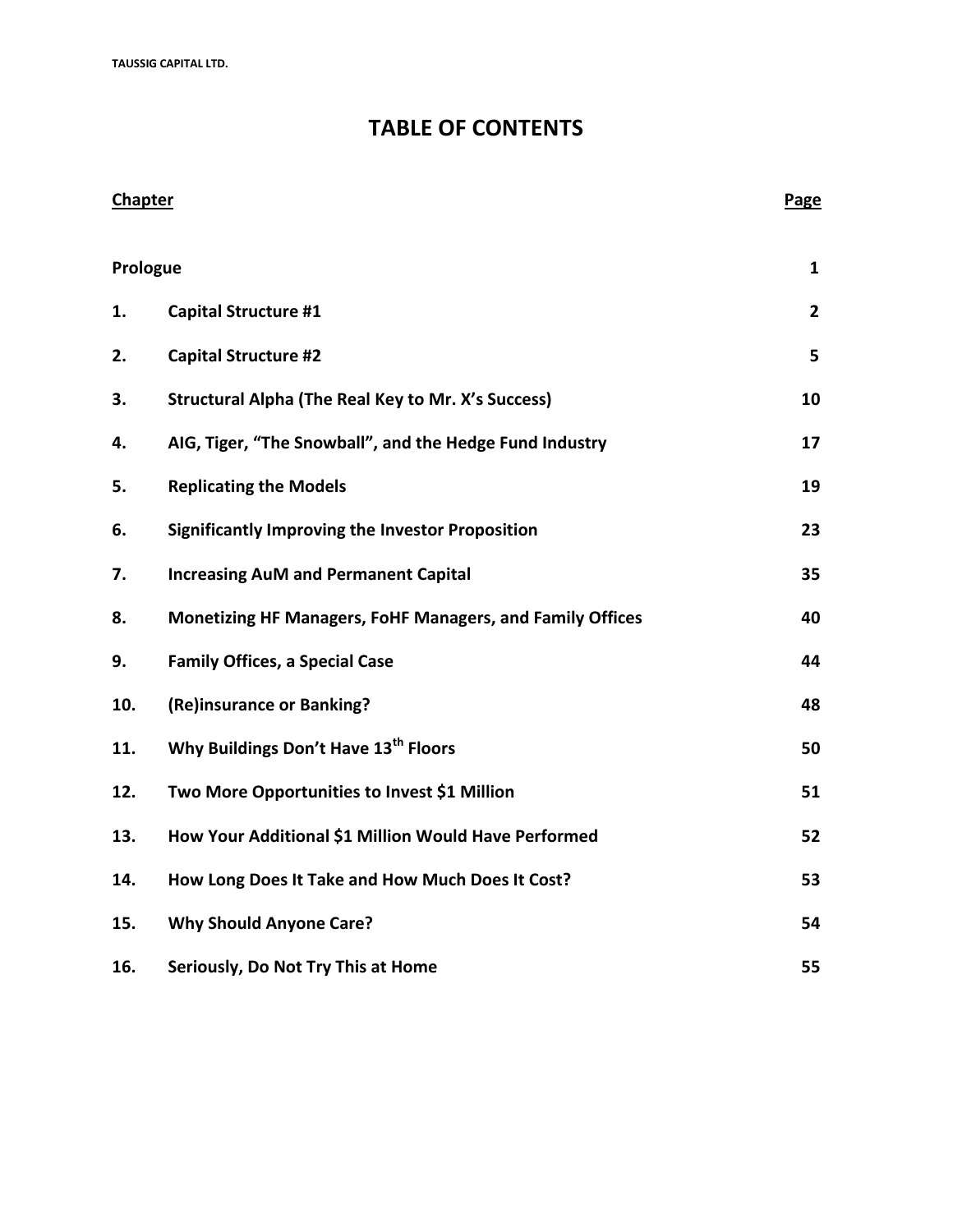## **PROLOGUE**

'Twas the best of times, 'twas the worst of times. 'Twas the age of wisdom, 'twas the age of foolishness. Charles Dickens' opening words from '*A Tale of Two Cities'* are appropriate for describing recent history. Just as Dickens compared London and Paris at the time of the French Revolution, these words are also appropriate as we compare the evolution of the capital structures of two financial services titans and the implications of their evolution for hedge funds ("HFs"), funds of hedge funds ("FoHFs"), family offices, and their investors.

Our starting points will be an analysis of one hedge-fund (sic) and another financial services partnership (often accused of being a hedge fund in disguise) about the time of their respective metamorphoses. We then examine the impact of their evolutions on their investors and managements and extrapolate lessons learned from their experiences by comparing their original capital structures (the most common structures for HFs, FoHFs, and family offices) with the two alternatives ultimately chosen by our heroes, each of which can provide any investor with: (1) significantly better returns without a proportionate increase in risk than their partnership (fund) structures; (2) equal or vastly superior liquidity; and (3) far gentler tax treatment in the UK, Canada, or the U.S. than in the traditional fund or partnership structure.

Since the managers of HFs, FoHFs, and family offices are also investors, the investor benefits alone should be compelling enough to thoroughly research these two alternatives. However, most managers who implement these structures only do so because the structures also: (1) greatly increase assets under management ("AuM") without the painful exercise of having to sell their funds to one investor at a time; (2) provide the stability of permanent capital without incurring a discount to NAV; and (3) provide a vehicle to monetize the fund manager or family office that will usually be far superior to selling some or all of the fund manager or family office to a large financial institution or taking it public through an IPO, without eliminating any of the options for selling some or all or going public.

#### *Simply stated, this piece is about better returns, liquidity, and tax treatment for investors and asset raising, permanent capital, and monetizing the management business for managers.*

A word of caution before we start. You will often feel like you are trying to quench your thirst by drinking from a fire hose. However, this piece is far from comprehensive because the variables are myriad. The purpose of the piece is to get you to think deeply about a number of issues, how they might impact you as an investor and/or your business as a HF, FoHF, or family office manager, and come to the conclusion that you would like to know a lot more about the concepts (and will contact us).

To make it more readable, I have taken some license to simplify income statements and balance sheets by eliminating extraneous information, rounding the numbers (and numbers of years), and disguising the identities of the structures at the beginning. All recent numbers are as of the end of 2010.

A number of previewers have liked our approach to using a little mystery to introduce our heroes. Some of the others did not. If you want to zero in on specific topics of interest, let the Table of Contents be your guide.

A number of very knowledgeable people previewed this piece for me and made a number of comments. I would like to particularly thank Alex Ineichen, Frank Meyer, Nicola Vestring, and Matthias Knab, not only for their considerable expertise and but also the breadth and detail of their comments.

I would also like to thank you in advance for the time you will devote to reading this piece.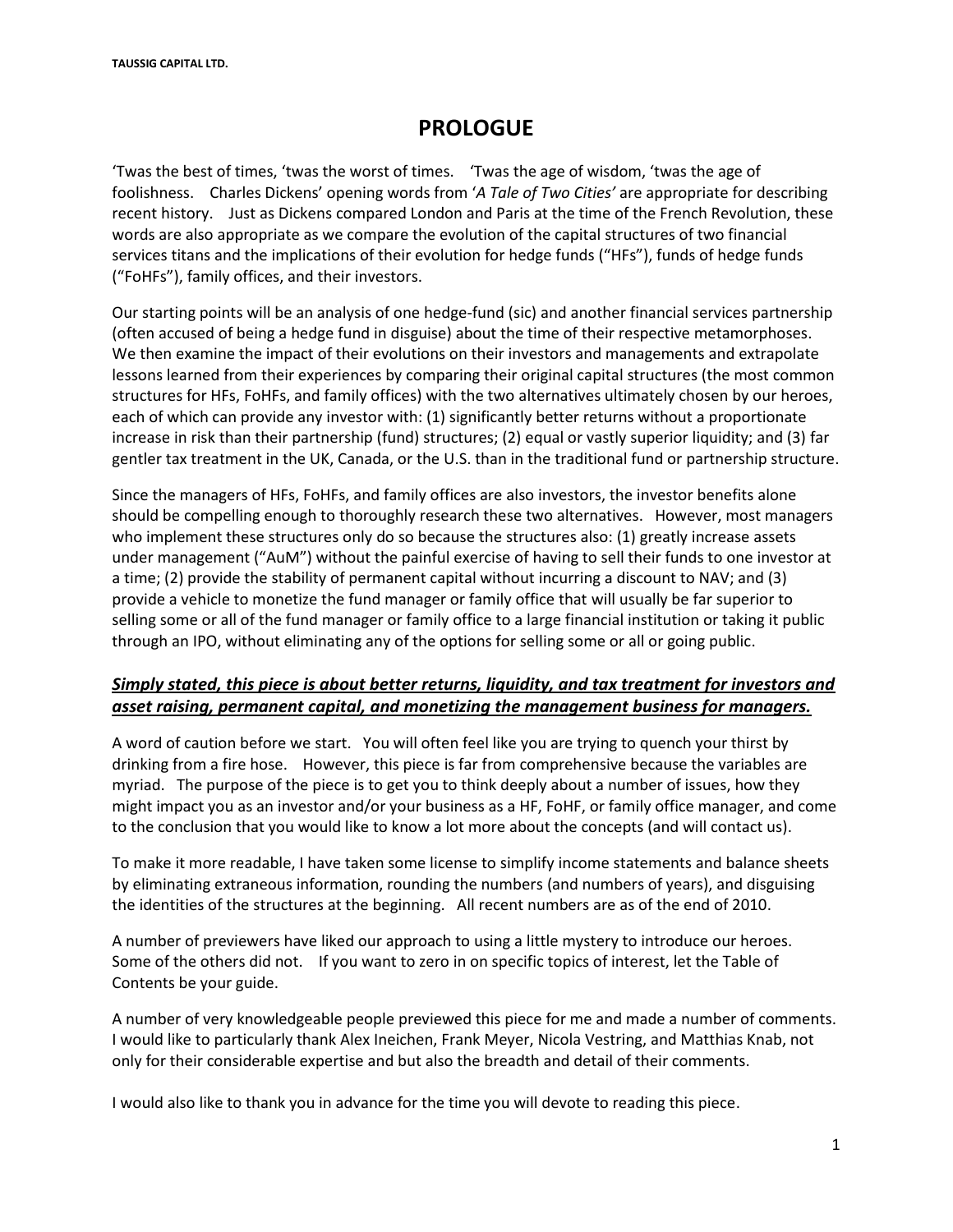## **CHAPTER 1 – CAPITAL STRUCTURE #1**

Please examine the following financial services company capital structure that was in place in 1969:

| <b>Assets</b>                                  | <b>Liabilities</b> |
|------------------------------------------------|--------------------|
| \$210 million (all publicly traded securities) | \$140 million      |
|                                                |                    |
|                                                |                    |
|                                                | Net worth          |

NB: The CIO had previously delivered returns of approximately 30% per year for more than 10 years.

- 1. Does this look like a hedge fund to you?
- 2. Do you think the CIO will be able to match those 30% returns over the next 40 years?

While its immediate predecessor was clearly a hedge-fund (sic) with an identical balance sheet, the CEO and CIO of Capital Structure #1 would have taken exception to being characterized as a hedge fund 40 years ago (and would be even more vehement about it today).

I would argue that this was still a hedge-fund (sic) imbedded in a new vehicle that is other than a private investment partnership, but its regulators, the SEC (for purposes of the Investment Company Act of 1940, since it was and is a public company), and the IRS agree that it was not (and is not) a hedge-fund.

As for matching the 30% returns over the next 40 years, \$70 million compounded at 30% for 40 years would be worth \$2.5 trillion today. Microsoft, GE, and Wal-Mart are each worth between \$200 billion and \$300 billion today. In light of that, does it appear to you that the CIO was able to match his previous 10 year 30% track record over the next 40 years?

Go back to 1969 and put yourself in the picture. You have \$1 million to invest. You have narrowed your choices down to three alternatives and plan to keep the investment for at least 40 years.

Your first alternative is Capital Structure #1. Despite the CIO's reputation for being very savvy, he has publicly expressed doubts about his abilities to continue to match those 30% returns in the foreseeable future much less over the next 40 years. However, you believe that he might earn 12% on his investments over the next 40 years, but that 12% is far from certain and any earnings will be subject to corporate income taxation of roughly 35% per year in addition to taxation when you sell.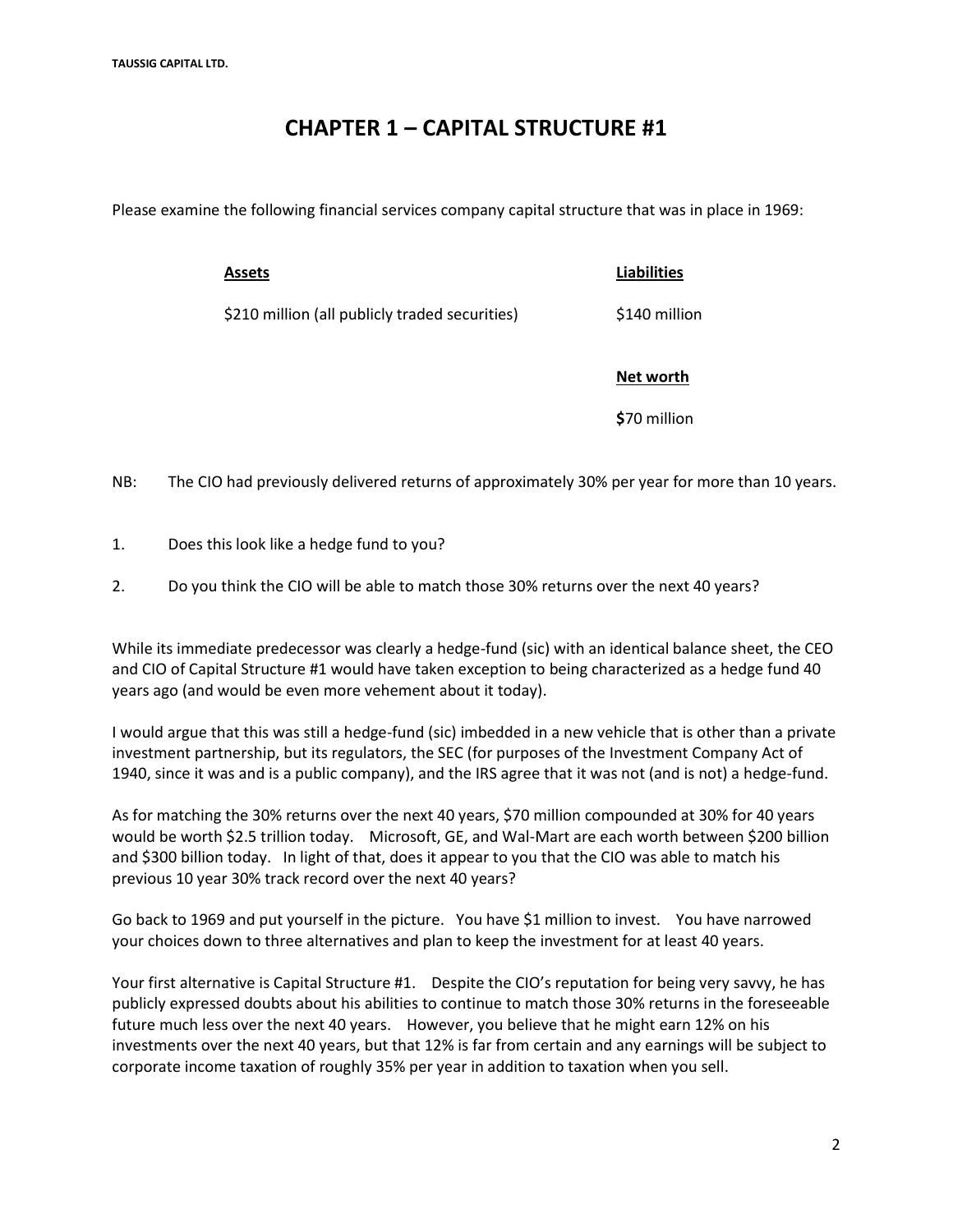Alternatively, you are offered an opportunity to continue to invest in an actively traded long/short equity partnership run by the same CIO who would be managing the assets of Capital Structure #1, just as he did in the past as a hedge-fund (sic) manager. A financial guarantor rated triple AAA is willing to guarantee annual returns of 12% (instead of his historic 30%), net of fees and expenses over the next 40 years. Furthermore, the fund will only be taxed as a partnership.

Lastly, you can invest in a new fangled S&P 500 index fund and the same AAA rated financial guarantor is willing to guarantee a return of 9.3% over the next 40 years (which was the real result).

Which would you choose if the objective is to cash out with the most after-tax dollars at the end of 40 years? Would the right answer differ if you were a Swiss living in Zürich, an American living in New York, or a British subject living in London?

Which would you choose if the objective is to have as much capital working for you for the 40 years after 2009? Would the answers differ for the aforementioned Swiss, American or Brit?

Back to more recent times. By **2002**, Capital Structure #1 had grown organically and looked like this:

| <b>Assets</b> | <b>Liabilities</b> |
|---------------|--------------------|
| \$210 billion | \$140 billion      |
|               | Net worth          |

**\$**70 billion

While a 1,000 fold increase in each balance sheet category over 33 years is more than commendable, \$70 billion is somewhat less than the \$400 billion that 30% returns would have produced over the same 33 years, so the obvious conclusion is that the CIO failed to match the historic 30% investment target.

Failed to match his historic 30% performance? The CIO exceeded it.

In actuality, he produced ROEs of 32%, which should have compounded to \$660 billion by 2002 and \$4.6 trillion today (assuming that returns do not diminish with size - of course, they do diminish with size and have diminished with size – the CIO's earlier years far outperformed the most recent 10 years by a large margin) instead of \$400 billion in 2002 and \$2.5 trillion today that a 30% return would have generated.

Questions to ponder:

- 1. How can we explain this wide discrepancy (for \$4.6 trillion, \$70 billion is a rounding error)?
- 2. What business is Capital Structure #1 in?
- 3. What company is it?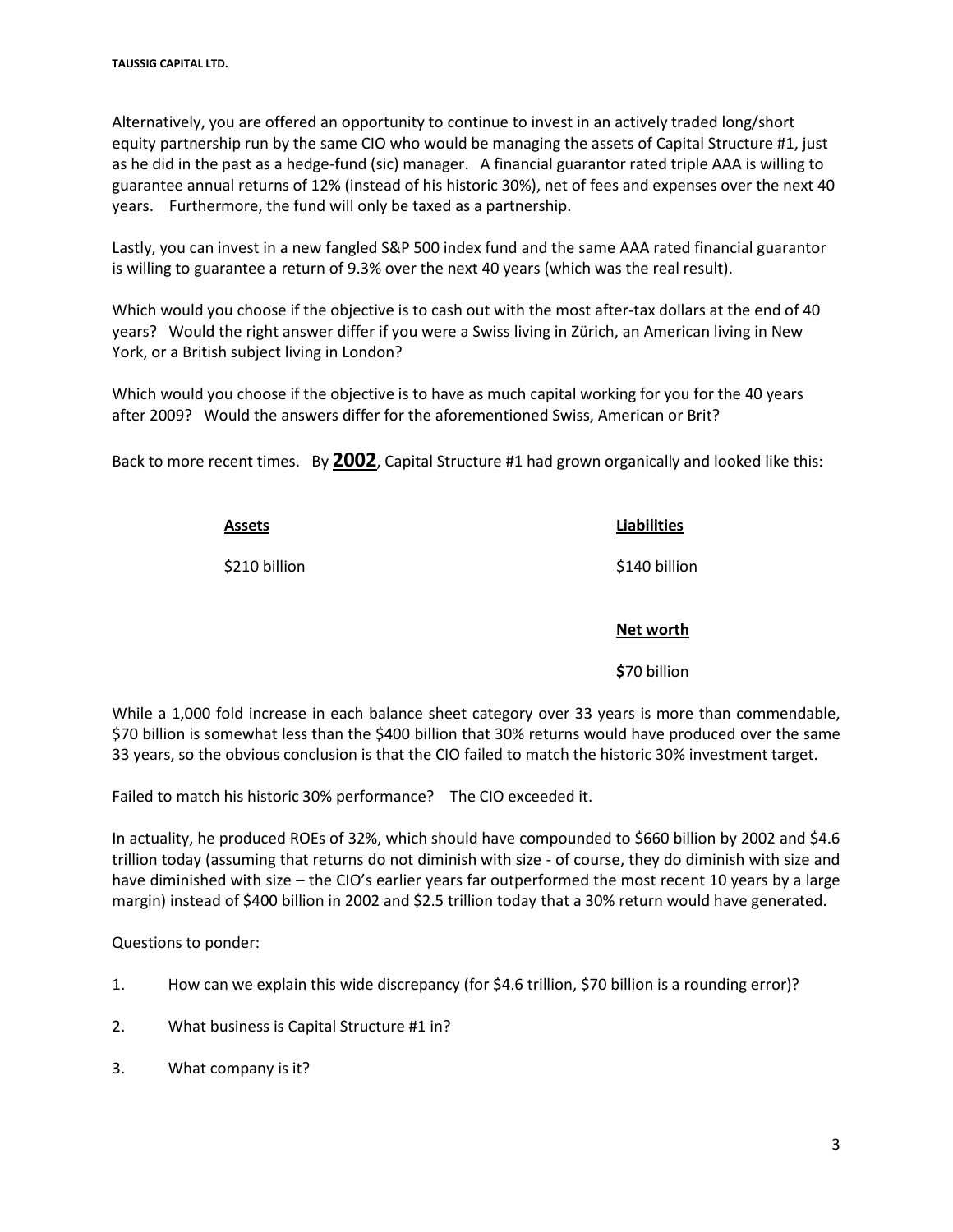Capital Structure #1 is Berkshire Hathaway. Warren Buffett insists that it is an insurance company. It is regulated by a number of state insurance commissioners in the U.S. The SEC does not consider it to be an investment company under the 40 Act (lucky for all concerned). The IRS taxes it like an insurer.

The duck theory states that if it looks like a duck, walks like a duck, and quacks like a duck, it must be a duck, regardless of what anyone else chooses to call it. As we will see in Chapter 3, under the duck theory, I would argue that Berkshire Hathaway is still a hedge-fund (sic) imbedded in an insurer.

The reason that 32% returns on equity failed to translate into \$660 billion in 2002 and \$4.6 trillion today, is that Berkshire is taxed on its annual earnings at both the federal and state levels. Asset managers only report pre-tax returns, so the CIO delivered 32% on equity (12% on assets – equity plus two increments of reserves minus 2% for Costs of Insurance for each increment of reserves). But because of taxes, Berkshire the insurer has "only" compounded at 20.3%.

Even then, its book value is only \$120 billion, while its market cap is \$153 billion (NOTE: This is ex-Burlington Northern). This difference is explained by the premium to book value of 28% (all figures for Berkshire Hathaway in this piece are for the end of 2010 but do not include the recent acquisition of Burlington). If Berkshire had been based in Bermuda, rather than Omaha, and enjoyed the same premium to book value, it would theoretically be worth nearly \$6 trillion (assuming that returns would not have deteriorated with size – which, of course, they would have and did).

| Investor              | <b>BRK</b>     | Hedge-Fund     | S&P 500        |
|-----------------------|----------------|----------------|----------------|
|                       |                |                |                |
| Swiss in Zürich       | \$2.2 billion  | \$93 million   | \$31 million   |
|                       |                |                |                |
| New Yorker - Hold     | \$2.2 billion  | \$10 million   | \$31 million   |
| New Yorker - Cash Out | \$1.65 billion | \$10 million   | \$23.5 million |
|                       |                |                |                |
| Londoner - Hold       | \$2.2 billion  | \$93 million   | \$31 million   |
| Londoner - Cash Out   | \$1.8 billion  | \$46.5 million | \$25.5 million |

Please look at the following table of profits on the \$1 million invested in 1969 for 40 years:

In all five cases, following Buffett into Berkshire would have been the right choice. The Swiss is indifferent to holding or selling, because there are no capital gains taxes in Switzerland. While the New Yorker and Londoner will have the same amount invested for the future as the Swiss if they hold, if each cashes out, the British capital gains rate is higher than the U.S. federal capital gains rate, but the New Yorker does not fare as well because of state and municipal taxes that do not recognize capital gains. However, if the New Yorker moves to Florida before cashing out, he would do slightly better than the Londoner who stays in London (no state or municipal taxes). On the other hand, if the Londoner expatriates to a tax friendly jurisdiction prior to cashing out, he will have as much as the Swiss.

If Berkshire did not exist and the only choices in 1969 were the hedge fund and the S&P 500, the hedgefund trumps for the Swiss and the Londoner. For the New Yorker, the S&P makes the most sense. The New Yorker and Londoner have identical income tax rates, but Londoners are only taxed on funds when they sell. New Yorkers are taxed each year. QED - the impact of tax deferral on compounding.

#### **Next: Chapter 2 – Capital Structure #2**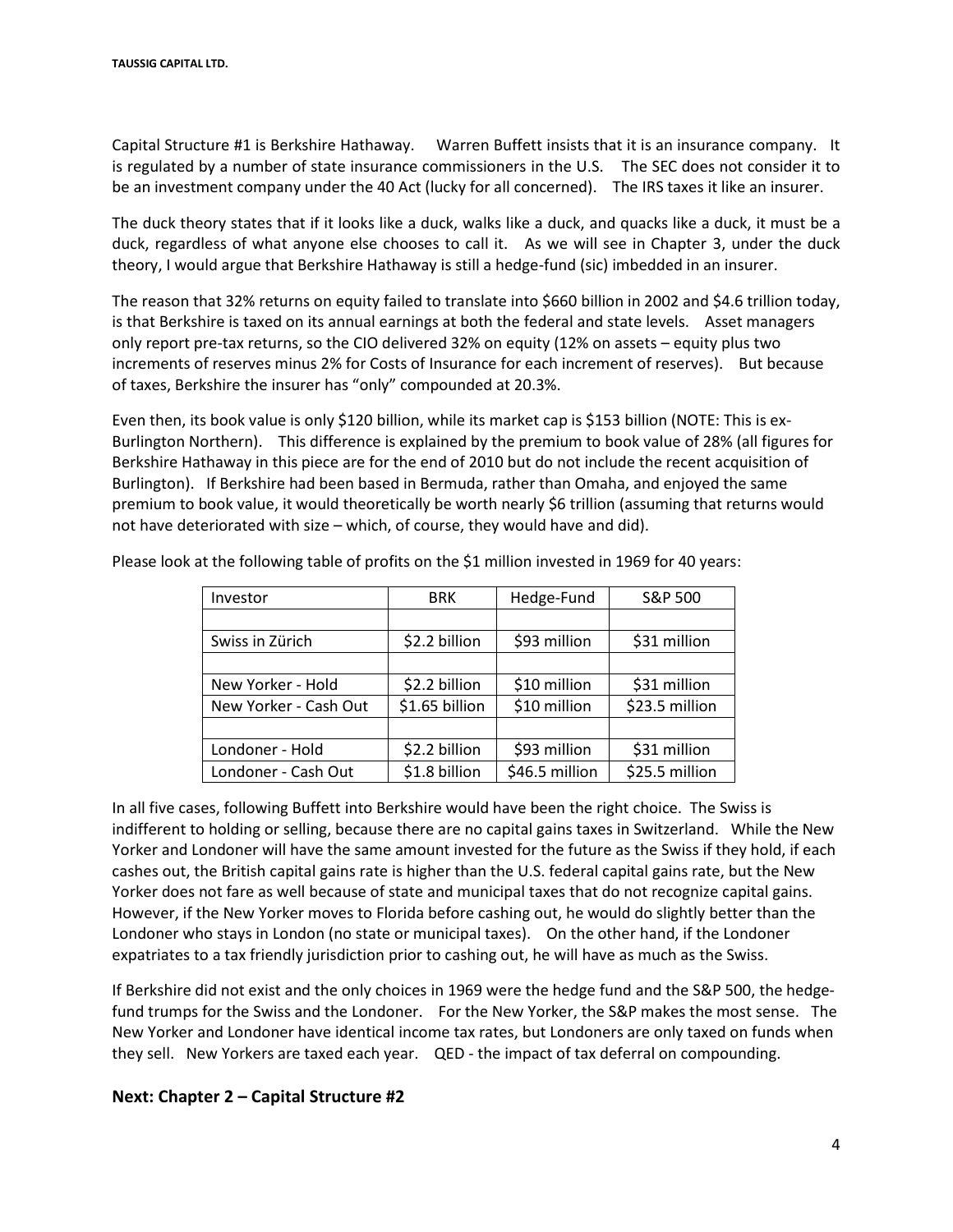## **CHAPTER 2 – CAPITAL STRUCTURE #2**

Please examine the following financial services capital structure that was in place in 1999, just prior to converting from a partnership to a corporation:

| <b>Assets</b>                                     | <b>Liabilities</b> |
|---------------------------------------------------|--------------------|
| \$210 million (mostly publicly traded securities) | \$203 million      |
|                                                   | Net worth          |
|                                                   | \$7 million        |

NB: Off balance sheet notional value of swaps and other derivatives - \$3 billion.

Notice that the magnitude and mix of balance sheet assets is identical to that of Capital Structure #1, although 30 years apart. The differences are in the liabilities and equity accounts, as well as the off balance sheet contracts. There are three questions to consider:

- 1. Does this look like a hedge fund to you?
- 2. Are you comfortable with this capital structure?
- 3. Is it merely leveraged 29 to 1 or is it really 458 to 1 because of the off-balance sheet notional?

Below is a recent P&L for Capital Structure #2. In the intervening 10 years, earnings and capital inflows built the net worth to \$62 million and its balance sheet leverage was "only" 13:1.

| <b>Starting Equity:</b>                            | \$62 million                |  |
|----------------------------------------------------|-----------------------------|--|
| Trading profits<br>Interest, fee, and other income | \$10 million<br>\$1 million |  |
| Pre-compensation net income                        | \$11 million                |  |

In light of this new information, please consider the following two questions:

- 1. Does it still look like a hedge fund?
- 2. If you found out that the time frame for this P&L were only one quarter as opposed to one year, would that affect your answer to the previous question?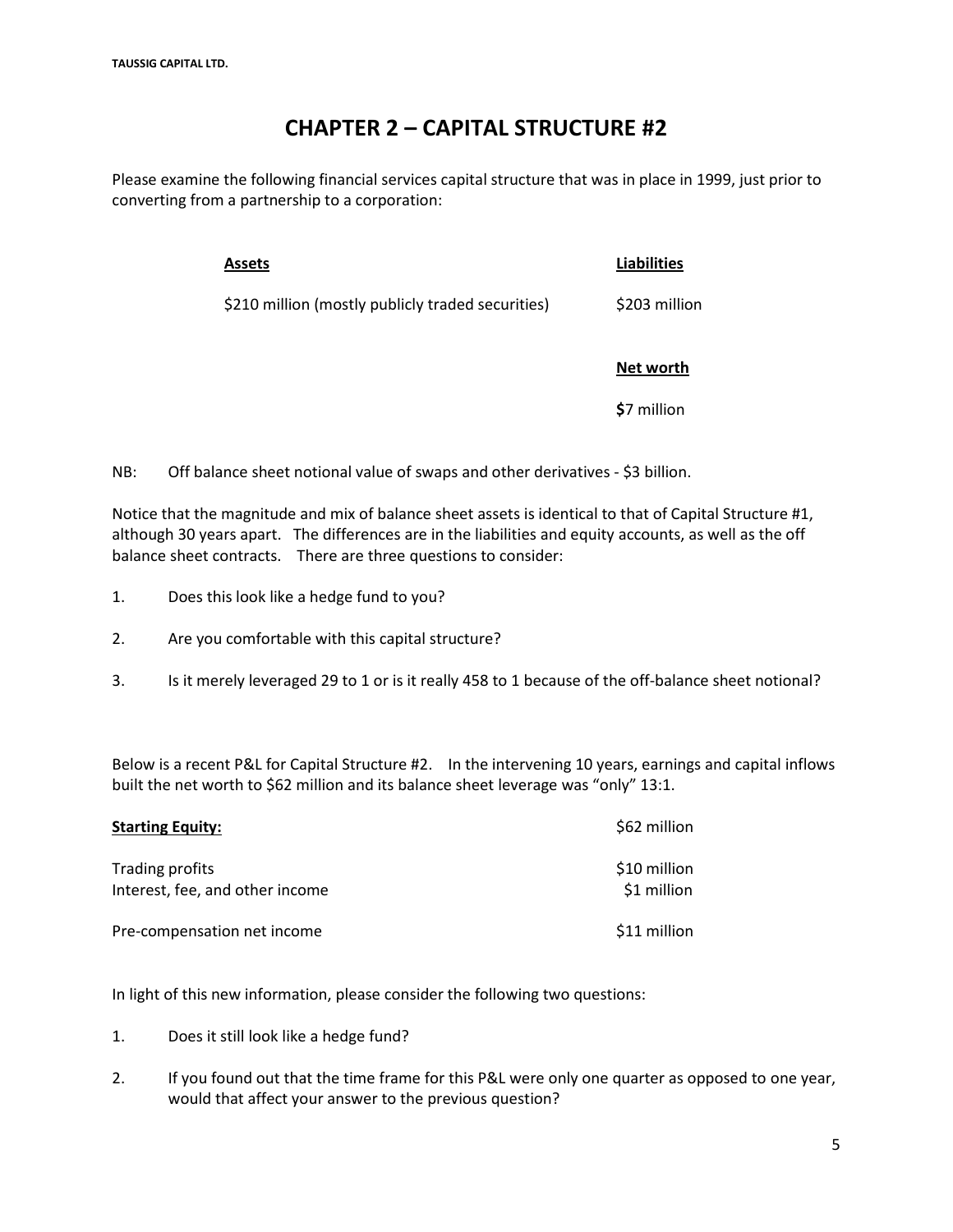Most of the people who previewed this piece were quite concerned when first confronted with this capital structure. At 29 to 1, the leverage seemed excessive. If each and every item in the off balance sheet book is matched with another hedged item, counterparty by counterparty, with a right of offset, then the 29 to 1 is defensible. However, while the whole book may be perfectly hedged, it is generally done so with multiple counterparties per hedge, so rights of offset become remote. Given the Lehman Brothers and AIG experiences, it is arguable that 458 to 1 is far more realistic. How does 458 to 1 feel?

If you thought that Capital Structure #2 is a hedge fund, you would again be in the significant majority of the previewers. Some even ventured that this might be Long Term Capital (it could not possibly be Long Term Capital, which "only" had balance sheet leverage of approximately 100 to 1, versus 29 to 1 or 458 to 1, and LTCM is no longer around to play the part vis a vis the recent results).

If the time frame were a year, returns would be on the order of nearly 18% per year on an annualized basis, which would be consistent with the top tier of its industry group. Given the rising markets, this would not be out of line for hedge fund and non-hedge funds alike. If the results are for one quarter only, annualized returns are roughly 71% and it looks even more like a hedge fund to me.

Again, the leaders of Capital Structure #2 would vehemently deny being a hedge fund at any time in their history, much less 10 years ago or today and their regulators, the SEC (for purposes of the '40 Act), and the IRS agree with them. I would still argue that this is really just another hedge fund imbedded in different structure. In light of the commentary, have you changed your previous opinion?

Go back to 1999 and put yourself in the picture. You have \$1 million to invest. You have narrowed your choices down to just two alternatives and plan to keep the investment for the next 10 years.

Your first alternative is Capital Structure #2, which is about to go public and your broker can get you \$1 million worth of stock on the IPO.

Alternatively, you are offered an opportunity to invest in an actively traded long/short equity fund that has a AAA guarantee to return 12% per year, net of fees and expenses over the next 10 years.

Which would you choose if the objective is to cash out with the most after-tax dollars at the end of 10 years? Would the right answer differ if you were a Swiss living in Zürich, an American living in New York, or a British subject living in London?

Which would you choose if the objective is to have as much capital working for you for the 10 years after 2009? Would the answers differ for the aforementioned Swiss, American or Brit?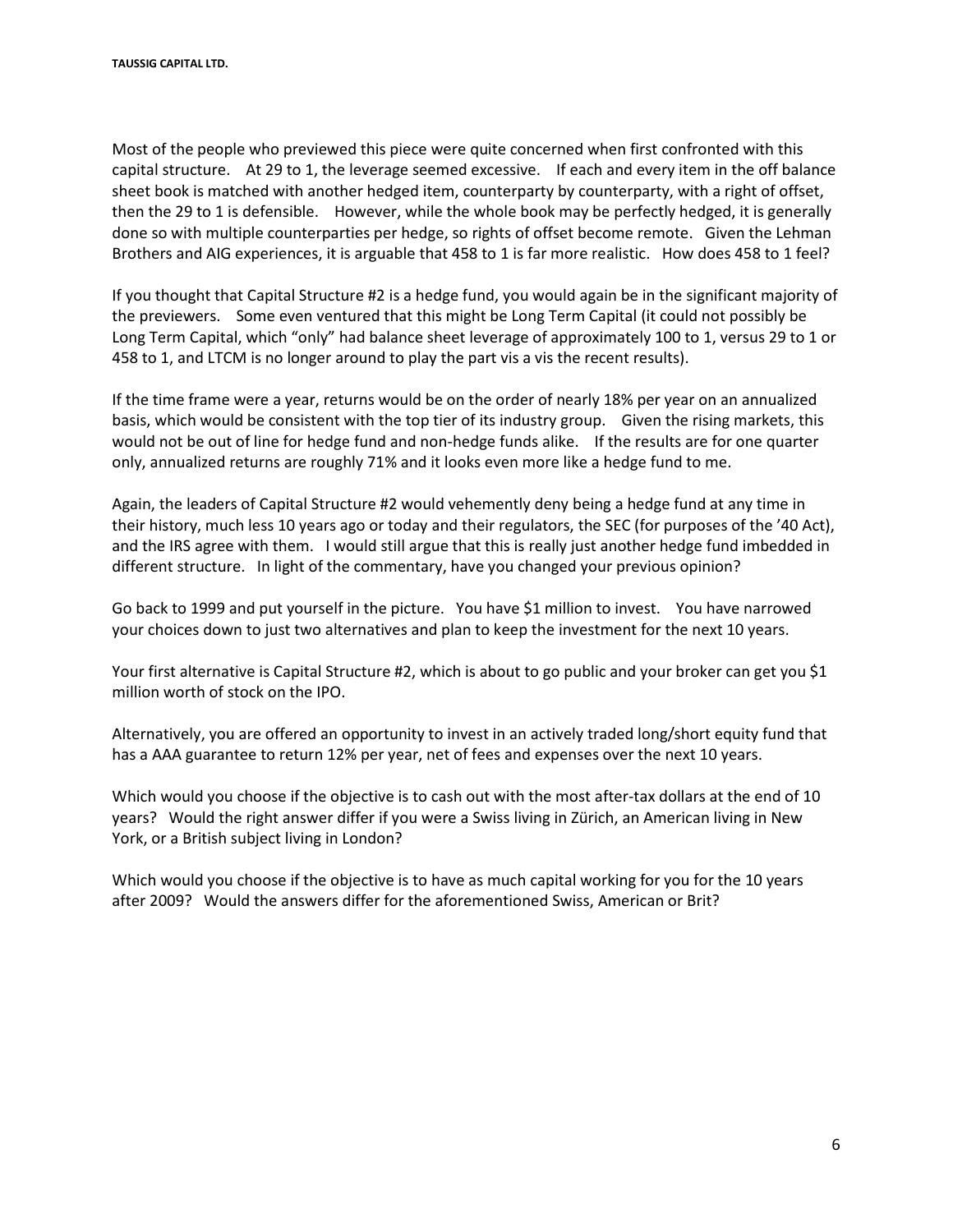#### **Breaking News: Taussig Makes Huge Mistake !!!!**

This mistake is a real biggie.

My lame excuse is that I cannot see as well as I used to. When I read the numbers for Capital Structure #2, I read "billion" as "million" and "trillion" as "billion". I was also lulled by the "coincidence" of having an identical amount as Berkshire Hathaway had in the asset account 30 years before.

So that you can better assess the impact of this error, I have restated the aforementioned balance sheet and income statement for (revised) Capital Structure #2 as follows:

|     | <b>Assets</b>                                                                   | <b>Liabilities</b> |
|-----|---------------------------------------------------------------------------------|--------------------|
|     | \$210 billion                                                                   | \$203 billion      |
|     |                                                                                 | <b>Net worth</b>   |
|     |                                                                                 | \$7 billion        |
| NB: | Off balance sheet notional value of swaps and derivatives books - \$3 trillion. |                    |

The recent P&L should have read:

| <b>Starting Equity:</b>                            | \$62 billion                 |
|----------------------------------------------------|------------------------------|
| Trading profits<br>Interest, fee, and other income | \$10 billion<br>\$ 1 billion |
| Pre-compensation income                            | \$11 billion                 |

Before turning the page, there are three more sets of questions to consider:

- 1. Do you have any increased discomfort with the real amounts in Capital Structure #2? Why?
- 2. What business is this capital structure in?
- 3. As Robert Redford said to Paul Newman, "Who are those guys, Butch?"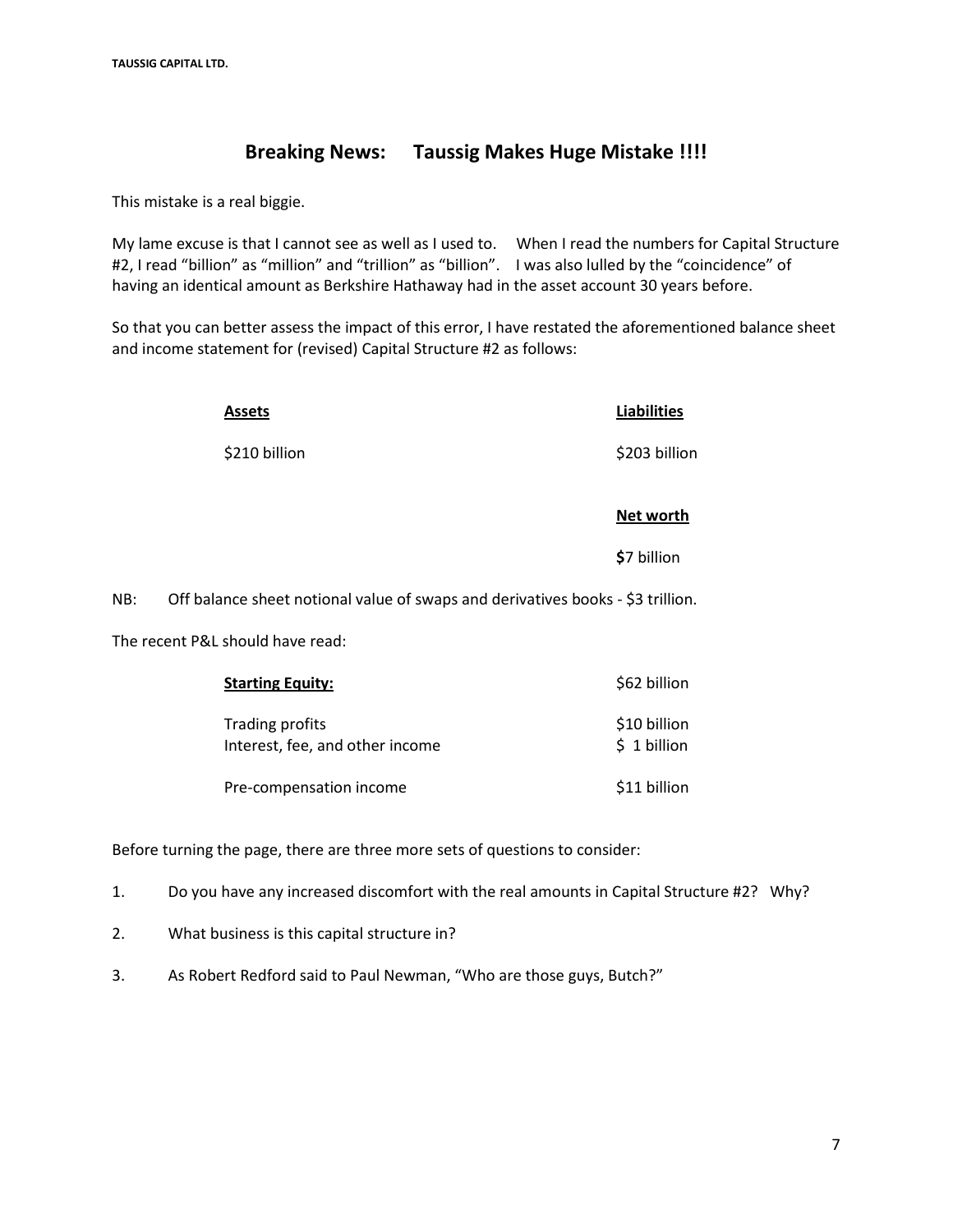Capital Structure #2 is Goldman Sachs. The performance shown is for the third quarter of 2009. Goldman's leaders insist that it is a commercial bank. It is regulated by the Fed, the OCC, and the FDIC in the U.S. The SEC does not consider it to be an investment company. The IRS concurs and taxes it like a bank, even though interest income is miniscule as a percentage of revenues.

Keep in mind the duck theory of identification – if it looks like a duck, walks like a duck, and quacks like a duck, then it must be a ……. hedge fund? Goldman Sachs is obviously a commercial bank and not a duck.

Theoretically, the magnitude should be irrelevant to the risk in the balance sheet and income statements. However, there is little systemic risk when the magnitude is  $1/1000<sup>th</sup>$  as great as was originally depicted for this Capital Structure. This (revised) Capital Structure #2 appears to pose a great amount of systemic risk.

Should that matter to you as an investor? Too big to fail might cushion some downside.

| Investor              | Goldman Sachs  | Hedge Fund     |
|-----------------------|----------------|----------------|
|                       |                |                |
| <b>Swiss</b>          | \$1.44 million | \$2.1 million  |
|                       |                |                |
| New Yorker - Hold     | \$1.44 million | \$790,000      |
| New Yorker - Cash Out | \$1.08 million | \$790,000      |
|                       |                |                |
| Londoner - Hold       | \$1.44 million | \$2.1 million  |
| Londoner - Cash Out   | \$1.18 million | \$1.05 million |

Please look at the following table of *gains* on \$1 million since 1999:

The second scenario invited you to decide whether you wanted to invest for the next 10 years in Goldman Sachs or in an equity long/short fund that is certain to return 12% and do so across the same five sets of personal circumstances. Unlike the Berkshire investment, there is no clear-cut answer for all five sets of circumstances.

Since its IPO, Goldman's shares have risen 8.6% p.a. and it has paid an annual dividend of roughly 0.8% (Berkshire does not pay dividends). Thus, the Swiss and the Londoner who continues to hold beyond 10 years are better off in the hedge fund. The New Yorker is better off in Goldman Sachs under all scenarios, while the Londoner who cashes out and stays in the UK is slightly better off in Goldman Sachs as opposed to the hedge fund. Again, the table shows the impact of tax deferral on compounding.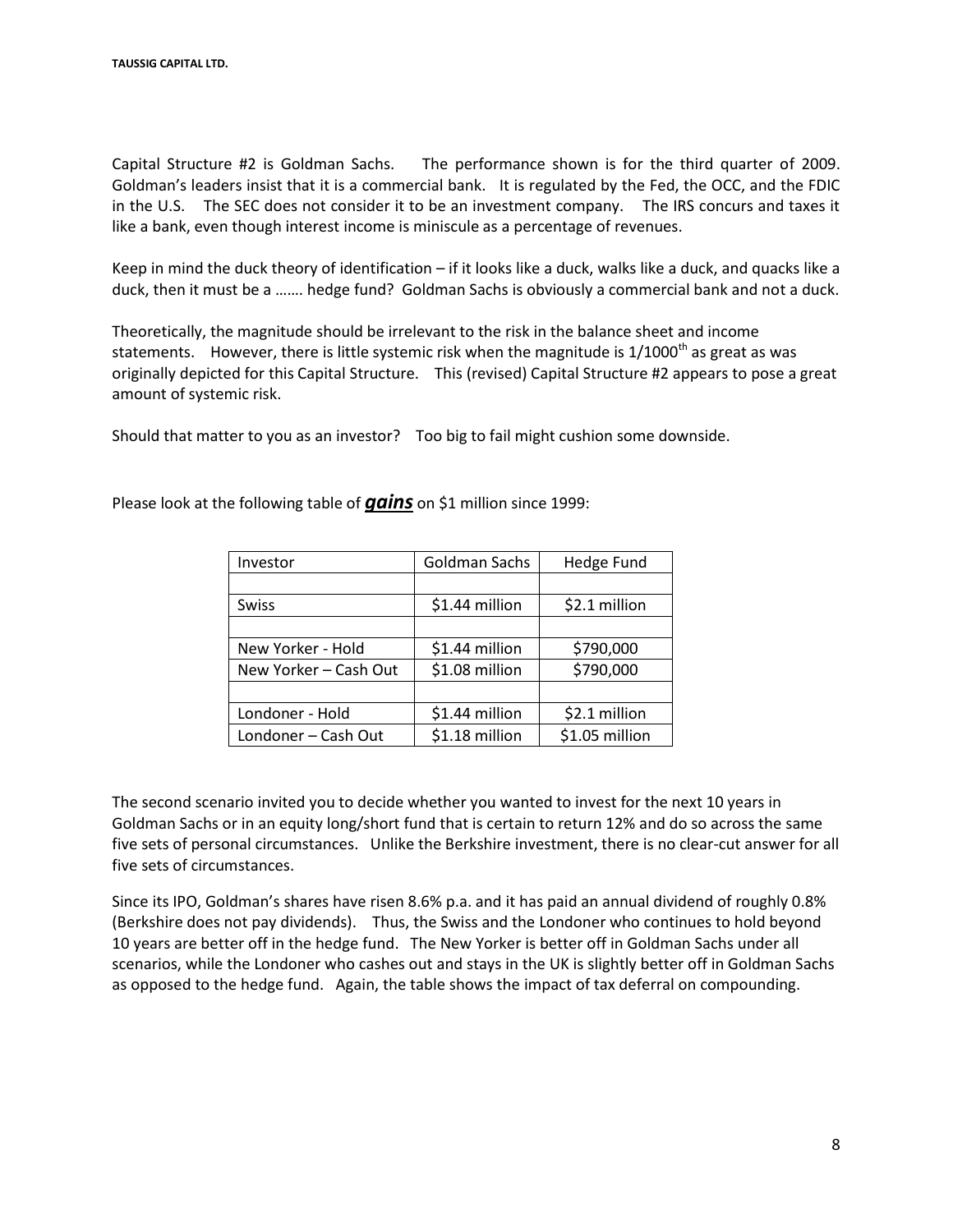In a 1966 article on A.W. Jones, Carol Loomis called private investment partnerships hedge-funds (sic), which is why I have used the hyphenated term and the "sic" in describing Buffet's structures. The Buffett Partnership was identified in the article (which is available on request) as one of these vehicles. Today, Carol Loomis edits Buffett's annual letters, which would make it difficult for Buffett to deny he was one of the ancestors of the Gottrocks 2 and 20 crowd. Three years after the article, the Buffett Partnership morphed into **both a reinsurer and a bank** (as reflected in Capital Structure #1).

In a like manner, 10 years ago, Goldman Sachs metamorphosized from being a partnership into a publicly traded corporation (as a broker-dealer), and more recently it became a commercial bank. Capital Structure #2 depicts Goldman Sachs just prior to converting from its partnership structure.

Berkshire Hathaway and Goldman Sachs. Two companies run by some of the smartest people on the planet. Each was a partnership in its past, but no longer. If the partnership structure was so superior, why did they abandon it? What do they know that HF, FoHF, and family office managers who really operate exclusively in partnership or partnership-like (from a behavioral standpoint) structures do not know? More importantly, what can HFs, FoHFs, family offices, and their investors learn from Berkshire Hathaway and Goldman Sachs' metamorphoses into a reinsurer and/or a bank and apply in the future for the benefit of their investors and themselves?

**Next: Chapter 3 – Structural Alpha (The Real Secret to Buffett's Success)**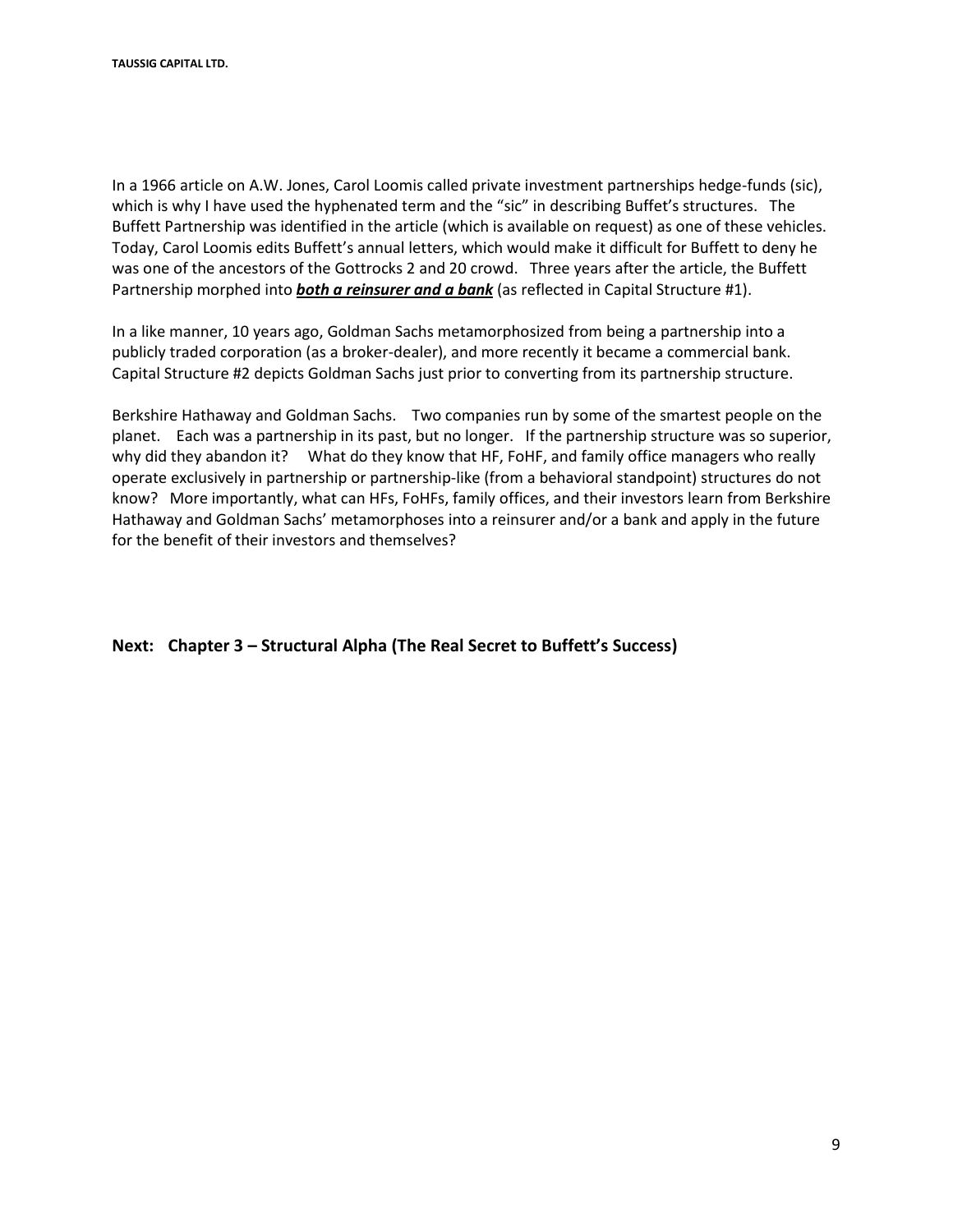## **CHAPTER 3 - STRUCTURAL ALPHA (THE REAL SECRET TO BUFFETT'S SUCCESS)**

#### **Please Note**

I am a huge fan of Warren Buffett. This sentiment should always be kept in mind as this paper is being read. However, no one is perfect and there is room for improvement in everyone, including Buffett. If I had used a proportionate number of words in this paper to praise what I admire as I have used to critique him, far more than 95% would be words of praise. Praise for Buffett is well-trod ground and such a piece would bore most readers.

Thus, this paper is long on critique. But critique in the context of how one of the greatest performances in the history of business (if not the greatest) was achieved, how it might have been improved, and the application of those lessons to HFs, FoHFs, family offices, and their investors.

#### **Buffett the Hedge Fund Manager**

To the extent that a hedge fund is defined as a non-traditional investment strategy that actively buys and sells negotiable instruments (as opposed to private equity or real estate), seeks to generate alpha, absolute returns, and asymmetric returns, and primarily rewards its manager with a percentage of the profits, then it is arguable that the best known and most successful person to have ever run a hedge fund for more than 10 years is Warren Buffett.

Buffett started a series of private investment partnerships in 1956 (long before the term "hedge fund" was as ubiquitous as it is today) with \$700 of his own money and less than \$100,000 from friends and family. He worked from his bedroom in his parents' house. Focusing on publicly traded securities, he always beat the benchmarks (alpha), never had a down year (absolute returns), and emphasized taking risks only when potential rewards more than justified them (asymmetric returns). He charged no management fee and a performance fee of 25% of profits in excess of 6%. God forbid, he even took short positions. The partnerships eventually merged into one called the Buffett Partnership.

13 years after starting, Buffett's fund had produced returns of approximately 30% since inception (net of fees), was roughly \$100 million in size, and Buffett's share was \$25 million. However, by 1969, roughly 50% of the fund consisted of a 70% stake in a publicly traded textile company - Berkshire Hathaway.

Had Buffett stumbled prior to 1969, he would have likely had redemptions, would have been unable to liquidate Berkshire in an orderly fashion, causing more losses and further redemptions, and might have suffered the same fate as Tiger 30 years later. Instead of becoming the "world's greatest investor", he might have become a charter candidate for Greg Newton's Hall of Shame. If today's hedge fund manager had 50% of his fund in an illiquid 70% stake in a publicly traded company, and the tidal wave of 2008 and 2009 redemptions washed over him, he would be marked for life.

By any standard, Buffett was a very, very, very successful hedge fund manager. Then he quit. Cold turkey. *To go into insurance, reinsurance, and banking*. From here on out, insurance and reinsurance will often be collectively referred to as (re)insurance.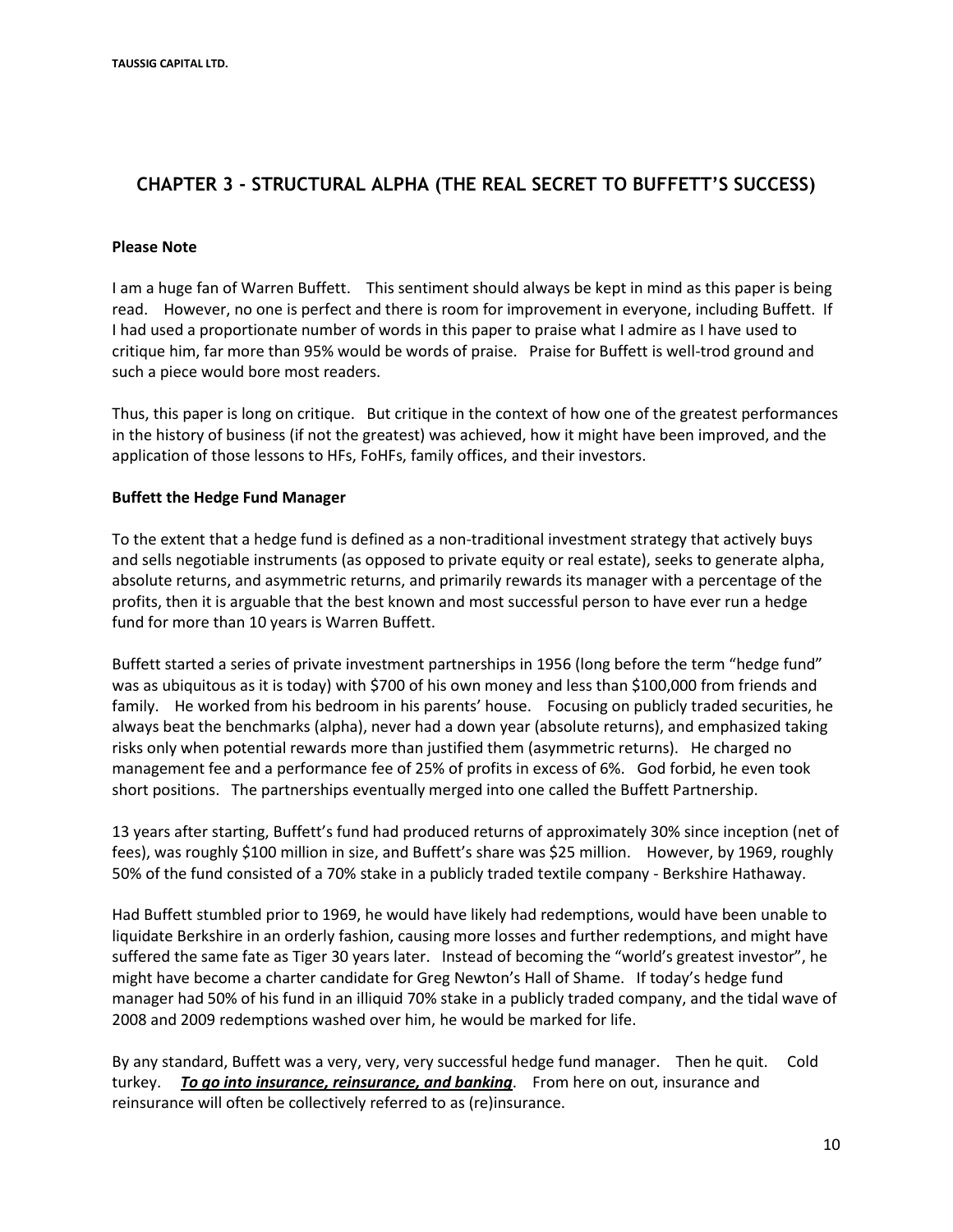To do this, he liquidated the Buffett Partnership and made a distribution in kind (which is tax free). Each partner could elect to take his proportionate share of each security or cash. Buffett took his portion of Berkshire and a significant portion of the remaining Berkshire shares when his partners elected to take other shares and/or cash instead. Thus, Buffett increased his indirect stake in Berkshire from about 17.5% at the time the partnership was dissolved to a direct stake of 41%.

Prior to the dissolution of the Buffett Partnership, Berkshire had acquired insurance, reinsurance, and banking businesses. Because of the interests in the insurer, reinsurer, and bank and because his 41% stake (and the other 29% held by his former partners) gave Buffett control of Berkshire, he was able to continue to invest in publicly traded securities without being deemed to be a closed end fund and running afoul of the Investment Company Act of 1940 (11 years later, regulators made him give up either (re)insurance or banking and he sold off Illinois National Bank).

At the time that he sold Illinois National Bank, banks in Illinois could not have branches (that is why First Chicago and Continental Illinois evolved into international powerhouses out of major high rises) and banks in general could not cross county lines in some cases and state lines in other cases. Furthermore, his personal stake would have put him at odds with the Bank Holding Company Act. As such, banking as a lone structure would have been too confining and keeping the (re)insurer was a no-brainer.

Today, banks can operate across state lines, even globally. However, if Buffett were given the choice today, I believe he would still choose (re)insurance. While its publicly traded portfolio represents roughly 60% of Berkshire's net worth, Buffett has purchased more than 80 whole companies and could not have done so if Berkshire were a bank. As such, I am relatively confident that if he had to choose (re)insurance or banking today, he would still choose (re)insurance.

#### **Why Did He Quit?**

The official story is that his investors had come to expect a level of performance that he did not feel he could continue to match in the future. As such, he felt that he would be letting them down if he tried to continue as in the past and hated the pressure of having to meet their expectations and perform at a level that he no longer thought was achievable. Furthermore, as they grew in number and the fund grew in size, the investors increasingly impacted his time.

There is little doubt in our mind that performance pressure was a major factor in his decision and quite possibly the only factor. However, the decision had several other salutary benefits and it is difficult to imagine that a man as savvy as Buffett was unaware of any (or even all) of these other benefits.

The first benefit was that it removed him from having to deal with his investors as regularly as he had to do as the GP of an investment partnership. In fact, because Berkshire was a public company, for legal reasons, he could no longer communicate as the partnership investors had come to expect in the past.

As I pointed out earlier, at the time of the transition, the Buffett Partnership had roughly 50% of its assets in one stock – Berkshire Hathaway. This position represented roughly 70% of Berkshire's shares. As long as the fund kept growing through a combination of performance and new AuM, this was a manageable situation.

But what if 1969 were 2008? Buffett suffered losses as did most everyone else in 2008 and if his performance in 1969 had also suffered in the same manner as it did in 2008, he would likely have had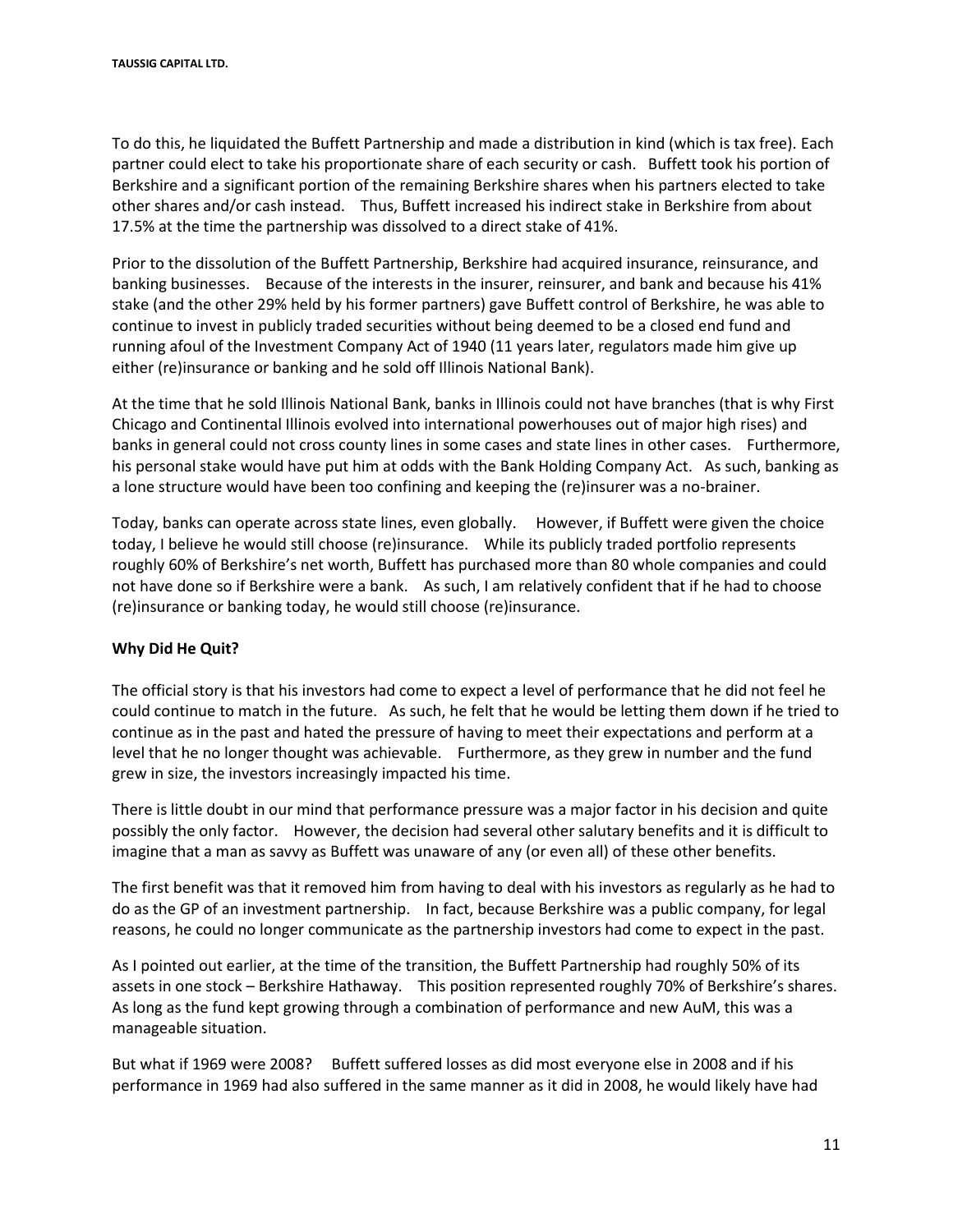net redemptions as did most of the hedge fund industry. With 50% of assets owning a 70% position in a single stock, it could have been very ugly.

Thus, by morphing into the (re)insurance and banking businesses, Buffett solved his redemption risk and simultaneously achieved "permanent capital". It is difficult to imagine that he was unaware of this outcome, but I have never seen it mentioned. Then again, drawing attention to this possibility might have triggered a sequence of events (redemptions) that he feared or should have feared.

On the surface, the transition from the hedge fund to Berkshire Hathaway was a transition from a partnership to a holding company. At the time, one of the seminal business theories was espoused by Bruce Henderson, the founder of the Boston Consulting Group. Essentially, Henderson's concept was to milk the cash cow as it declined in order to fund new, ascendant business initiatives. Whether or not this influenced a voracious reader like Buffett is uncertain, but he redirected the cash flows of a declining textile business into other, unrelated lines of business, particularly (re)insurance and banking.

When one thinks of "growth", (re)insurance and banking do not normally come to mind (although Buffett's versions of (re)insurance and banking were truly ascendant). As such, there may have been other considerations at play in Buffett's thinking. Thus, aside from the logical economic benefit of redeploying capital from a declining business to businesses that were ascendant, the selection of (re)insurance and/or banking had three additional significant, but very subtle, benefits.

First of all, reinsurers and banks are exempt from the Investment Company Act of 1940. If Berkshire were not primarily engaged in (re)insurance and/or banking, its own public status and its portfolio of publicly traded securities would likely have required it to be regulated as a mutual fund.

Had it been a mutual fund, Buffett would not have been able to intervene in GEICO or Salomon as he did, nor could Berkshire have acquired the more than 80 whole companies that it has over the last 40 years. Buffett also had several legal and regulatory problems early in the Berkshire saga (an anti-trust suit against Blue Chip Stamps, reorganization problems in consolidating his partnerships, and the acquisition of a savings and loan in California). It also appears to me that the acquisitions of GEICO and Gen Re may have insulated him from "inadvertently" becoming an investment company later on.

Again, I have never seen the exemption from the '40 Act mentioned and while it is possible that Buffett was unaware of this benefit, if he were aware of it, it would not have served him to have this subtlety in the spotlight in view of the other legal and regulatory issues he had to deal with and a '40 Act sword of Damocles would likely have hurt the market value of the company.

The second subtlety was the "float", Buffett's euphemism for leverage. Leverage is generally in disrepute at this time and Buffett has publicly eschewed the use of leverage over the years. However, there is leverage and then, there is leverage. As we will see later on, a form of specialized leverage without the drawbacks of traditional leverage is *the* major factor in the success of Berkshire Hathaway.

The real problem with traditional leverage (short-term borrowing) is the combination of its costs and availability. Asset values tend to move inversely with the risk free rate of return, which is the basis for the pricing of most leverage. Thus when costs of leverage go up, the asset values supporting it usually decline. This often has an effect on its availability in that loan to value ratios often require more equity when equity is unavailable, causing a liquidation of assets at a most inopportune time.

However, the availability of leverage is also tied to the inclination and ability of the leverage provider to continue to provide leverage. If the leverage provider is having difficulties on its own, it may have to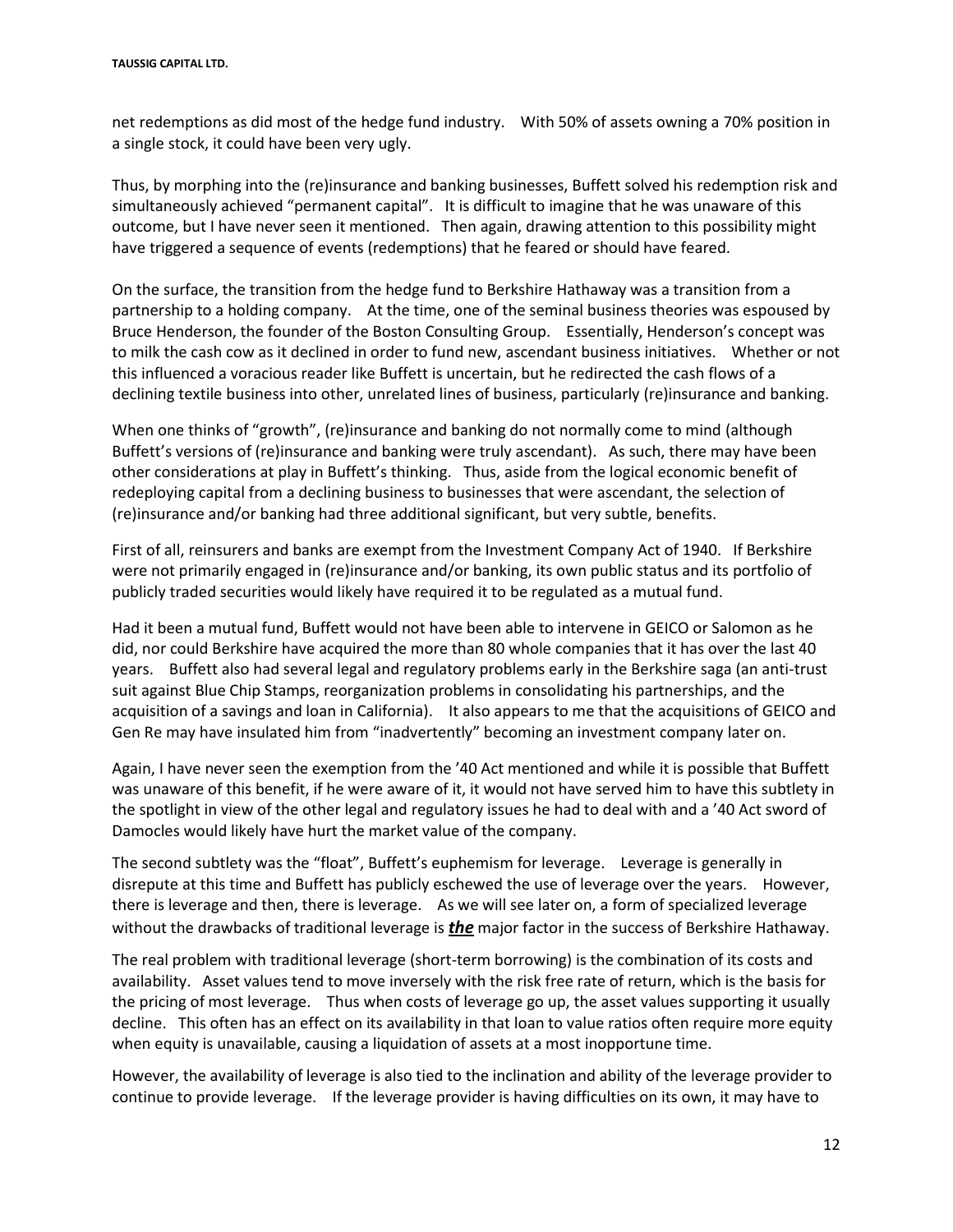withdraw its funding for reasons unrelated to the performance of the borrower. This has clearly been the case in the last two years and has tipped many performing borrowers into liquidation.

(Re)insurers and banks are leveraged by their very nature. However their costs of leverage are significantly lower than the costs of most loans (roughly 3% each and every year in (re)insurance, and variable in banking – currently less than 2%). Furthermore, the availability of their leverage is relatively independent of asset values (tied to insurable events in (re)insurance and depositor confidence – often backed by government guarantees - in the case of banking). Thus, reserves and deposits are less costly and far more stable than margin type loans.

The third subtlety is that (re)insurers and banks with believable balance sheets (a rarity these days) generally tend to trade at a premium to book value (1.25x to 3x). The implications of this, coupled with far higher ROEs due to leverage, cannot be overstated. Had the shareholders of Berkshire Hathaway sold all of their holdings in 1969 and reinvested the proceeds in the S&P 500, their \$70 million would have compounded at 9.3% for 40 years and be worth only \$2.5 billion today.

But what of Warren Buffett, the "world's greatest investor"? I have reverse engineered his investment record within Berkshire Hathaway. 12% per year. In investment parlance, his investment "alpha" is 2.7% per year. This is pretty good, but does it qualify him for the reputation he has as the "world's greatest investor"? Had the same investors liquidated their holdings in Berkshire Hathaway and had Buffett the asset manager manage the proceeds in the Buffett Partnership, the \$70 million would have grown to \$4.4 billion in 40 years. This is a far cry from the \$153 billion of market cap that BRK enjoyed before the Burlington transaction.

#### **This Difference Between \$153 Billion and \$4.4 Billion is what I Call "Structural Alpha".**

In the (re)insurance businesses, the industry standard is that underwriting profits (or losses) equal premiums, minus claims, minus operating expenses. These generate an average underwriting loss of 3% per year (also known as the cost of insurance or "COI") for each dollar of reserves. The industry generally invests these reserves in long only fixed income securities ("because that is how we have always done it"). Assume that the fixed income generates 5% per year. Thus, for every dollar of reserves in a traditional (re)insurer, returns are 2% per year (5% for investments minus 3% for COI).

In terms of ROEs, the key is the ratio of reserves to equity (leverage), which runs around 5x in the P&C industry. With its equity invested in the fixed income portfolio at 5% plus 5x of reserves earning 2% per increment of reserves, pre-tax ROEs tend to be 15% and after-tax ROEs are roughly 10%.

Consider the following excerpts from page 6 of Berkshire's 2009 annual report:

**"Our property-casualty (P/C) insurance business has been the engine behind Berkshire's growth and will continue to be. It has worked wonders for us. We carry our P/C companies on our books at \$15.5 billion more than their net tangible assets, an amount lodged in our "Goodwill" account. These companies, however, are worth** *far* **more than their carrying value – and the following look at the economic model of the P/C industry will tell you why.**

**Insurers receive premiums upfront and pay claims later. In extreme cases, such as those arising from certain workers' compensation accidents, payments can stretch over decades. This collectnow, pay-later model leaves us holding large sums – money we call "float" – that will eventually go to others. Meanwhile, we get to invest this float for Berkshire's benefit. Though individual**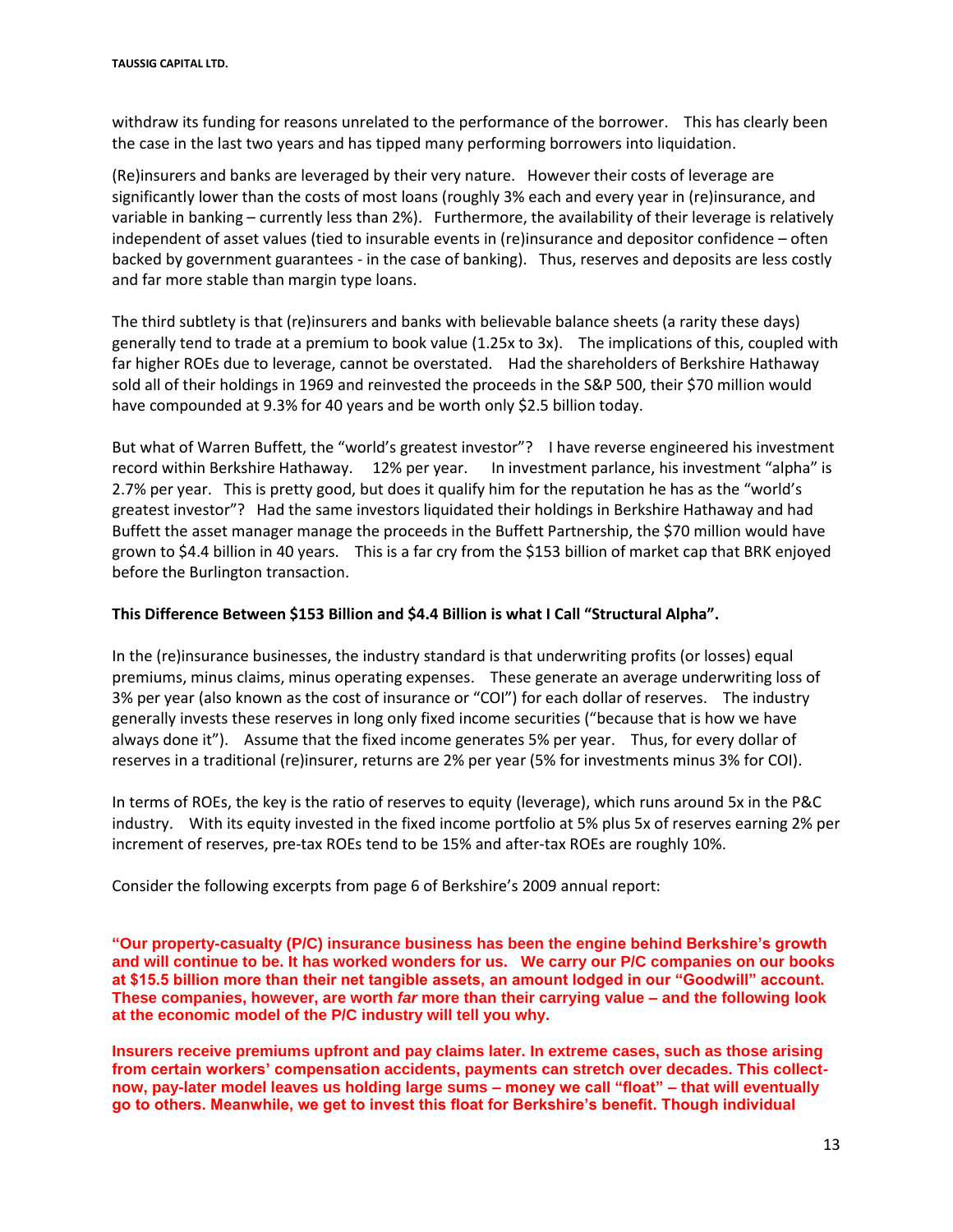**policies and claims come and go, the amount of float we hold remains remarkably stable in relation to premium volume. Consequently, as our business grows, so does our float.**

**If premiums exceed the total of expenses and eventual losses, we register an underwriting profit that adds to the investment income produced from the float. This combination allows us to enjoy the use of free money – and, better yet, get** *paid* **for holding it. Alas, the hope of this happy result attracts intense competition, so vigorous in most years as to cause the P/C industry as a whole to operate at a significant underwriting** *loss***. This loss, in effect, is what the industry pays to hold its float. Usually this cost is fairly low, but in some catastrophe-ridden years the cost from underwriting losses more than eats up the income derived from use of float.**

**In my perhaps biased view, Berkshire has the best large insurance operation in the world. And I will absolutely state that we have the best managers. Our float has grown from \$16 million in 1967, when we entered the business, to \$62 billion at the end of 2009. Moreover, we have now operated at an underwriting profit for seven consecutive years. I believe it likely that we will continue to underwrite profitably in most – though certainly not all – future years.** 

**If we do so, our float will be cost-free, much as if someone deposited \$62 billion with us that we could invest for our own benefit without the payment of interest. Let me emphasize again that cost-free float is** *not* **a result to be expected for the P/C industry as a whole: In most years, premiums have been inadequate to cover claims plus expenses. Consequently, the industry's overall return on tangible equity has for many decades fallen far short of that achieved by the S&P 500. Outstanding economics exist at Berkshire only because we have some outstanding managers running some unusual businesses. Our insurance CEOs deserve your thanks, having added many billions of dollars to Berkshire's value."**

Under Buffet's leadership, Berkshire never had a cumulative underwriting profit until 2006 (after which time his cumulative cost of "float" or COI became less than 0.0%). Up until that time, Berkshire's underwriting losses were still better than the industry norm (his COI was 1% to 2% p.a.). Furthermore, at 2x, his level of leverage was far less than the industry standard of 5x.

Nonetheless, while Buffett publicly eschews leverage, he puts lipstick on the pig and freely admits that the "float" (avoiding the term "leverage") is the real driver of Berkshire's success.

Investing the equity at 12% and adding 10% for each increment of reserves (investment returns of 12% minus the 2% COI), the total was a pre-tax 32% (12% + 2x10%). Taxes reduced it to an after-tax 20.3%. 20.3% compounding for 40 years turns \$70 million into \$120 billion. A price to book of 1.29x brings it to \$153 billion. Thus the structure generated \$149 billion of alpha (\$114 billion in better ROEs and \$35 billion in a premium to book value).

Stated another way, if Buffett had been run over by a truck 40 years ago but Berkshire had done all of the same things that it did in the meantime, except that it invested in the S&P 500, Berkshire would still be worth \$26 billion (versus \$2.5 billion in the S&P or \$4.4 billion with a manager who could consistently generate returns of 12%). Substitute the HFRI index (a random selection of hedge funds) for the S&P 500 and the amount is \$101 billion. While \$153 billion seems like a lot more, Buffett's share of the difference is far greater than any major hedge fund manager's performance fees, save Steve Cohen.

However, had Berkshire invested in the S&P 500 and been in Bermuda, it would have been worth \$323 billion or twice what it is today (the most valuable company in the world – without Buffett). Again, substitute the HFRI index, and Bermuda based Berkshire would top \$1 trillion.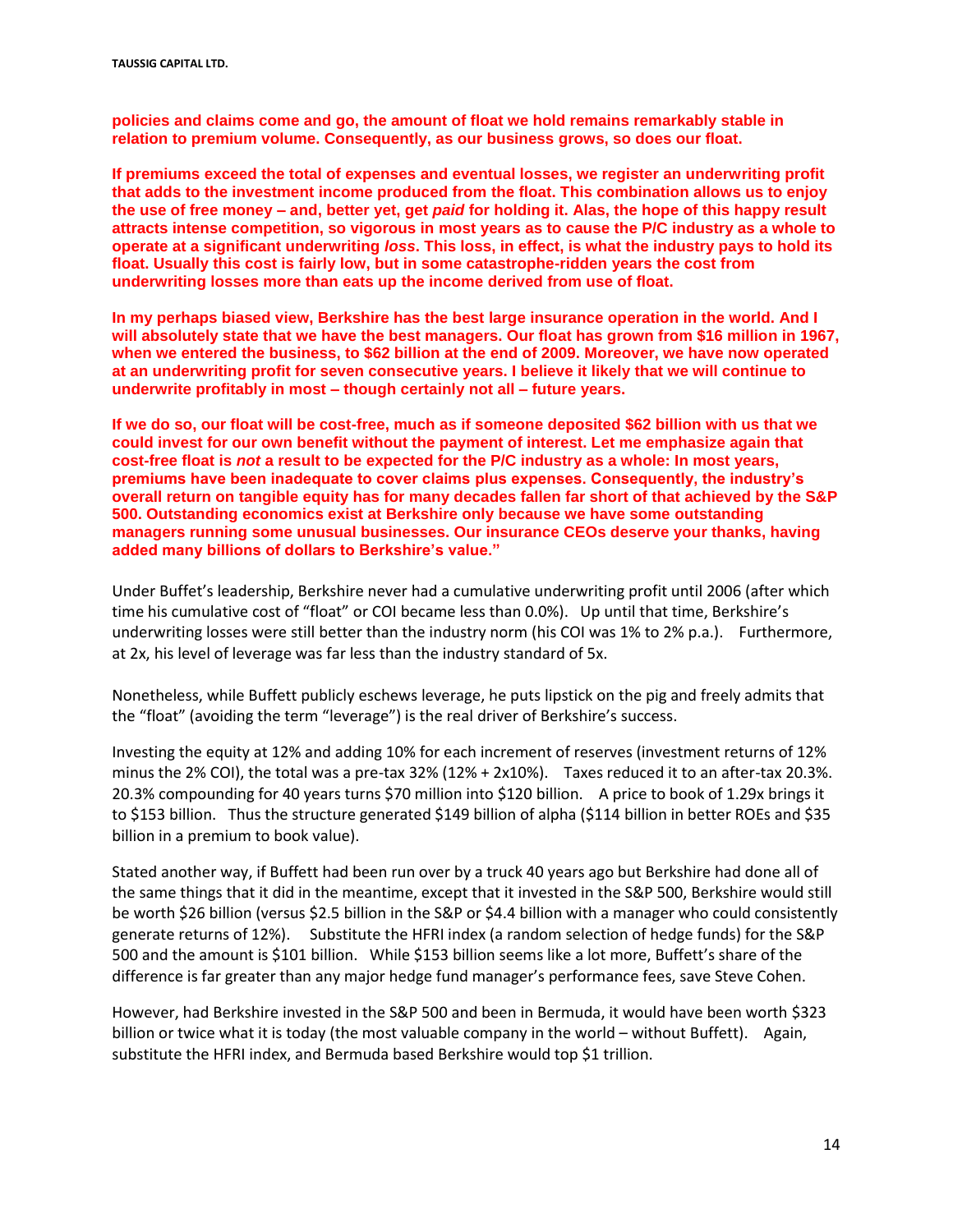Berkshire with Buffett in Bermuda would have theoretically been worth the previously mentioned \$6 trillion. If that were the case, it is arguable that Buffett's decision to become the Sage of Omaha rather than the Sage of Bermuda has cost Berkshire shareholders more than \$5 trillion. NOTE: Buffett has taken advantage of the Bermuda tax regime in the past by investing in White Mountains, which reorganized itself from the U.S. to Bermuda, before inversions were deemed to be taxable.

There are lies, damn lies, and statistics. The lie in the statistics? To borrow from Lord Acton, "Size kills and absolute size kills absolutely". BRK with Buffett in Bermuda would hardly have become worth \$6 trillion. Buffett has had serious difficulty deploying assets in liquid securities for more than a decade. Instead, he has bought whole companies for cash on cash returns that are not unattractive, but far short of his historical numbers. In more than 40 years, he has failed to beat the S&P 500 only seven times. Three of them were in the last 9 years when Berkshire had become too big to get out of its own way.

#### **Is Buffett Still a Hedge Fund Manager?**

If a hedge fund were defined as a non-traditional investment strategy that actively buys and sells negotiable instruments (as opposed to private equity or real estate), seeks to generate alpha, absolute returns, and asymmetric returns, and primarily rewards its manager with a percentage of the profits, it is arguable that there is still a lot of hedge-fund (sic) manager in Warren Buffett.

Consider the following hedge fund–like attributes:

#### Non-traditional investments?

Currency trading? Sounds like global macro to me. See's Candies, NetJets, Nebraska Furniture Mart? To borrow from Robert Duvall's character in Apocalypse Now, "don't you just love the smell of synergies in the morning"? Insurance and reinsurance risks? For the first 41 years, Berkshire had never had a cumulative underwriting profit. However, as Buffett has often pointed out, his "cost of float" was generally less than 1% to 2% per year and was not correlated to asset values as normal leverage is (meaning it cannot be pulled if asset values are down or if the provider has problems as margin loans often can).

#### Negotiable instruments?

A \$70 billion portfolio with \$50 billion of unrealized gains (he also enjoys the additional benefit of investing \$20 billion of deferred taxes - BRK's total net worth is roughly \$120 billion). 2006 was one of the greatest underwriting years in the history of the insurance and reinsurance industries (no major disasters or shocks in the tort system) and Berkshire's cumulative underwriting results turned profitable for the first time (finally giving him a negative cost of "float" over the history of the company). In the best underwriting year in history, Berkshire's underwriting profits neared \$7 billion, but the unrealized gains in the publicly traded stocks were \$50 billion. So, what business is he in? No wonder he is called the "world's greatest investor" rather than the world's greatest insurance man.

#### Alpha?

The first page of Buffett's annual letter shows each year's performance against the S&P 500 (which he has beaten 32 out of 42 years) and the relative compounded values since inception (by which he has soundly trounced the index).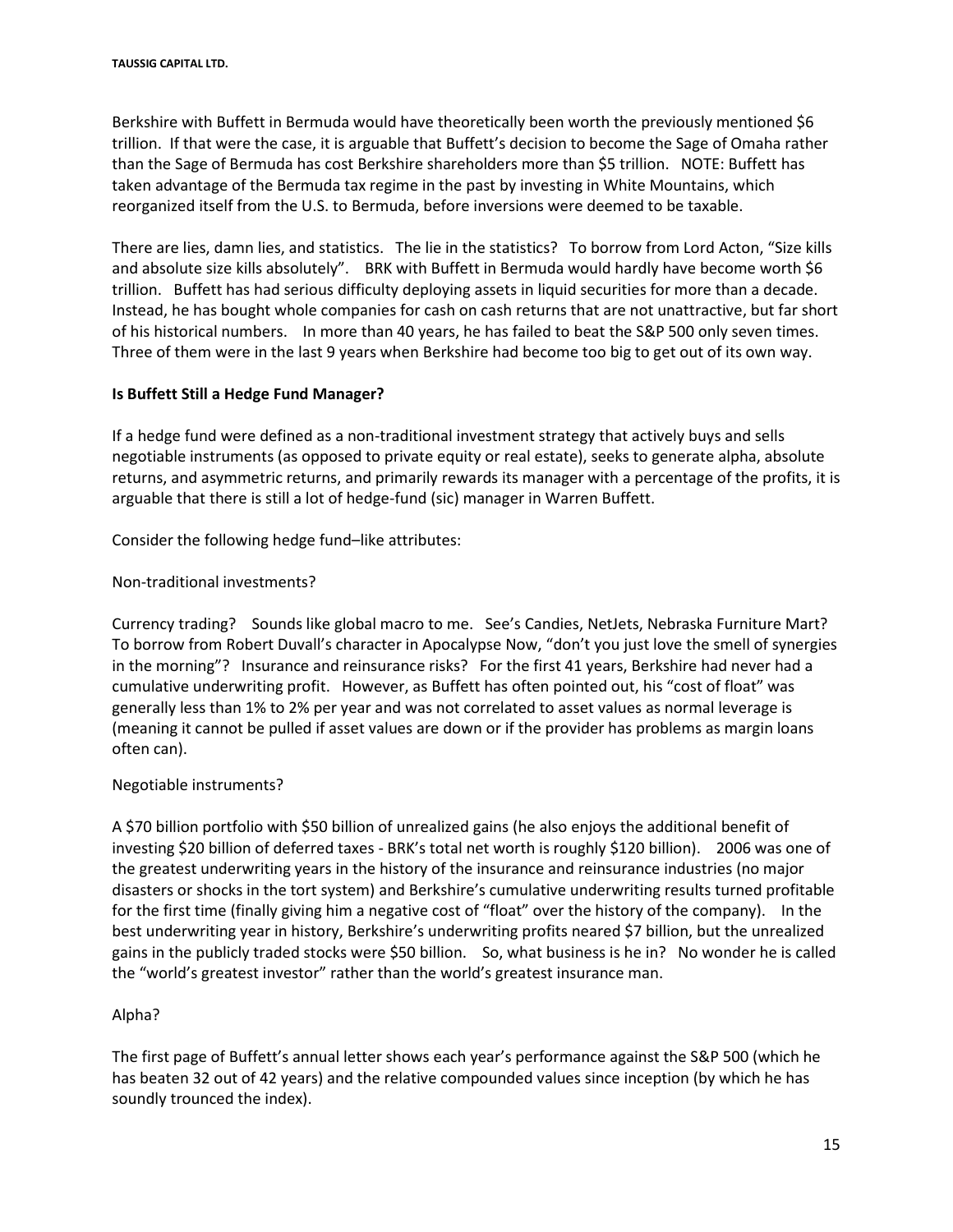#### Absolute Returns?

Buffett's first rule of investment is to never lose money. His second rule is to never forget Rule #1. In fact, Berkshire Hathaway has only had two years where its book value per share decreased (when the dot.com bubble burst, it took everything down, even the old economy fuddy duddies like Buffett and Julian Robertson. The other was 2008's *annus horribilis*).

#### Asymmetric Returns?

Buffett says, "When Charlie (Munger) and I do not see anything we like, our default position is Treasuries. We hate taking risks and only do so when the rewards are compelling and relatively sure. Our idea of real risk is eating cottage cheese one day past its expiration date".

#### Performance fees?

41% is pretty good. He certainly never got rich on the \$100,000 per year management fee.

#### **Summary**

As a pure hedge fund manager, Buffett was successful by any standard. However, because he quit the hedge fund business as we know it, he has been able to achieve a legendary level of success that is unlikely to be attained by any of today's HF, FoHF, or family office managers who exclusively use the traditional hedge fund structure.

It is our firm belief that more than one star quality hedge fund manager who creates and/or acquires insurers, reinsurers, or banks and manage all of the investable assets for them will ultimately enjoy the same levels of wealth, reputation, and status in the future that Buffett enjoys today.

#### **Next: Chapter 4 – AIG, Tiger, "The Snowball", and the Hedge Fund Industry**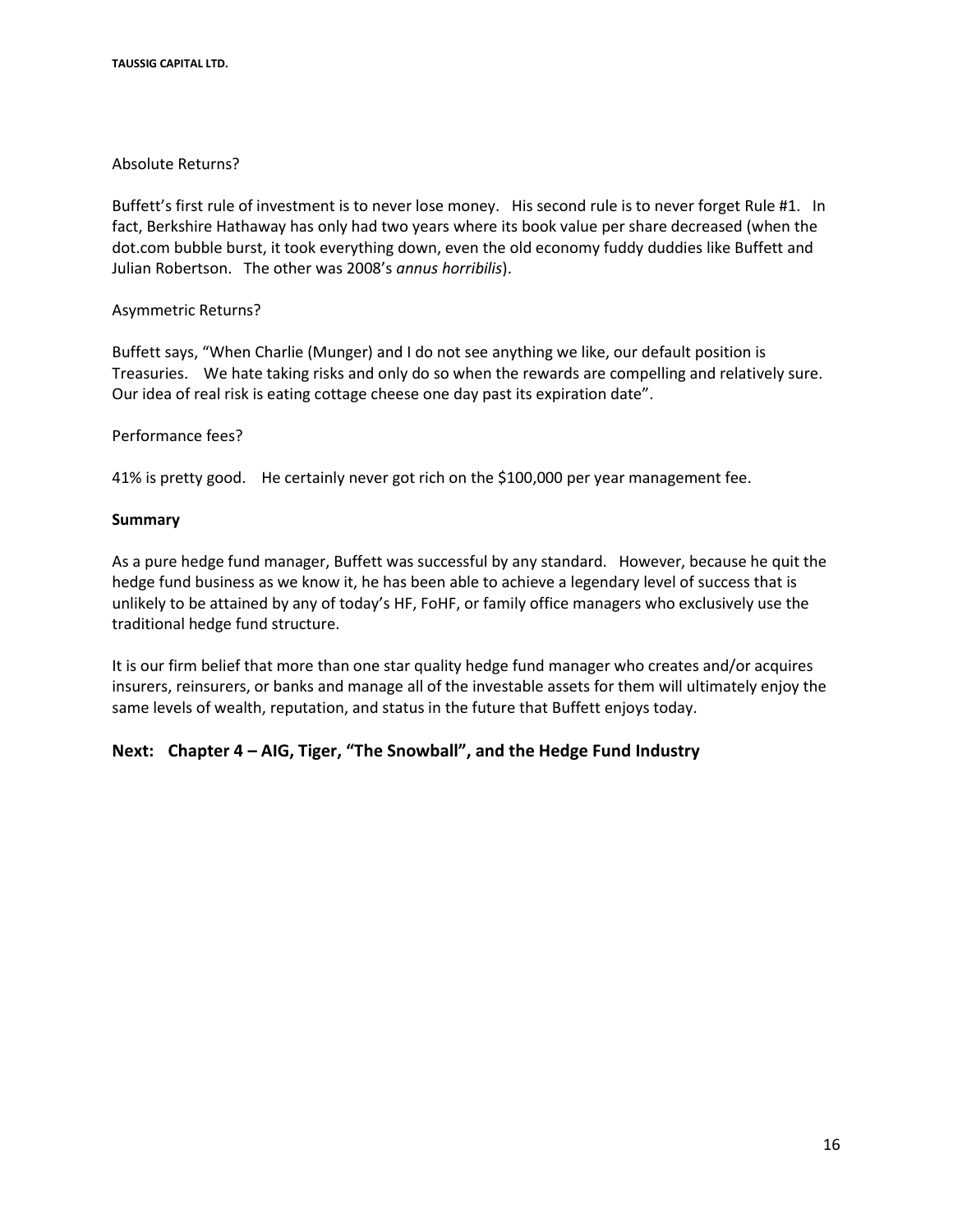## **CHAPTER 4 – AIG, TIGER, "THE SNOWBALL", AND THE HF INDUSTRY**

It is useful to compare Berkshire Hathaway with AIG and Tiger Management (when Tiger went out of business). In comparing them, it is very important to note that I am also a huge fan of Hank Greenberg and Julian Robertson. This sentiment should always be kept in mind as this paper is being read. Again, no one is perfect and there is room for improvement in everyone, including Greenberg and Robertson (as well as Buffett). If I used a proportionate number of words in this paper to praise what I admire in Greenberg and Robertson as I have used to critique them, as with Buffett, far more than 95% would be words of praise. Again, praise for Greenberg and Robertson is well-trod ground and would bore most readers. Lastly, it is also useful to comment on Alice Schroeder's book on Buffett – The Snowball and some general comments on the hedge fund industry. So, back to critique and commentary.

#### **AIG**

In a major irony, AIRCO (American International Reinsurance Company), the centerpiece of CV Starr's empire, moved from Bermuda to New York and became AIG in 1978 in order to better access the U.S. capital markets. In doing so, its income tax rate on non-U.S. business (most of AIG's business) went from 0.0% to roughly 25%. Many of the old hands at AIG considered this move to be the worst mistake in the company's history and over the years, AIG supposedly spent more than \$100 million trying to figure out how to get the toothpaste back in the tube.

At its peak, AIG's net worth reached \$100 billion. Had it stayed in Bermuda and been able to access the U.S. capital markets as all of the major Bermuda insurers and reinsurers have over the last 20 years, I estimate that AIG would have been worth \$360 billion in 2006. The additional \$260 billion would have been more than the TARP funds given to AIG and AIG would probably have weathered the crisis.

#### **Tiger**

Buffett and Robertson are value investors who were derided and criticized by pundits and investors alike for failing to "get" the new economy of the 1990s and for failing to jump on the technology band wagon. They were both heavily invested in U.S. Air.

Even though they never went over to technology's dark side, they both suffered significant portfolio losses when the dotcom bubble burst. In the case of Tiger, investors redeemed \$2 for every \$1 in losses. Liquidating into falling markets to meet redemptions exacerbated the losses, causing a spiral of more losses, redemptions and liquidations. More than \$20 billion turned into \$6 billion on roughly 20% losses (similar to 2008's hedge fund industry performance).

The hedge fund industry's seeds of destruction (the high water mark) began to germinate. At \$22 billion, Tiger's compensation probably topped \$1 billion a year. While Robertson is certainly wealthy, that is a lot of overhead to carry for a couple of years until the high water mark is reached. Thus, the best and brightest of Tiger left, because they could be paid performance fees at a new fund but not so for the same performance at Tiger. Many left and no one would replace them. Despite \$6 billion in AuM, and a 20% since inception track record (the combination of which would make most funds more than viable), Tiger was no longer viable – nobody would be home to service the business.

In contrast to Tiger, unhappy Berkshire investors could not redeem, but could only sell their shares on the NYSE. While Berkshire's price suffered, Buffett did not have to pour gasoline on the fire by having to liquidate assets as Tiger did. Buffett could also continue to invest as he had historically.

Those investors who stayed with Buffett were rewarded for their patience. Those who would have wanted to stay with Robertson were not only unable to do so, but were trampled in the stampede if they tried to.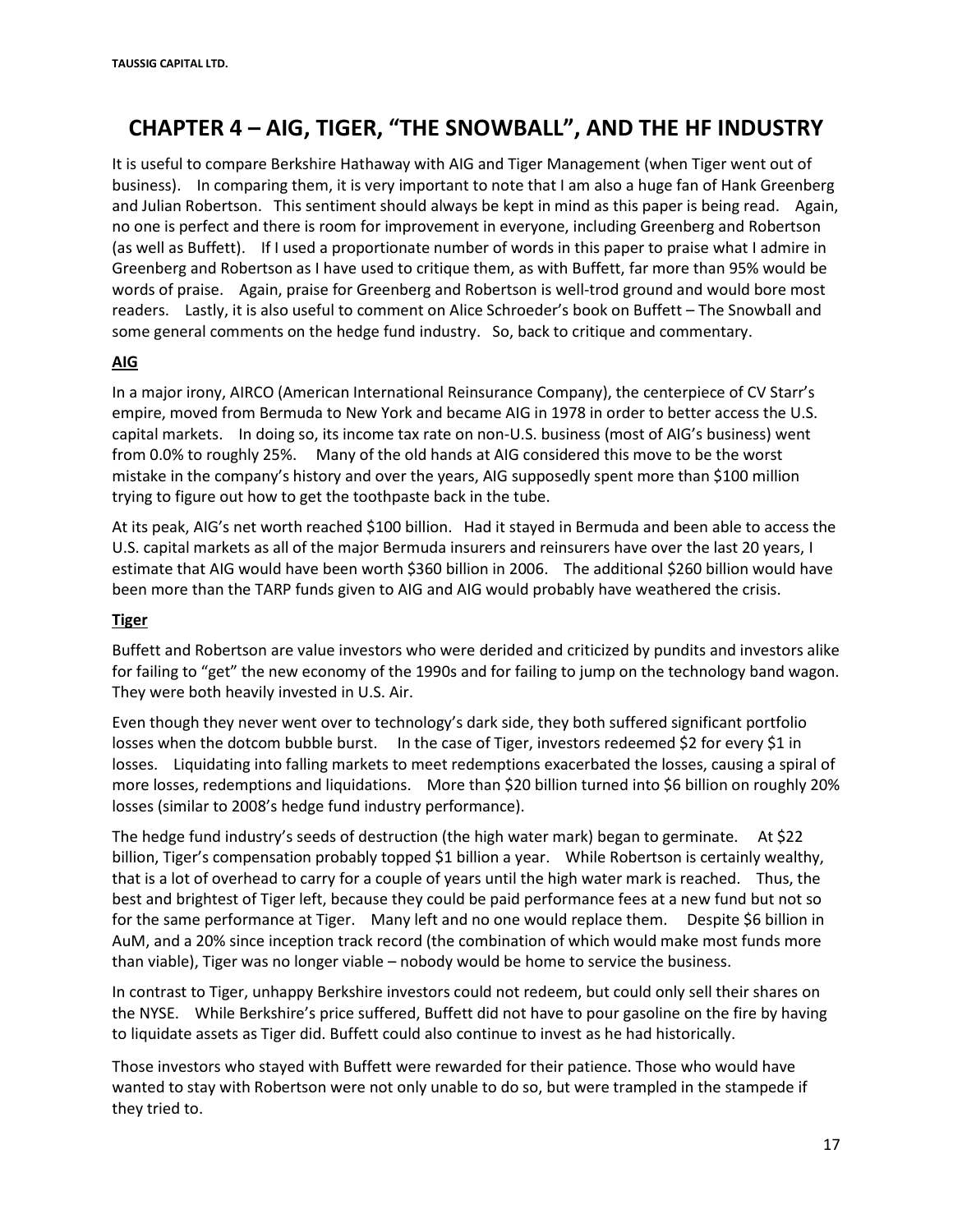#### **The Snowball**

Alice Schroder's recent book on Buffett is called "The Snowball". The snowball is a metaphor for the power of compounding (Einstein called it the eighth wonder of the world). Buffett has always emphasized that the objective was to compound book value per share each and every year (sounds like a duck, er hedge fund).

While he is a very good investor, his investment skills without the structure were only worth \$2.5 billion more than the S&P 500 over 40 years. Within the structure, they have been worth about \$150 billion more than the S&P (if the structure remained in Omaha), but less than worthless if Berkshire had invested in the S&P and been in Bermuda. While Buffett may not be the "world's greatest investor" after all, he would certainly earn our vote as the "world's greatest structurer".

#### **The Hedge Fund Industry**

The total equity capital of the North American life and annuity, property and casualty, and reinsurance industries was on the order of \$1.5 trillion at the end of 2010. The total equity capital of the U.S. banking system was less than \$1 trillion at the end of 2010. Thus, the combined equity capital of the life and annuity, property and casualty, reinsurance, and banking industries was roughly \$2.5 trillion.

The total fee generating equity capital in hedge funds and funds of hedge funds was more than \$2.5 trillion at the end of 2010. Every HF or FoHF investor could have invested in publicly traded (re)insurers or banks but did not. However, many investors in publicly traded (re)insurers and banks could not invest in hedge funds (mutual funds are not allowed to, many pensions have restrictive guidelines, taxexempts can lose their tax exemptions or cause ERISA contamination, and individuals do not qualify).

It is arguable that those with unrestricted choice will make better decisions than those with restricted choice. As such, we should expect the hedge fund industry to consistently outperform the banking and (re)insurance industries (and it has).

In the second half of 2010, the 10 most profitable hedge fund managers (ESL, Farallon, Brevan Howard, Moore, Caxton, Appaloosa, Baupost, Bridgewater, Paulson, and Soros) were shown to have generated more profits for their investors than the six most profitable banks combined (Goldman Sachs, Morgan Stanley, JP Morgan, Barclays, HSBC, and Citi). Yet, it is estimated that the hedge fund managers achieved their results with fewer than 5,000 employees, while the banks had more than 1.2 million (arguably less operational risk). In addition, banks tend to pay 50% of revenues in compensation, which makes 2% and 20% look positively cheap in comparison.

The economic model of the (re)insurance and banking industries consists of two components: (1) investment returns on equity capital (generally long only fixed income); plus (2) operating profits. Since the returns of hedge funds tend to be greater than the combination of the two components and the two components are independent of one another, then it would seem to be a no brainer to substitute hedge fund strategies for long only fixed income at the equity level, even if nothing else changes. Managing a small increment of liabilities and taking advantage of offshore tax regimes, pushes these returns to even higher levels. This is the theme of the rest of this piece.

#### **Next: Chapter 5 – Replicating the Goldman Sachs and Berkshire Hathaway Models**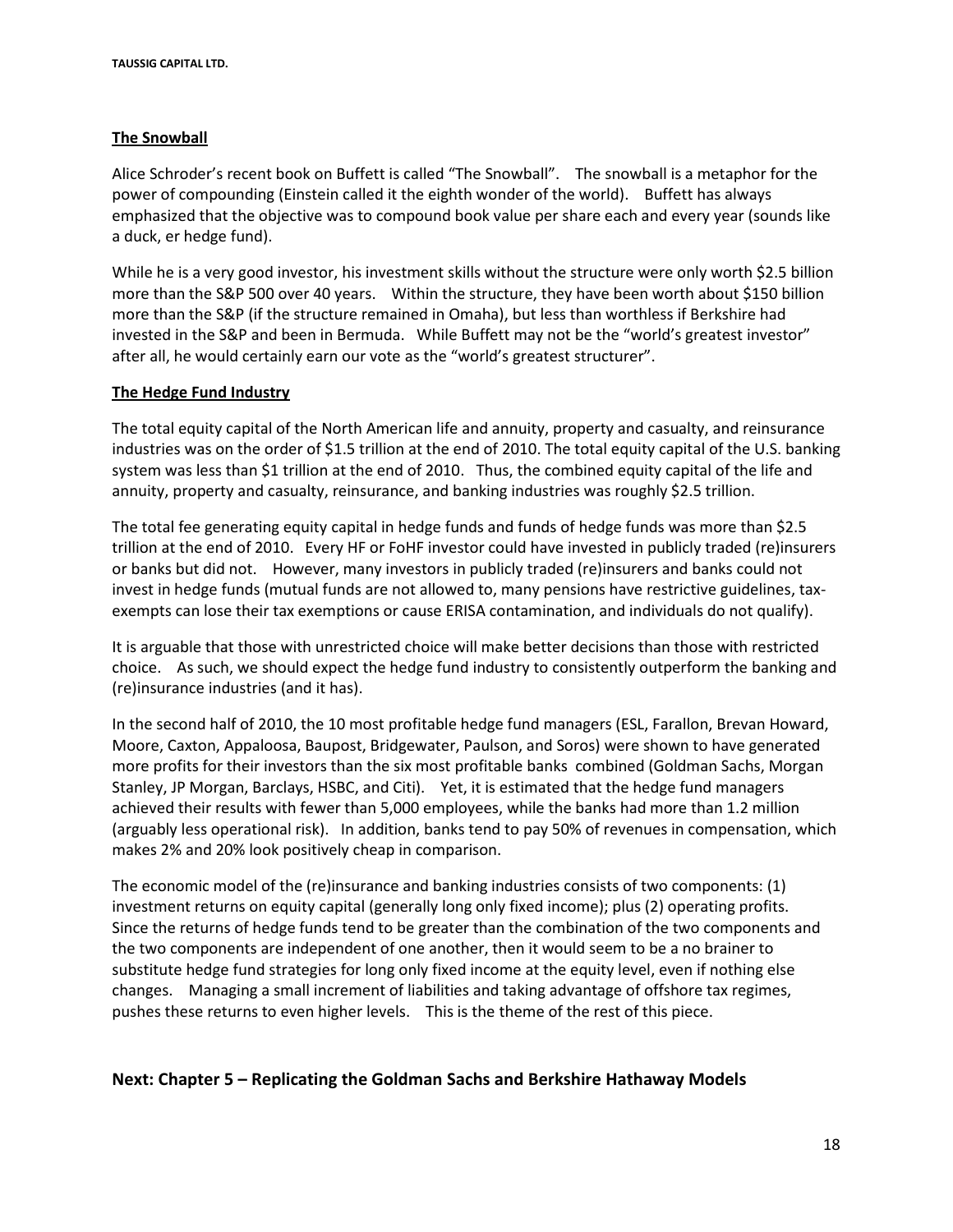## **CHAPTER 5 – REPLICATING THE GOLDMAN AND BERKSHIRE MODELS**

#### **Overview**

Goldman Sachs and Berkshire Hathaway have benefitted significantly by abandoning their partnership structures and becoming a bank in Goldman's case and a (re)insurer and bank in Berkshire's case.

In each case, their investors have been able to obtain returns that were superior to those they would have achieved as a partnership and do so without a proportionate increase in risk. This is largely due to their access to leverage that is far cheaper and far more stable than available to a partnership structure (or publicly traded broker dealer in the case of Goldman) and a premium to book value their stock prices command. As public companies, their investors also enjoy the legal right to resell their investments to the public that was unavailable when they operated as partnerships.

However, because they are based in the U.S., their earnings became subject to double taxation, whereas if either had started offshore, only their U.S. operations would be subject to double taxation. In addition, the new level of taxation is applied annually, which has major ramifications for compounding returns over long periods of time. As we will see, the benefits are compelling irrespective of tax, but mitigating tax cushions downside risk and permits more powerful compounding on the upside.

From their perspective as managers, Goldman and Berkshire are accessing assets they would otherwise be unable to access in a partnership structure, have permanent capital, and have been able to imbed the management in the structure, thus monetizing their management roles in a far superior manner than selling out to a larger institution or floating the management function on a standalone basis.

#### *Any HF, FoHF, or family office manager that can consistently outperform long-only fixed income returns on a multi-year basis can replicate the best parts of either or both of Goldman's or Berkshire's*

*successes.* In doing so, their investors (including themselves as investors) should enjoy a combination of: (1) significantly better returns than offered by the partnership structure, without a proportionate increase in risk; (2) daily liquidity (if publicly traded); and (3) gentler taxation in the UK and U.S. As managers, they can: (1) greatly increase AuM that would not otherwise be available; (2) secure permanent capital; and (3) gain an additional option with respect to monetizing the manager's business.

It is important to remember that while Goldman's net worth is \$62 billion and Berkshire's net worth is \$120 billion, they had \$7 billion and \$70 million respectively when they metamorphosized. There are many hedge funds, FoHFs, and family offices with bigger balance sheets than Goldman and Berkshire had when they took the plunge and could replicate Goldman's and Berkshire's successes if they have the will to do so.

The idea is to simply follow Goldman's and Berkshire's leads in creating and/or acquiring one or more insurers, reinsurers, or banks and leverage off their investment skills and existing fund management infrastructure to benefit both investors and themselves in ways that are far superior to their existing fund structures.

HF managers, FoHF managers, or family offices do not need to take such a drastic step as quitting the HF, FoHF, or family office business cold turkey as Buffett did. Instead, he or she can simply start or acquire a (re)insurer or bank (whereby he or she would manage all of its investable assets) and treat the foray as he or she would treat the launch (or acquisition) of a new fund.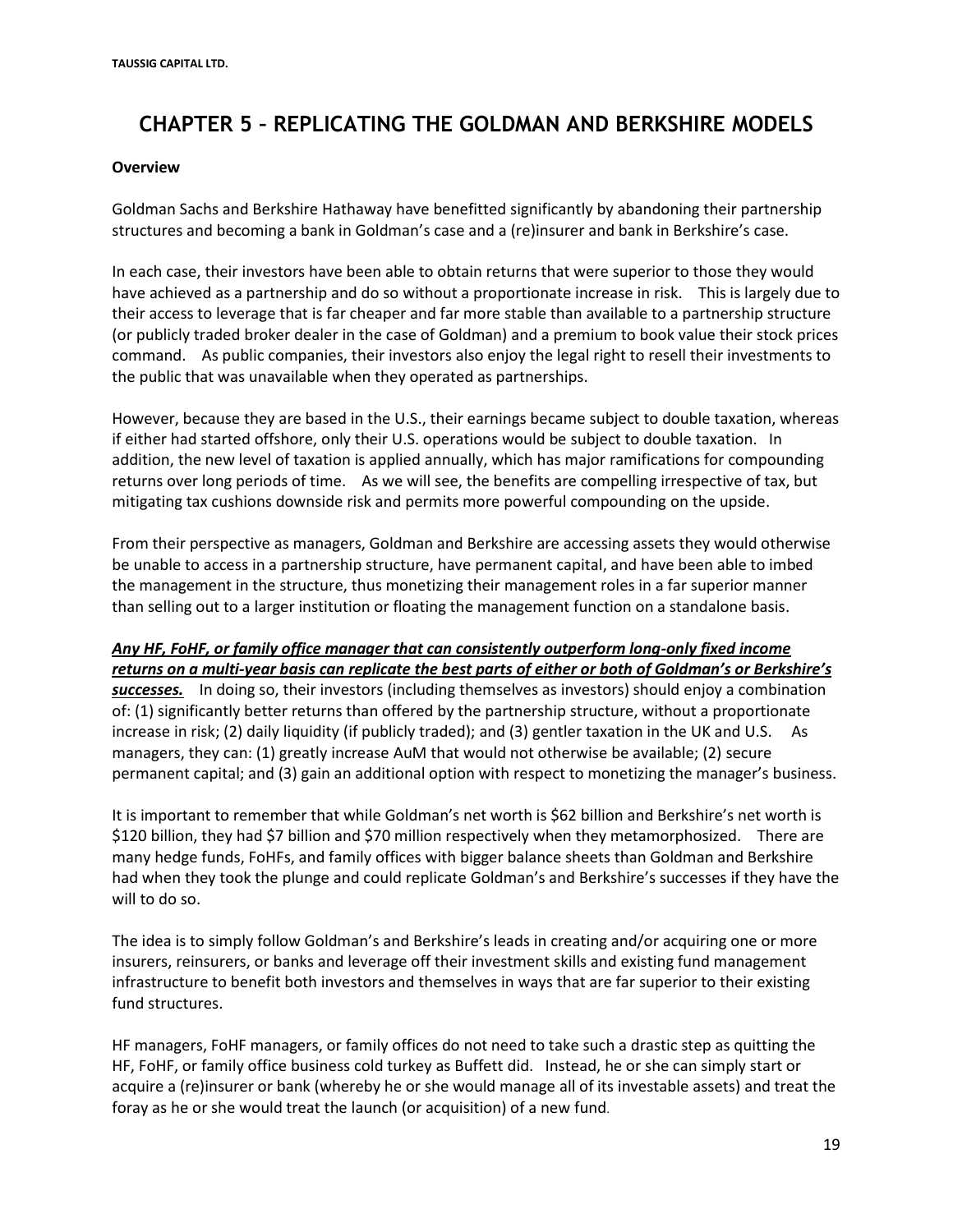In order to do this, it is more than helpful (but not absolutely necessary) if the new business becomes publicly traded as soon as possible (even as a startup), because the HF manager's, FoHF manager's, or family office's clients and (unaffiliated) Strategic Investors will be far more willing to make larger commitments if those commitments can be conditioned on the success of an IPO.

If the commitment from the manager, his clients, and his funds is only \$10 million, the concept still makes sense (the significantly better returns and gentler tax treatment are more than justification), although as a private company (it would be too small to be publicly traded). In this case, operations will still produce \$20 million to \$100 million in AuM for him, depending on the investment strategy.

However, the manager who cannot commit enough for an IPO or the manager who wishes to remain private will have difficulty in getting clients to come along unless he commits to use the earnings to fund a Dutch auction in order to return capital to investors that want liquidity at capital gains rates for taxable investors.

The greater the cumulative levels of commitment from the manager, his clients, and/or his funds, the more Strategic investors and the public are likely to invest and the greater the cumulative equity, and the larger the magnitude of reserves or deposits that might be deployed in the investment strategy.

If some combination of the manager, his investors, or his funds commits less than \$50 million, it is unlikely that any Strategic Investor of note will join. However, at \$50 million in personal, client, and fund commitments, it is possible that a strategic investor may join and it is likely that that investment banks can still raise a like amount in an IPO even if there are no strategic investors. This should still create a total of \$250 million to \$1.25 billion in new AuM, depending upon the investment strategy.

If the HF or FoHF manager and his investors are willing to commit \$150 million or more, then Strategic Investors might invest \$100 million or more. Because Strategic Investors validate the business strategy, the investment strategy, or both, investment banks may raise a far greater proportion of capital from the public (maybe as much as three times the committed capital, if the committed capital exceeds \$250 million). This would generate another \$2 billion to \$10 billion of AuM from (re)insurance or banking operations, depending upon his investment strategy.

It is not beyond the realm of possibility that a \$50 million commitment by the HF or FoHF manager could result in \$100 from his or her clients, \$100 million from Strategic investors and \$750 million from the public, resulting in \$1 billion of equity capital. Even greater levels of commitment by some combination of the manager, his or her investors, and Strategic Investors, could magnify those amounts even more.

To place these greater amounts in perspective, a larger fund manager could arguably commit significantly more than \$50 million, convince a larger number of its clients and Strategic Investors to commit billions, and a \$5 billion, or even \$10 billion IPO is not out of the question.

If an HF or FoHF manager could pull off a \$10 billion IPO, the equity capital would be virtually equal to the 5th largest (re)insurer or 6th largest bank in the U.S. With \$5 billion, the company would be equal to the 10th largest (re)insurer and 15th largest bank. With only \$1 billion, it would be virtually equal in size to the 35th largest (re)insurer or 50th largest bank.

The best way for the HF or FoHF manager to convince investors of these benefits is to make the largest possible personal financial commitment to the new company (because the HF manager, FoHF manager, or family office believes it will achieve better returns than investing the same amount in its own funds).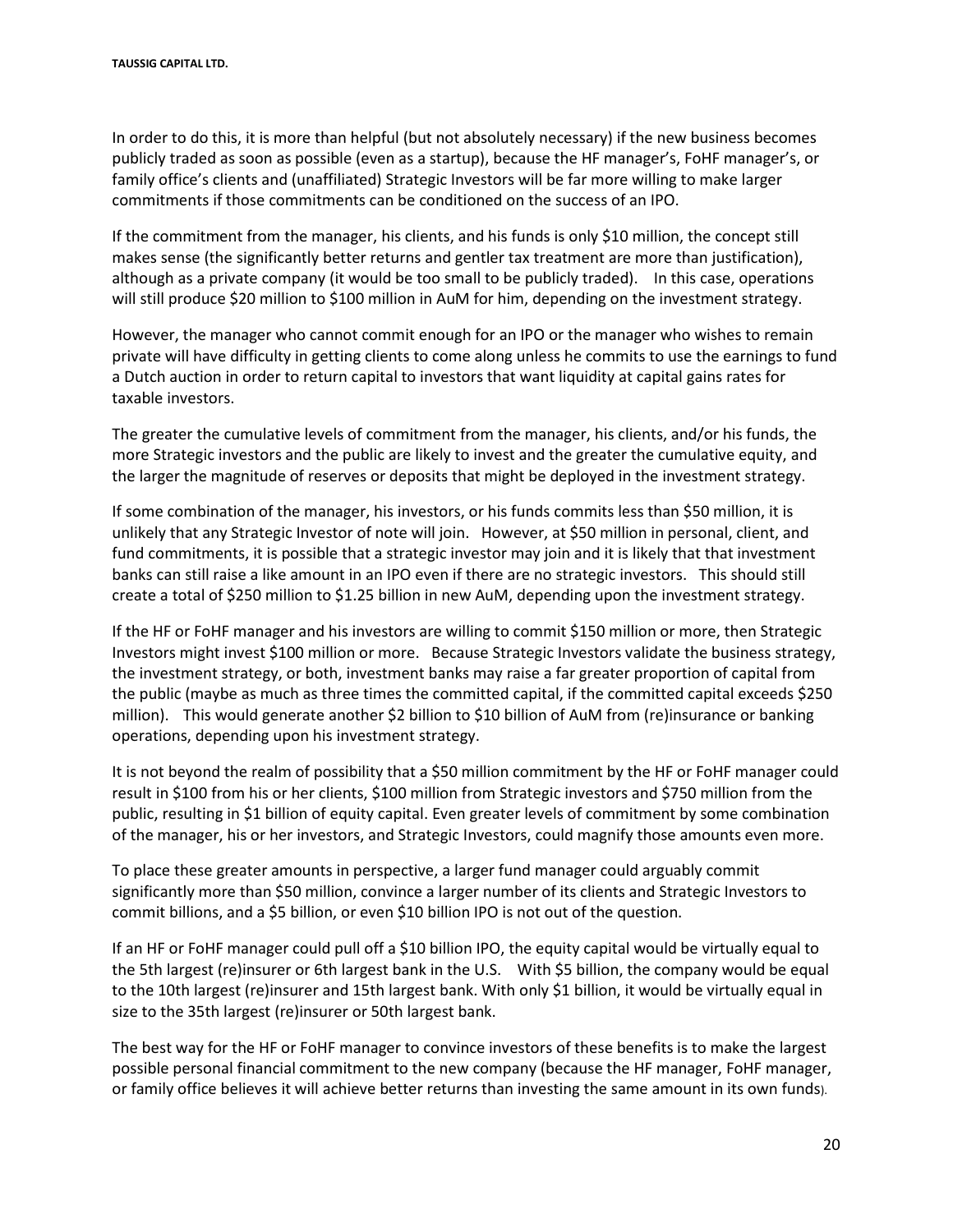Based on the HF or FoHF manager's levels of personal commitment (could be conditioned on success of an IPO), many of the HF or FoHF manager's clients will be more likely to commit, conditioned on a successful IPO, because they will get several significant benefits (relative to directly investing in the same HF or FoHF strategy): (1) higher returns, without a proportionate increase in risk; (2) daily liquidity (if publicly held) instead of lockups, periodic liquidity, notice periods, and gating; and (3) tax deferral on annual returns for U.S. taxable investors and capital gains rates for U.S. and UK taxable investors. The merits of these will be covered in the next Chapter "Significantly Improving the Investor Proposition".

An IPO of a startup or early stage company runs counter to conventional wisdom, but in (re)insurance and banking, there are significant precedents. In the insurance and reinsurance business, I have had direct involvement with three companies that raised their startup capital in an IPO: (1) PartnerRe (\$980 million in 1994); (2) Annuity and Life Re (\$360 million in 1998); and (3) Scottish Annuity (\$250 million in 1998). In 2005, Merrill Lynch raised \$1 billion for Lancashire Holdings for a startup IPO in London.

Virtually every bank in the U.S. was initially financed through an IPO. In fact, U.S. banks are exempt from registration under the Securities Act of 1933, because public policy in the depression encouraged bank formations but was against concentrated power in banking. Government could diffuse power by making it easier for anyone to become a shareholder in any new bank (hence the exemption).

There are several reasons that a startup or early stage insurer, reinsurer, or bank can finance itself through an IPO. Most new businesses only try to raise enough capital to get to cash flow breakeven, without diluting the founders more than is necessary. Because overheads in new insurers, reinsurers, and banks are relatively low as a percentage of equity capital, these businesses are usually cash flow positive at the very beginning due to investment returns.

Furthermore, founders of new insurers, reinsurers, or banks rarely get cheap stock (they usually participate in the upside through options and warrants, which have notional values proportionate to the size of the financing – that is an incentive for them to make the startup or early stage company as large as possible), so dilution is rarely an issue for the founders.

Another reason that a startup or early stage insurer, reinsurer, or bank can raise its initial or early stage capital through an IPO (and allocate all of its investable assets to a HF or FoHF strategy) is that there are no diseconomies of scale. Most startups raise an amount of capital to target a specific return on that new capital. However, raising twice as much capital is unlikely to double the magnitude of the return, because the second increment of capital cannot be deployed as profitably as the original amount and the extra capital dilutes the founders.

If an insurer, reinsurer, or bank invests the IPO proceeds in a HF or FoHF strategy, then twice as much capital should generate at least twice the returns and four times should generate four times etc. Up to a point (passed by Berkshire long ago), size is also an advantage in insurance, reinsurance, and banking. First of all, size improves ratings so each entity can charge more for the same product or get the flight to quality nod when pricing is the same. Furthermore, size makes it easier to attract better talent. Lastly, after-market liquidity is better and more institutions will be able to own the stock.

If an investment bank likes the story enough, it can sell air conditioning in the Arctic and hangar heaters in the Amazon. Investment bankers are paid on the number of zeros separated by commas, so size matters for them. Since most startups and early stage companies limit the size of their initial financings due to diseconomies of scale and dilution issues, and because the investment has significant downside risk, they are not attractive enough to get the attention of major investment banks.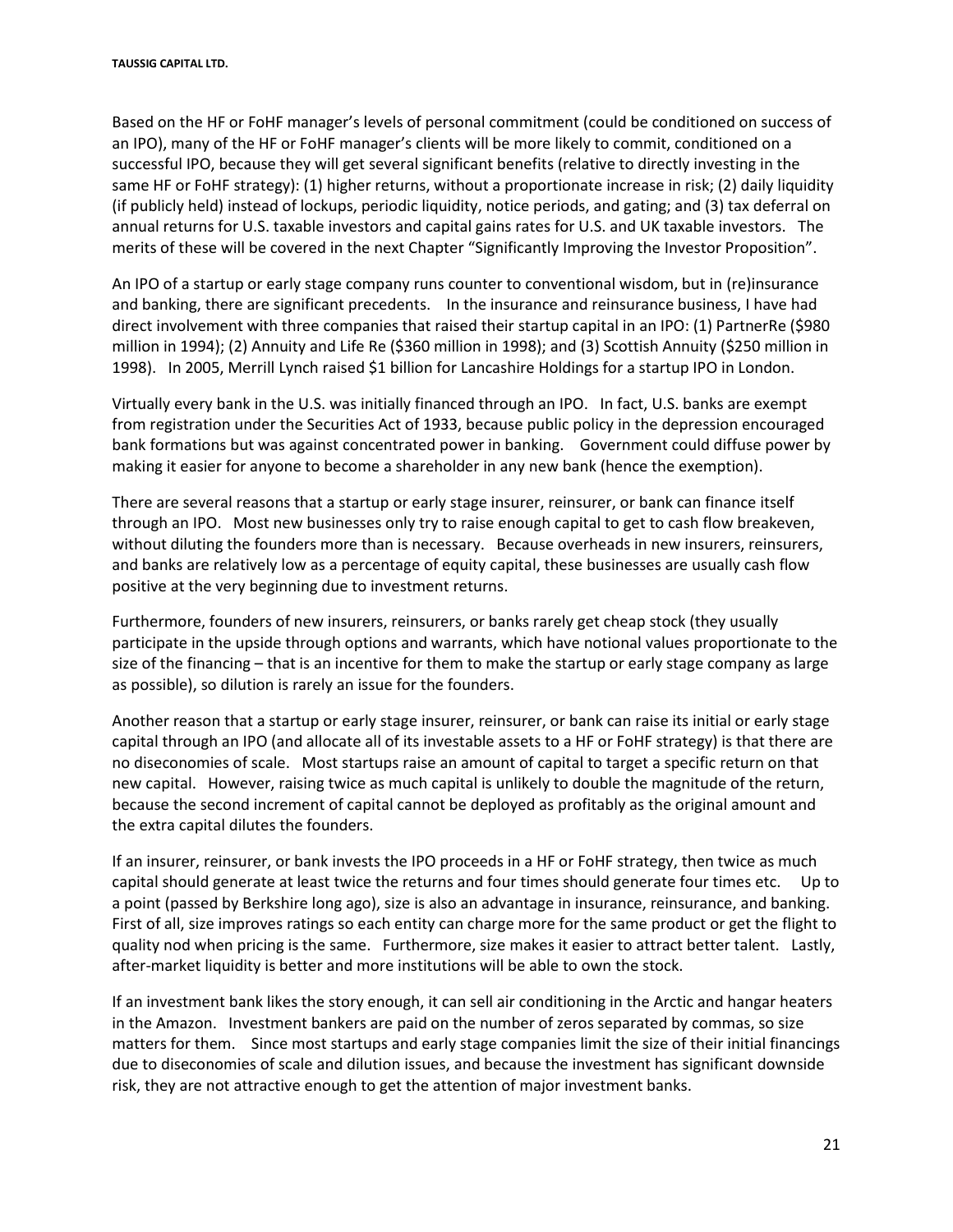However, IPOs of startup insurers, reinsurers, or banks raising hundreds of millions (or billions) of dollars at book value, with significant commitments from the manager, his existing clients, and/or Strategic Investors has limited downside risk, is a story an investment bank can sell, and the payday is attractive.

Based upon the HF or FoHF manager's demonstrated preference for investing in the startup (motivated by the prospect of significantly better returns than he would get in his funds not to mention the prospect of fees on permanent capital that could exceed 60 to 260 times his personal investment), he can craft a business plan and forecasts for the (re)insurer or bank and try to convince as many of his investors to follow him as is possible, but strictly subject to an IPO (no IPO, no obligation to invest).

Every investor who follows the manager converts his investment from something that can be redeemed to permanent capital. Based upon the HF or FoHF manager's personal commitment and the commitments made by investors who know him or her well, he or she can recruit management and a board, and try to convince Strategic Investors with recognized expertise in alternative assets and/or insurance, reinsurance, or banking to invest as part of the IPO (again, no IPO, no obligation to invest).

#### **Private Equity and Real Estate Funds**

It is not nearly as easy to apply these principles to private equity and real estate funds, but we believe that with some variations, it could work. While we have not completed any transactions with managers of either of these types of funds, we have held numerous exploratory meetings with managers in each of these areas and are hopeful of completing at least one in 2012 or 2013.

The primary motivation is permanent capital so that the manager isn't faced with having to raise another fund once all capital in the preceding fund has been deployed. A secondary motivation is to use bank financing in a variety of ways that do not breach large exposure restrictions, yet facilitate transactions. The third motivation is to use the structural tax advantages to buy and sell businesses and properties.

Should any private equity or real estate funds be interested in exploring this avenue, please feel free to contact me.

#### **Next: Chapter 6 – Significantly Improving the Investor Proposition**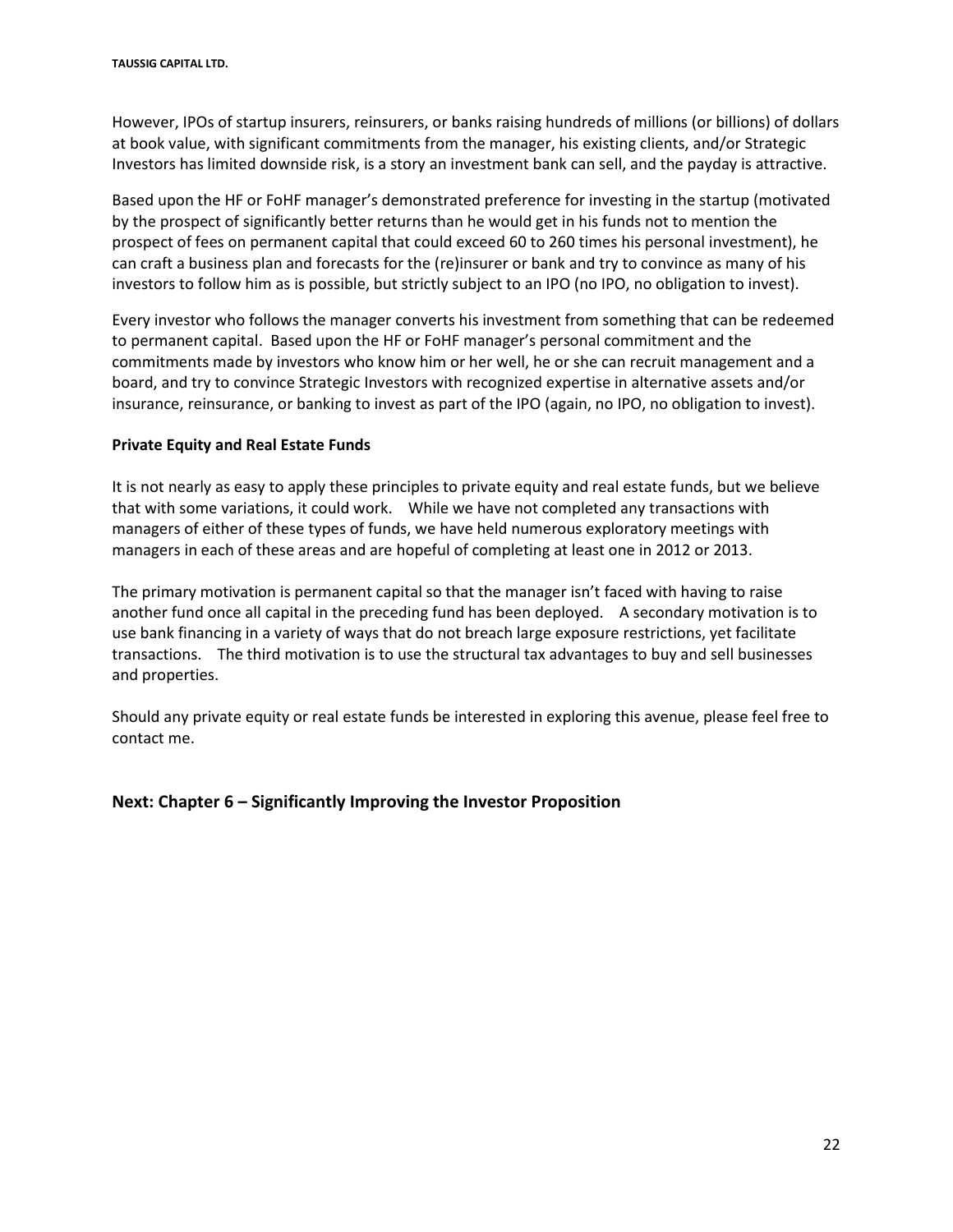## **CHAPTER 6 – SIGNIFICANTLY IMPROVING THE INVESTOR PROPOSITION**

#### **Overview**

While it is possible to obtain a number of benefits of (re)insurance or banking relative to a partnership structure without the involvement of his investors, there are significantly greater benefits for the manager if his investors come along for the ride. However, his investors will only join the party if it clearly improves their investor proposition, relative to investing in his fund structure. The purpose of this chapter is to conclusively demonstrate that investing in a (re)insurer or bank that allocates all of its investable assets to a given strategy will significantly improve the investor proposition, relative to investing the same amount in a fund managed by the same manager in the same strategy.

When any investor makes an investment, he or she surveys the landscape and commits to the one investment whose prospective returns exceed all others of a similar degree of perceived risk and/or legal and regulatory constraints at that moment in time. As such, it is assumed that each investor in a given HF, FoHF, or family office portfolio has already come to this conclusion about that fund when he or she initially invests and then continues to hold the fund only if there is nothing better to invest the aftertax proceeds of the fund investment into something more promising.

For purposes of this section, we will assume that the prospective investor has decided on a fund strategy and has narrowed his or her choice to either investing in (or holding, if already an investor) a given fund relative to everything else. Or … should he or she invest in an insurer, reinsurer, or bank that allocates all of its investable assets to that same strategy managed in the same fashion by the same manager.

To make this choice, the investor needs to examine the sources of return, terms, and conditions for an investment in a fund (could be a FoHF) or an insurer, reinsurer or bank, and the risks of the fund relative to those for an insurer, reinsurer, or bank that allocates its investable assets to that given strategy.

As such, I plan to demonstrate that all investors in insurers, reinsurers, or banks that allocate all of their investable assets to a given strategy should enjoy: (1) significantly better returns than funds using the same strategy, without a proportionate increase in risk; (2) equal or better liquidity (daily if there is an IPO); and (3) gentler tax treatment in the UK, the U.S., and many other jurisdictions.

#### **Operational Profits in Insurance, Reinsurance, and Banking**

The essence of insurance or reinsurance is taking in a premium for a specific coverage and investing it until claims have to be paid and expenses are incurred. Funds set aside to pay claims and expenses are known as reserves. Industry wide, premiums minus claims minus expenses generally works out to be minus 3% per year in the property and casualty business and minus 4% per year in life insurance. However, most insurers and reinsurers invest both their equity and their reserves in a long only fixed income strategy that tends to earn about 5% per year. Thus for each \$1 in reserves, the typical property and casualty insurer or reinsurer nets 2% per year per increment of reserves (usually 5x equity capital) from operations and the life insurer nets 1% per year per increment of reserves (usually 10x equity capital) from operations.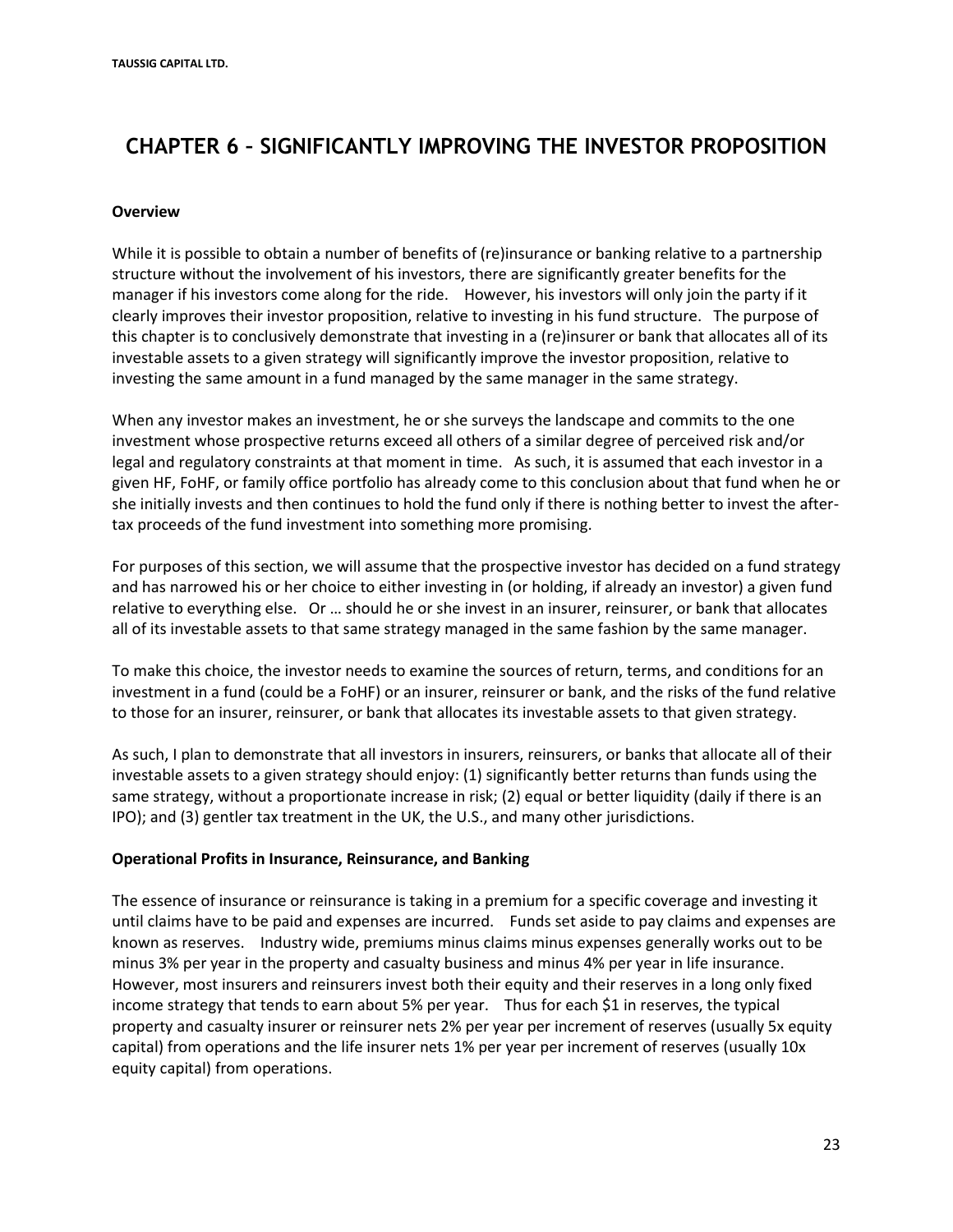The essence of banking is to take in deposits and lend them to borrowers, earning an interest rate spread and some fees. Thus, operating profits are the sum of interest income plus fees minus the cost of deposits minus expenses. The typical bank earns operational profits of roughly 1% for each \$1 in deposits.

Suppose that I were able to start an insurer, reinsurer, or bank with only \$100 of capital and nothing ever goes wrong. Furthermore, suppose that policyholders ignore the level of capital and bought so much coverage at standard prices that the \$100 insurer or reinsurer had \$10 billion in reserves (and nothing ever goes wrong). By the same token, suppose that depositors ignored the paucity of capital in the \$100 bank and made \$10 billion in deposits (again, nothing ever goes wrong).

Theoretically, the low level of capital has no bearing on the operating profits of either business. Thus, ROEs are more or less infinite in these examples. Because nothing ever goes perfectly, regulators (and market discipline) require minimum levels of equity capital to support given amounts of reserves and deposits. While this minimum amount of capital is invested, the returns on this investment are independent of the operating profits (or losses).

So how does this turn out? In property and casualty insurance and reinsurance, a typical company carries \$5 in reserves for each \$1 in equity. In life insurance and banking, they carry \$10 in reserves or deposits for each \$1 in equity respectively. At 2% for each increment of reserves in property and casualty insurance and reinsurance, operating profits translate to ROEs of 10% per year. At 1% for each increment of reserves in the life insurance business and each \$1 of deposits in banking, operating profits also tend to equate to ROEs of 10%.

When added to the 5% earned from investing the equity in long only fixed income securities that are held to maturity (which is the core strategy for insurers, reinsurers and banks for tax and accounting reasons), these companies tend to earn 15%, pre-tax and 8% to 10% after-tax. Later on, we will see how this model changes when an investment strategy that can consistently generate better returns than long only fixed income over long periods of time is introduced into the equation, but for the time being, let's examine the economics of the HF, FoHF, and family office investment strategies and structures.

#### **Investing in HFs, FoHFs, or through Family Offices**

When an investor buys into a fund at NAV, he or she may be subject to a combination of lock ups, longer than one month redemption periods, lengthy notification periods, gating and, in extraordinary circumstances, suspension of redemptions altogether. In many cases recently, funds have suspended redemptions. When he or she can exit, it is also at NAV.

In addition, in the UK and many other jurisdictions, taxable investors in funds are only taxed on their gains when they exit the investment, but at far higher rates than their capital gains rates on stock investments. In the U.S., taxable investors are taxed each year on any dividend or interest income and any realized gains in the portfolio (if the fund actively trades, these gains are also usually subject to ordinary income rates).

Summarizing - a \$1 million investment in a fund comes in at NAV, has limits on its liquidity, compounds at whatever rate of performance, exits at NAV, and may be subject to taxation on annual gains or taxation on exit at very high rates.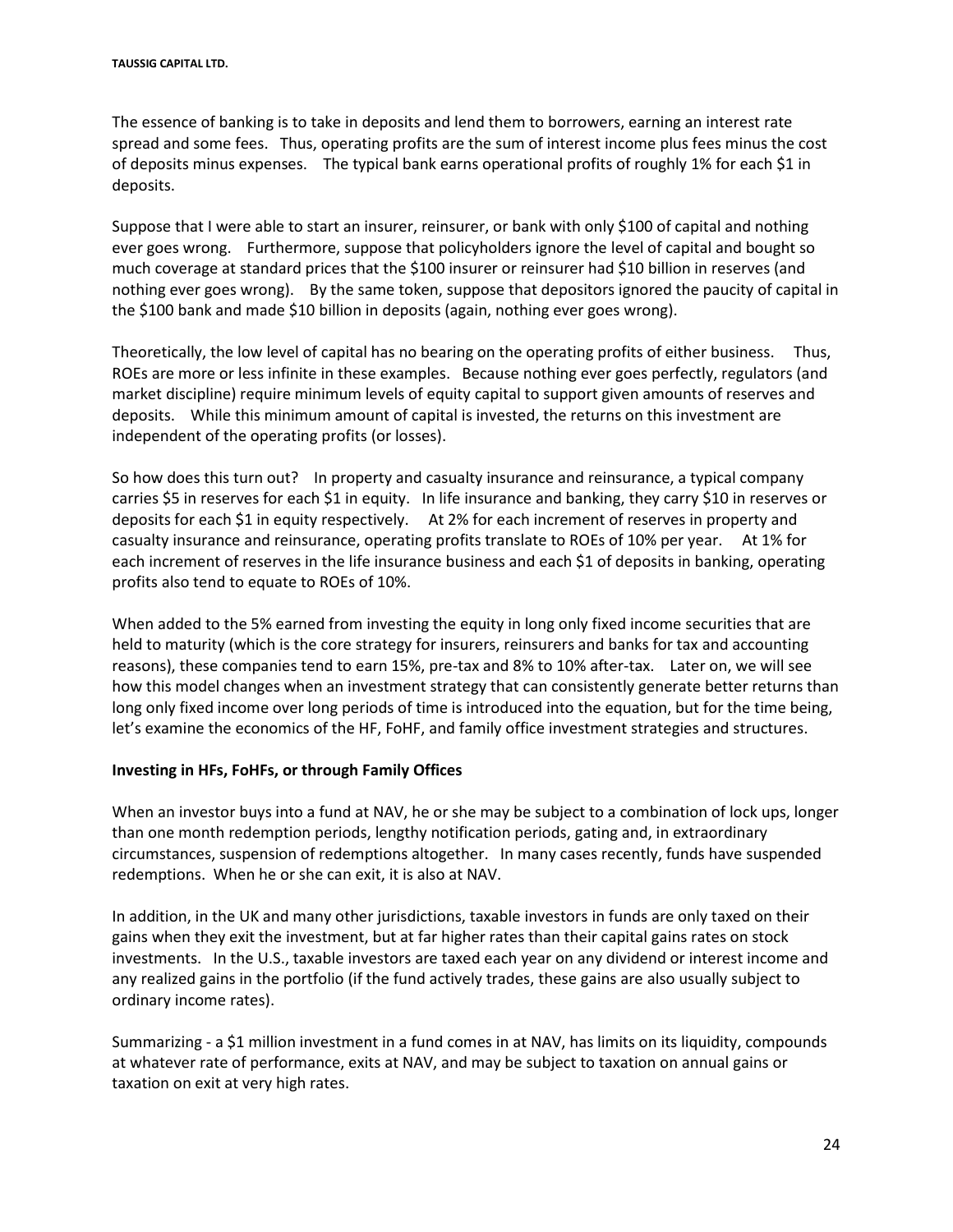For example, assume that \$1 million is invested in a fund yielding 12% per annum, net of all fees and expenses. Aside from liquidity constraints and taxation issues, the \$1 million would grow to \$3.11 million in 10 years, for a gross return (net to an offshore or tax-exempt investor) of \$2.11 million.

However, if the investor is taxable in the UK, he is subject to a 50% tax on his returns leaving a 10 year net gain of \$1.05 million. If he or she were based in Florida (whose 35% rate is 15% lower than the UK rate), he or she would have only \$1.00 million in a 10 year net gain (a lower return despite a lower tax rate illustrates the power of tax deferral). If he or she were a New Yorker, the 10 year net gain would only be \$690 thousand (this hardly seems worth the effort relative to New York municipal bonds).

#### **Investing in Insurers, Reinsurers, and Banks**

When that same \$1 million is invested in a startup insurer, reinsurer, or bank that allocates all of its investable assets to a HF, FoHF, or family office strategy, *the capital works twice.* First of all, if the equity capital is invested in the strategy and if the (re)insurer or bank breaks even operationally, it should earn the same return as the fund. (Since the (re)insurer or bank can take advantage of less liquid opportunities without fear of redemptions – Buffett has bought more than 80 whole companies it is arguable that the equity capital of the (re)insurer or bank should outperform the fund).

However, the equity capital not only yields the same (or greater) returns as the fund strategy, it also provides the statutory capital to support the insurance, reinsurance, or banking businesses (and their attendant operating profits). Assuming that we simply substitute an investment strategy that yields 10% (instead of 5% in long only fixed income) and everything else stays normal in the insurer, reinsurer, or bank, then pre-tax ROEs grow to 20%. However, the insurer, reinsurer, or bank can be structured in such a manner to minimize corporate income taxes, so the 20% is roughly the same after-tax (compounding at Berkshire's rate rather than the S&P 500's).

If the insurance, reinsurance, or banking business breaks even, then the insurer, reinsurer, or bank would earn the same (or greater) return that the fund does. If the insurer, reinsurer, or bank loses on its operational activities, then its ROEs would be less than the returns on the identical fund strategy (although the tax system is still likely to take more out of the fund returns than the losses from insurance, reinsurance, or banking so the investment would still be worthwhile for taxable investors in the UK or U.S.). To the extent that the insurer, reinsurer, or bank profits from its operational activities, then the ROEs of the insurer, reinsurer, or bank should significantly exceed those of the funds.

As it will be shown, it is relatively easy to make a profit from insurance, reinsurance, or banking operations and very difficult to either consistently lose money in them or lose money over multiple time periods. Assuming that this is true, then each startup insurer, reinsurer, and bank that allocates its investable assets to a given fund strategy should reasonably be expected to have higher ROEs than a fund with an identical investment strategy, without incurring a proportionate increase in risk.

These ROE enhancements can be significant. An insurer or reinsurer with a core investment strategy yielding 10% could readily have ROEs in excess of 24% and a bank with a core strategy yielding 10% could readily have ROEs in excess of 30%.

While these may seem out of line with reality, it must be remembered that a conventional insurer, reinsurer, or bank generally uses long only fixed income instruments that are held to maturity as its core investment strategy (Buffett has done it with 12% returns while being taxable).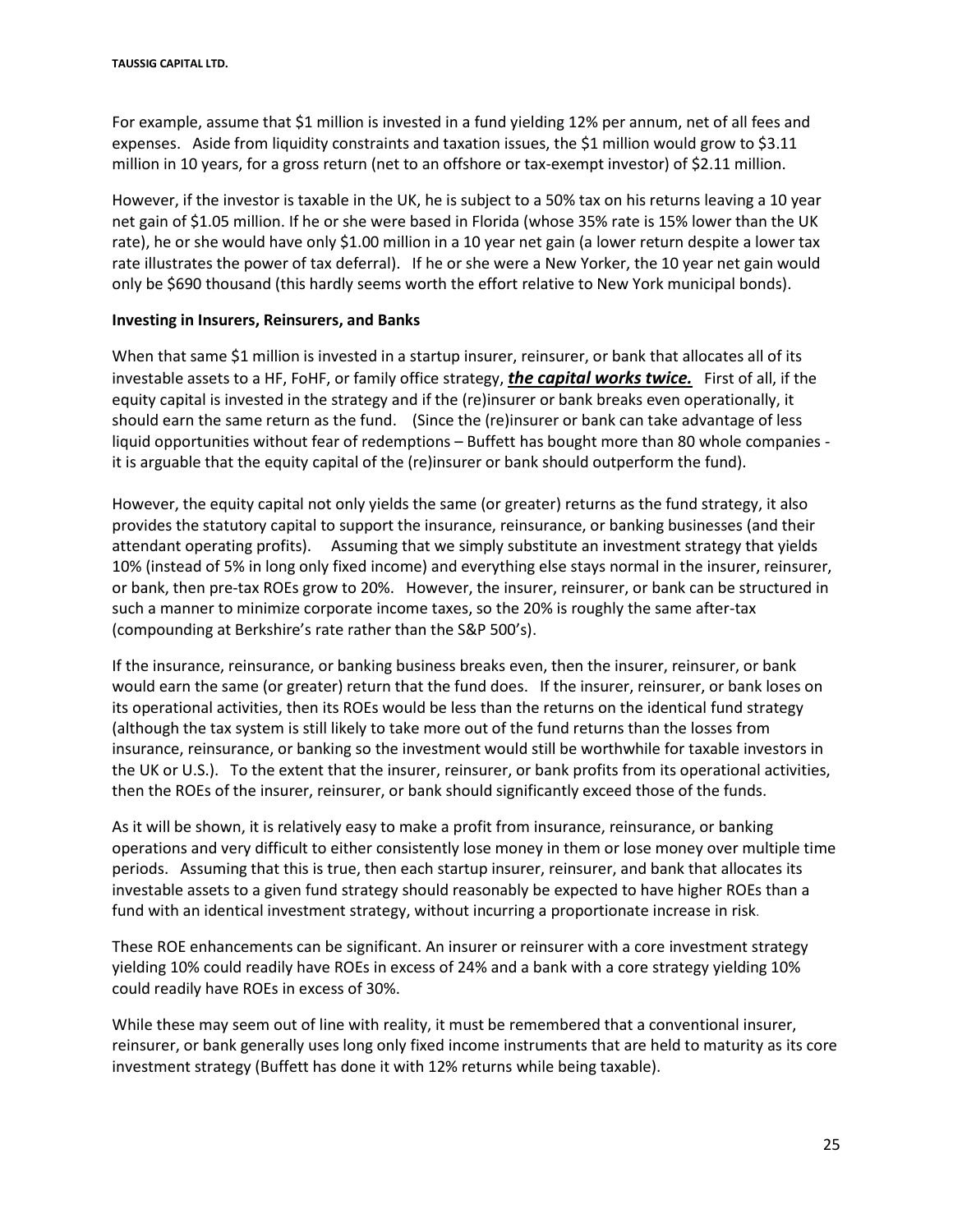Higher ROEs mean the book value of an insurer, reinsurer or bank will be far higher (proportionately) in the future (when compared to the NAV of a fund with an identical strategy) than the relative proportion of ROE differential, due to Einstein's eighth wonder of the world (compounding). In other words, twice the rate of return means far more than twice the returns over long periods of time.

However, higher ROEs are only part of the story. Assuming that the book value of an insurer or reinsurer is believable (unlikely today), insurers and reinsurers tend to trade at 1.25 to 2.5 times book value. Assuming that a bank's balance sheet were believable (also unlikely today), banks tend to trade at 1.5 to 3 times book value (Swiss banks other than UBS and Credit Suisse have believable balance sheets and still trade in this range). Hedge funds and funds of hedge funds redeem at NAV.

Using a figure closer to the lower of the multiple of book value range (1.25 x for insurers or reinsurers and 1.5x for banks), the gross value of the investment in an insurer or reinsurer increases by another 25% and another 50% for a bank, setting even a greater multiple of distance relative to a like investment in the fund (still no proportionate increase in risk).

Combining the higher ROEs with market multiples, a \$1 million investment in an insurer or reinsurer with a core investment strategy yielding 10% should be up \$9.7 million in 10 years versus only \$1.61 million in a fund with an identical strategy, which is nearly a six-fold improvement. As noted earlier, we call this difference "Structural Alpha", since the difference is largely created by the structure rather than by investment decisions.

A \$1 million investment in a bank should be up more than \$19.7 million or more than 12 times the return of the fund in 10 years. This gross difference would be the benefit for an offshore investor or a tax-exempt investor and should be more than enough to attract offshore and tax-exempt investors.

If this were not enough, there are additional benefits beyond significantly better returns relative to directly investing in the HF or FoHF for some or all of the investors. Assuming the insurers, reinsurers, and banks are publicly traded, the investor also has daily liquidity (instead of lock ups, periodic liquidity, notice periods, gaiting or suspensions that most hedge funds and funds of hedge funds impose or can elect to impose).

In addition, there are no annual taxes on earnings at the corporate level for insurers and reinsurers (and minimal for banks) nor are there annual taxes on the investor's share of the earnings for U.S. taxable investors. When U.S. and UK taxable investors (who have held their shares for a proscribed period of time) sell their shares, their gains will be taxed at far lower rates than they would have been if the same amount had been invested in the HF or FoHF with an identical investment strategy.

Thus, taxable investors will see a far greater percentage of the gross return after taxes than they would in the fund, so the difference between the insurer, reinsurer, or bank is even greater when compared to after-tax returns of the fund. When these insurers, reinsurers and banks are profitable from operations and market multiples kick in, the tax benefit is icing on the cake, but is only 10% to 20% of the performance differential between the insurers, reinsurers, and banks and the funds. Nonetheless, the tax benefits for UK and U.S. taxable investors are a significant hedge against operating losses.

Tax-exempt investors in the U.S. usually avoid investing in onshore funds, because they often use leverage, take short positions, and use derivatives, each of which can cause the tax-exempt to become taxable due to Unrelated Business Taxable Income ("UBTI"). Consequently, they invest in offshore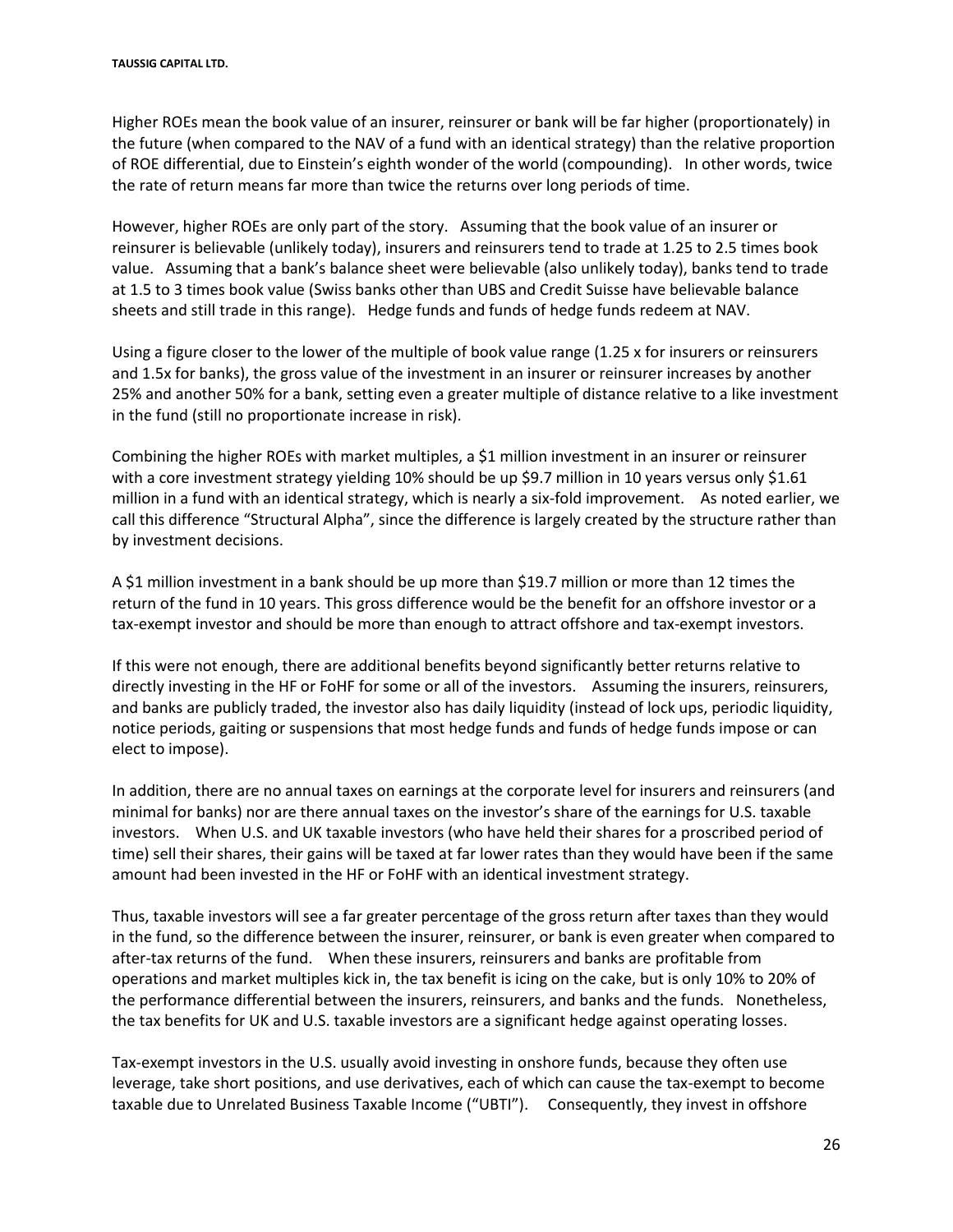funds, if at all, and even then, those tax-exempts that are covered by ERISA can cause anguish for offshore funds in terms of making the offshore fund subject to ERISA. Tax-exempt investors in offshore insurers, reinsurers, and banks are also exempt from UBIT taxation issues and the ERISA issues go away, regardless of the size of their investment relative to the total capital of the company.

While no one should ever invest in a company solely for tax reasons, tax benefits can be a competitive advantage (as the Bermuda insurance industry repeatedly demonstrates) and tax efficiency can also turn average returns for the fundamentals of a business into great returns and great returns for the fundamentals of a business into spectacular returns.

In order of importance, higher ROEs are the primary driver of these superior returns for insurers, reinsurers, and banks that allocate their investable assets in fund strategies, followed by market multiples, and tax benefits (only when applicable) as a distant (but not unimportant) third.

#### **Operational Profits without a Proportionate Increase in Risk**

All of this sounds good provided that operating profits occur in the insurance, reinsurance, and banking businesses. While there can be no guarantees, these types of businesses can generally be operated to virtually assure an operating profit.

Anecdotally, insurers, reinsurers, and banks have to compete with the rest of the world for equity capital, so they must post ROEs comparable to other companies to do so. They can usually do this in one of three ways - invest their assets to achieve equity like returns, be more operationally efficient than the competition (thus increasing operating margins), or price their products higher (without chasing business away).

Since they generally invest their assets in long only fixed income securities, they start in the hole with respect to equity like returns and they must rely on a combination of operating efficiencies or pricing superiority (underwriting in the case of insurers or reinsurers) to make up the difference.

Regulatory regimes often restrict operational efficiencies and pricing opportunities. Because there are few operating efficiencies to be had unless total change is made to the fundamental business (think of Berkshire's GEICO selling direct), and because regulations and commoditization of the products tend to harmonize pricing, and because most insurance is high frequency, low severity in nature and all actuaries have identical data, there are very few edges to be had. In the high severity, low frequency arena, it is arguable that luck plays a huge factor in the results at the event level, although a highly diversified portfolio of uncorrelated low frequency, high severity risks should mitigate this.

Thus, the conclusion is that the industry's operational efficiency and pricing as a whole is enough to overcome the investment deficiency that takes place due to long-only fixed income investing and if one can simply match the operational efficiencies and pricing of the insurance, reinsurance, or banking industries as a whole, it should make fairly substantial operating profits (after all, the competition must do so to remain competitive for equity capital, given the lag in investment returns on their equity).

One of the keys to profitability in insurance, reinsurance, or banking is avoiding one of Taleb's Black Swans. In insurance or reinsurance this means contractually limiting tail risk or laying it off on a secured basis (merely converting reinsurance risk to credit risk is not enough). In banking, the key is to avoid significant loan losses and/or a bank run.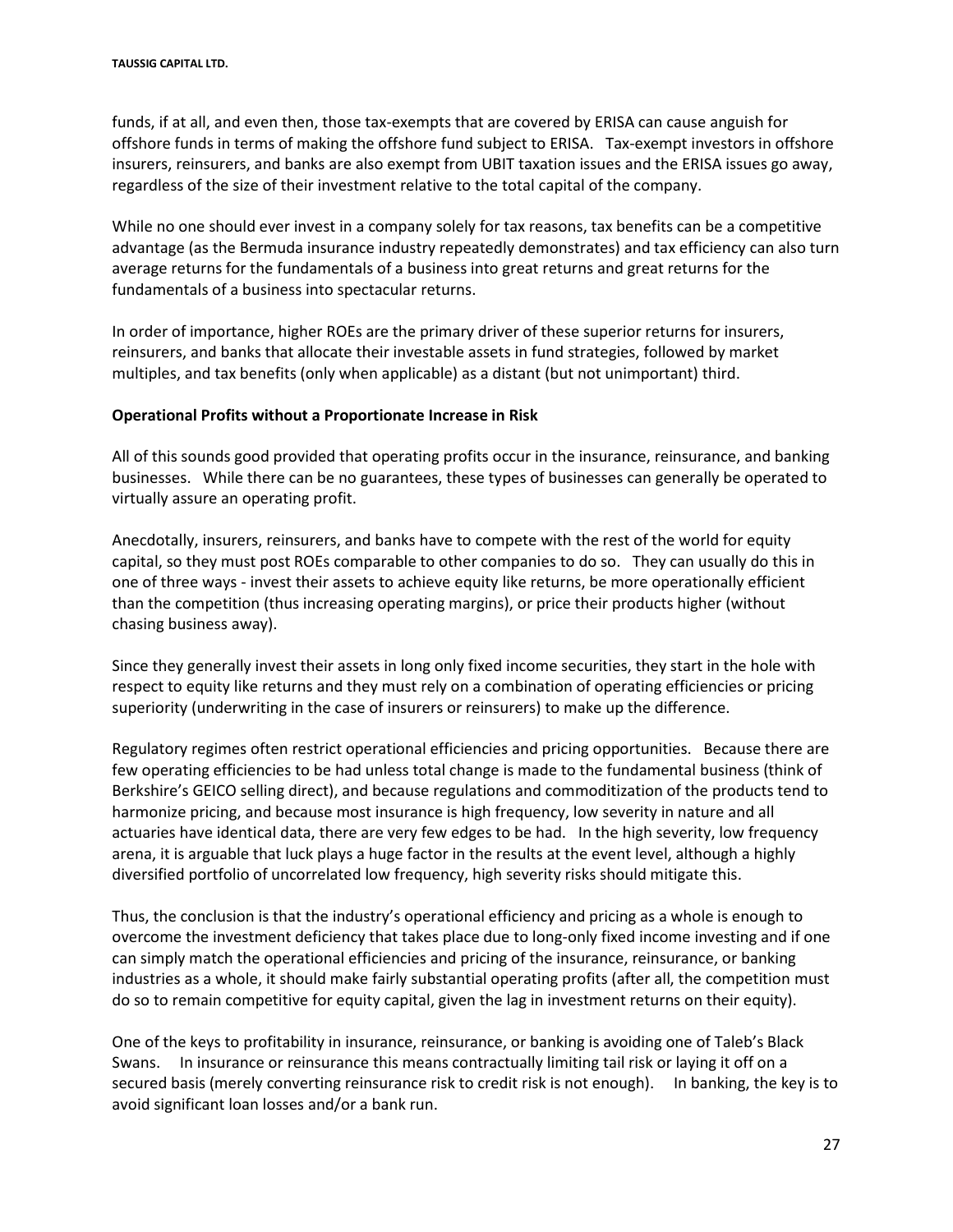This is the defensive viewpoint. Let's examine a more optimistic outlook. There are significant opportunities in insurance, reinsurance, and banking (without proportionate increases in risk) waiting to be grabbed by those with vision.

Most hedge fund strategies depend on finding and exploiting inefficiencies in the capital markets, whereby the pricing tradeoff between risk and return is out of kilter with the natural laws of supply and demand. Systemic inefficiencies are far broader versions of the same idea. They may occur due to regulatory, accounting, taxation, ratings or mass purchasing behaviors that are so out of kilter with the natural laws of supply and demand that they beg to be exploited.

#### **Opportunities in Insurance and Reinsurance**

The insurance and reinsurance industries offer a treasure trove of these systemic inefficiencies, beginning with the granddaddy of them all – an investment strategy that is predominant in the portfolios of most of the insurers and reinsurers in the world: Buy and hold, long-only, high-grade, fixed income securities. In the U.S. and in many other jurisdictions, this investment practice is the vestige of a balkanized regulatory environment that has existed for more than 100 years when fixed income investing meant hold to maturity rather than its evolutionary changes over the last 35 years.

In many cases, this cultural DNA has been passed on to successive regulatory offspring who are the result of a Darwinian selection process: those who would be inclined to think differently would never become insurance regulators (or join the insurance or reinsurance industries) and are better suited to the more interesting and higher paying worlds of investment banking, commercial banking, asset management, and (shudder) hedge funds.

Those who are inclined to accept this old way of thinking are not competitive enough for the more lucrative world (including entry into the higher paying insurance and reinsurance industries) and become insurance regulators by default. This situation is further abetted by the lack of talent in the insurance, reinsurance, and ratings industries, ratings agency practices (just look at the monoline situation), accounting treatments, and tax regimes.

While financial services are higher up the economic food chain than working as a regulator, employment in the insurance or reinsurance industries or with ratings agencies is still a far cry from the rest of the financial services industry in terms of an interesting environment and compensation, so there are far fewer of the best and brightest in their midst.

By way of anecdotal illustration, a former professor at a top tier business school, who had also served as high level federal regulator and later in a very senior position with a major Wall Street firm, was asked how many of his former students worked for investment banks, large consultancies, commercial banks, asset managers, and hedge funds. In each of those categories, he could think of many. When asked if any of his former students had joined the insurance or reinsurance industries, he could not think of one.

To the extent that the Lehman Bond Index is a proxy for a high grade, long-only fixed income strategy, there are numerous studies that show that a diversified portfolio of hedge funds consistently yields better returns with less volatility than the Lehman Bond Index. The same could be said for many single manager strategies.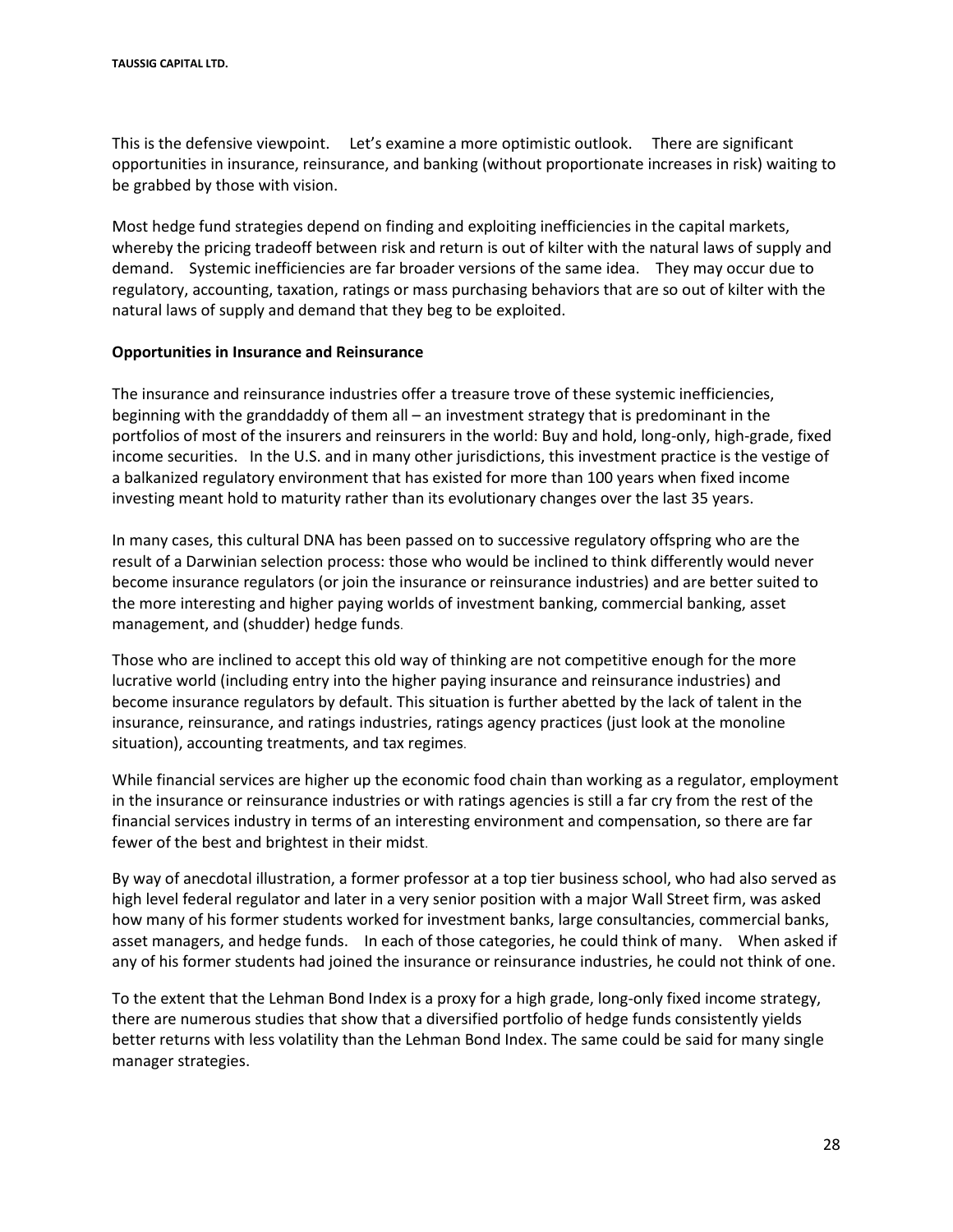Thus, a truly conservative regulator or ratings agency should applaud any insurer that turned its back on long-only fixed income investing for better risk adjusted returns in a diversified portfolio of hedge funds. Ain't gonna happen.

Regulators confuse risk of default with investment risk and regard volatile assets (that are not likely to default) as less risky than "risky" hedge funds (which also tend not to go to zero unless there is fraud). This is further exacerbated by regulatory ignorance that equates hedge funds with leverage, while ignoring the fact that a hedge fund leveraged 2 to 1 is far less leveraged than the larger banks they regulated with leverage between 60 and 100 to 1 before the crisis.

It is no mere coincidence that the two greatest companies in the history of the insurance business, Berkshire Hathaway and AIG (ex-credit default swaps), have never followed the conventional wisdom when it came to investment strategy. Buffett is known as the "world's greatest investor", not the "world's greatest insurance guy", but the results of his insurance and reinsurance businesses have been spectacular. No one else in the insurance or reinsurance industries fills any of the next places on any one's list of great investors. In the land of the blind, the one-eyed man is king.

Accounting and tax treatments also perpetuate systemic inefficiencies in the insurance and reinsurance industries. Insurers and reinsurers in the U.S. can avoid any mark to market impact on their balance sheets or income statements, when they designate fixed income securities as "held to maturity".

Under U.S. GAAP, if they sell any undefaulted securities so designated, they must mark to market the whole "held to maturity" portfolio on the balance sheet. If they designate securities "available for sale" in order to take advantage of interest rate changes, they must mark them to market for balance sheet purposes, but not for income statement purposes.

Fixed income securities available for trading and all other securities (such as equities) must be marked to market for both balance sheet and income statement purposes and any fixed income securities designated as "held to maturity" or "available for sale" that are found to be subject to trading run the risk of having the entire portfolio run through both the income statement and balance sheet. So, what do they do? Fixed income held to maturity. Safe. No mark to market . But, underperforming.

For the insurer or reinsurer who worries about smooth earnings growth, trading fixed income securities or holding equities, hedge funds, funds of hedge funds, or private equity funds make the task nearly impossible. Powerful incentive to buy and hold fixed income securities. On the other hand, if one is more focused on compounding since inception (as is Buffett and most alternative asset investors) in spite of the volatility of earnings, equities (whether traded or held for the long term), trading fixed income securities, and alternative asset strategies should win out in the end.

As Buffett says, "We would rather have a lumpy 15% than a smooth 12%"

Another accounting treatment that alters the natural laws of supply and demand in the insurance and reinsurance industries is that U.S. GAAP does not permit property and casualty insurers or reinsurers to discount their reserves for reporting purposes (but the IRS requires them to do so for tax purposes).

When interest rates are very low, as they have been recently, there is very little impact on behavior. However, at higher levels, many insurers and reinsurers will take a pass on certain liability business because they will have to take an earnings hit and will have to pay taxes on the non-cash underwriting "profits" that they cannot report at the same time.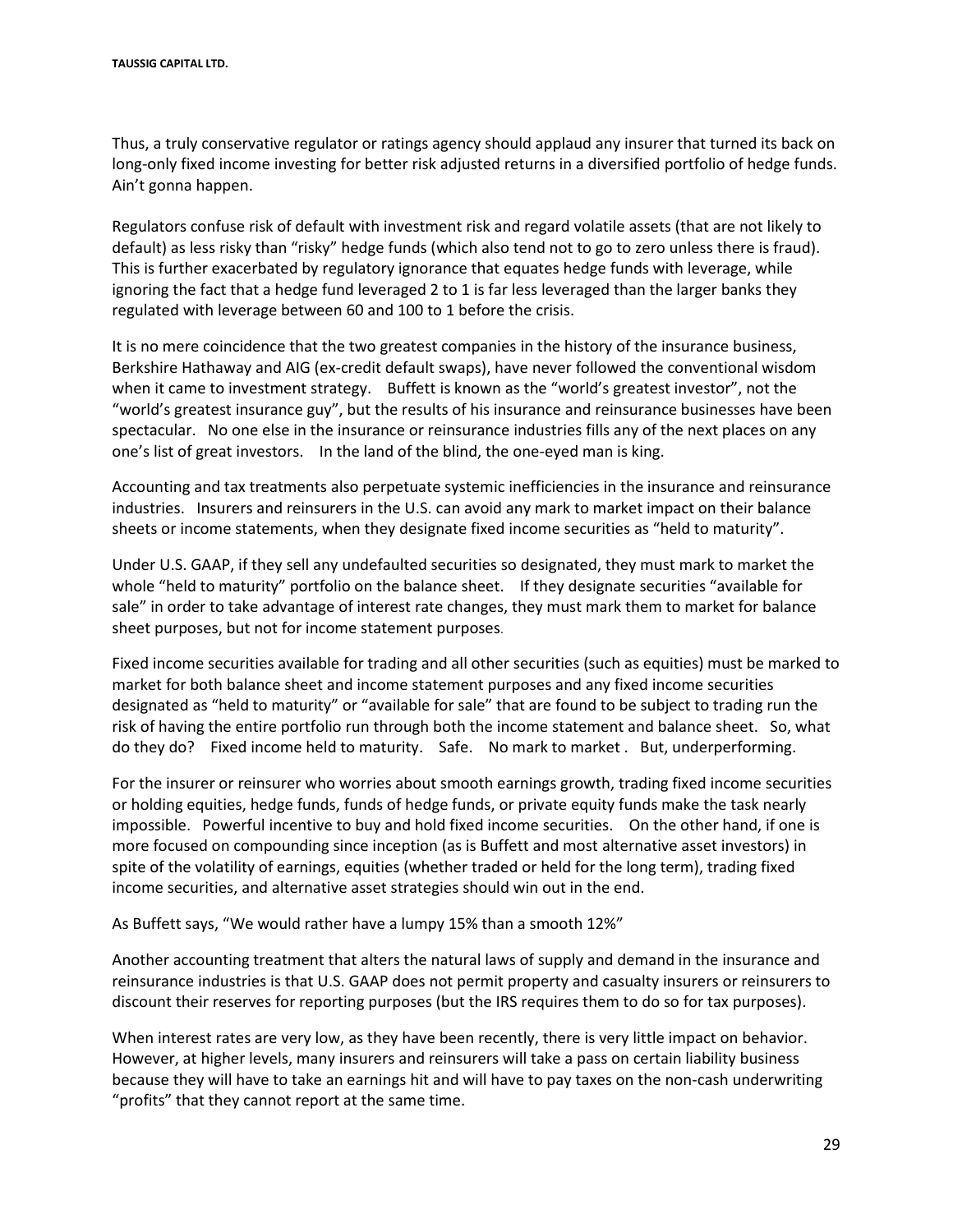Under IFRS, all investments are marked to market for income statement and balance sheet purposes and reserves are discounted for reporting purposes, bringing cash flows and earnings into line with each other (as each year passes, the company earns income on its portfolio to offset the reserve creep that occurs as the discount applies to one year less).

The combination of the investment, regulatory, and tax systems also encourages a significant number of insurers and reinsurers to invest in municipal bonds. In addition, avoiding U.S. taxes has been a major driver in attracting more capital to Bermuda than exists in insurance or reinsurance industries of any other country other than the U.S.

The insurance industry also offers systemic inefficiencies in terms of policyholder behavior. In many forms of insurance, the actuarially fair price for the risk assumed is conveyed to the buyer (usually via an agent) by means of comparison between competing vendors or dictated by regulators. In many others, insurance is ancillary to another transaction (often dictated by a third party), the cost of insurance is small compared to the cost of the transaction, and the buyer is unable to easily compare prices.

Examples of this might include being required to buy title insurance when buying a home or credit life or disability insurance when financing any large purchase. Other examples entail point of sale insurance sales such as warranties, rental car insurance, and extra insurance for shipping packages (UPS built a \$2.5 billion business in Bermuda, tax-free, off of this). While insurers compete heavily for this business, the key to success is in sharing the profits with the point of sale or transaction providers.

Given all of these systemic inefficiencies, how does one exploit them? Simply set up an offshore reinsurance company.

I favor reinsurance over insurance by a wide margin. Insurers tend to be very transaction and operationally intensive. Lots of salesmen, lots of monthly premiums, lots of administration, lots of claims. Reinsurers do not need a lot of people, but they do need persons who are a cross between actuaries and investment bankers to structure contracts.

Thus, our reinsurers tend to take one of several forms, each of which is designed to take advantage of the fact that competitors structure products using buy and hold fixed income returns in their pricing, while our reinsurers assume that the assets will earn superior risk adjusted returns, especially if the assets can be held for more than five years on average, and they can structure the contract and price competitively to get the business.

Recurring themes include:

- (1) general reinsurers who provide capital capacity to 4,000 captives and 4,000 small and medium sized insurers in the U.S. virtually all of which are profitable.
- (2) specialty (re)insurers that can hedge their tail risks in the reinsurance or capital markets;
- (3) insurers and reinsurers whereby there is an underwriting and/or investment profit participation with the producers of the business or point of sale gatekeepers

In each case, the objective is to gain long-term assets that earn higher risk adjusted returns for the benefit of both the hedge fund manager (who does not have to make any sales calls to significantly increase AuM) and the shareholders.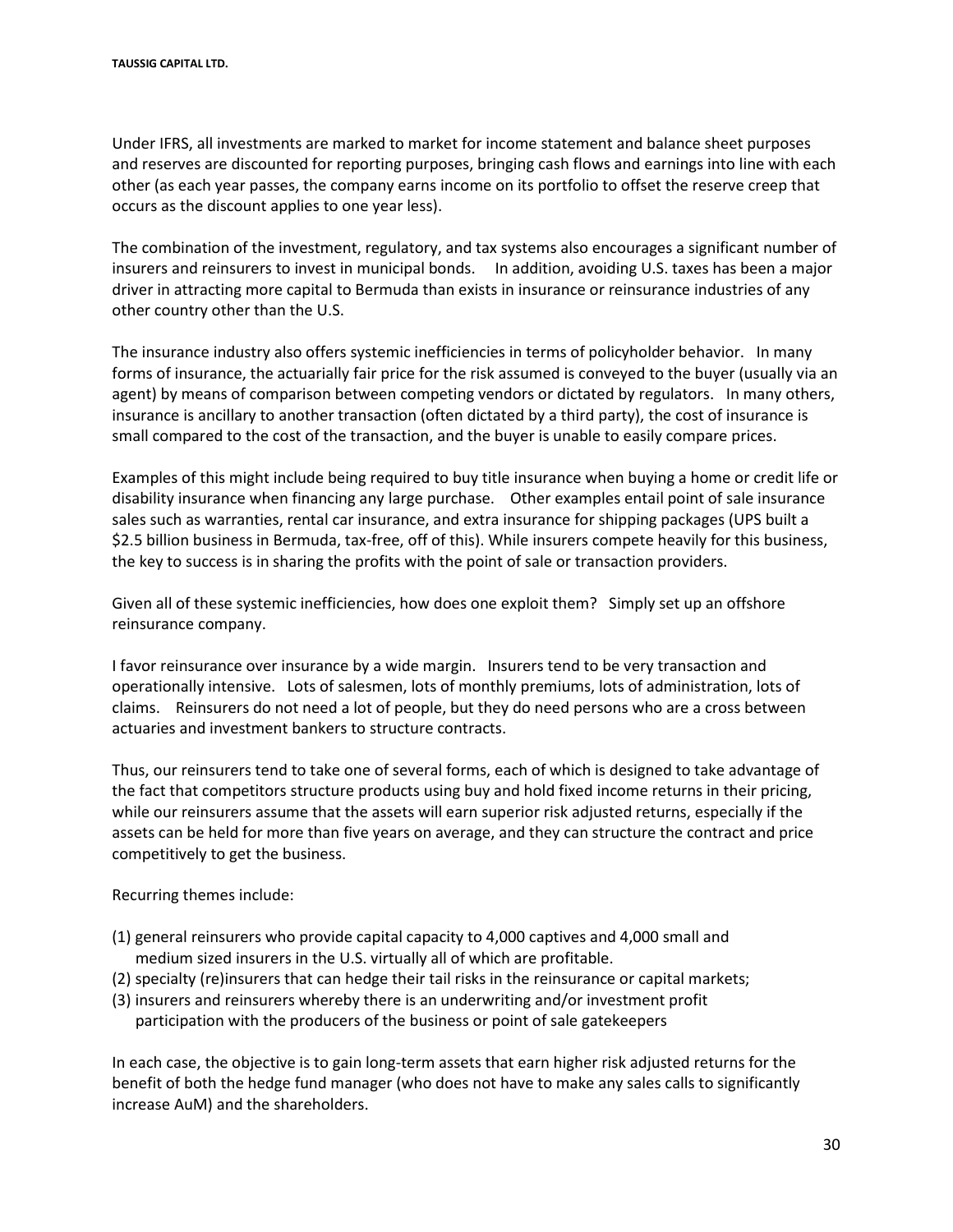When an insurer goes offshore for its reinsurance, the assets become less regulated (investable in alternative assets) and because they now belong to the reinsurer, their returns are untaxed (the onshore insurer's investment returns would be taxed as Buffett's have been and are and AIG's have been in the past ). Furthermore, if the reinsurer mirrors the onshore insurer's investment strategy the reinsurer gains no investment edge in assuming risks and needs to have a likelihood of losing less and/or making more on an underwriting risks than the insurer would.

However, when the reinsurer is confident that he will realize superior risk adjusted returns in his investment portfolio relative to a diversified portfolio of fixed income securities or the 10 year Treasury (particularly over longer periods of time), he can leave some of the expected underwriting profit to the insurer in order to attract the business, so he can invest the assets and more than offset the reduced profitability from underwriting (provided that tail risk is capped).

The profitable insurer often reinsures to create capacity to write even more business (earning additional profits) without having to increase its capital (and investing the proceeds the old fashioned way, which hurts ROEs) or to reduce the capital tied up in the business (most captives). For the profitable insurer, most reinsurance is analogous to a bank securitizing a loan portfolio and collecting fees for servicing it.

#### **Scottish Annuity and Max Re**

One of the major objections that we face with prospective clients is tied to the histories of Scottish Annuity (later Scottish Re) and Max Re (now Alterra). In the late 1990s, two hedge fund managers sponsored the formation of two startup reinsurers that eventually became publicly traded. Maverick Capital (Lee Ainslie) sponsored Scottish Annuity and Moore Capital (Louis Bacon) sponsored Max Re. The original intention of each was to have the respective managers manage *all* of the investable assets.

Neither was a smashing success. The traditional investment establishment (mutual funds, long-only managers, Wall Street analysts) remembers that they were hedge fund sponsored and cites their lack of success as evidence that an investment driven insurer or reinsurer simply doesn't work (even with hindsight, they might still say the same thing about Berkshire). But is this correct?

As the two companies evolved, a combination of insurance executives, Wall Street bankers and analysts, and traditional insurance investors (the "traditionalists") watered down the originally intended investment strategies.

In the case of Scottish, Lee Ainslie never managed any of the assets. In the case of Max Re, the strategy quickly evolved to 50% alternatives and 50% long-only fixed income and then the 50% alternatives morphed into 10% to Louis Bacon and 40% to a fund of funds run by his brother Zach (who had no previous FoHF experience of significance and was never able to make a great success of his own FoHF business). Max Capital's alternative investment portfolio was eventually reduced to less than 5%.

I have reviewed the results of Scottish and Max over the years and reconstructed each of them as if Ainslie and Bacon had managed all of the assets as originally conceived. In each case, the companies raised roughly \$800 million of equity capital over the last 10 years. In the case of Scottish, the maximum amount of cumulative earnings was on the order of \$400 million (net worth of approximately \$1.2 billion) and in the case of Max, the cumulative earnings were roughly \$500 million (net worth of roughly \$1.3 billion).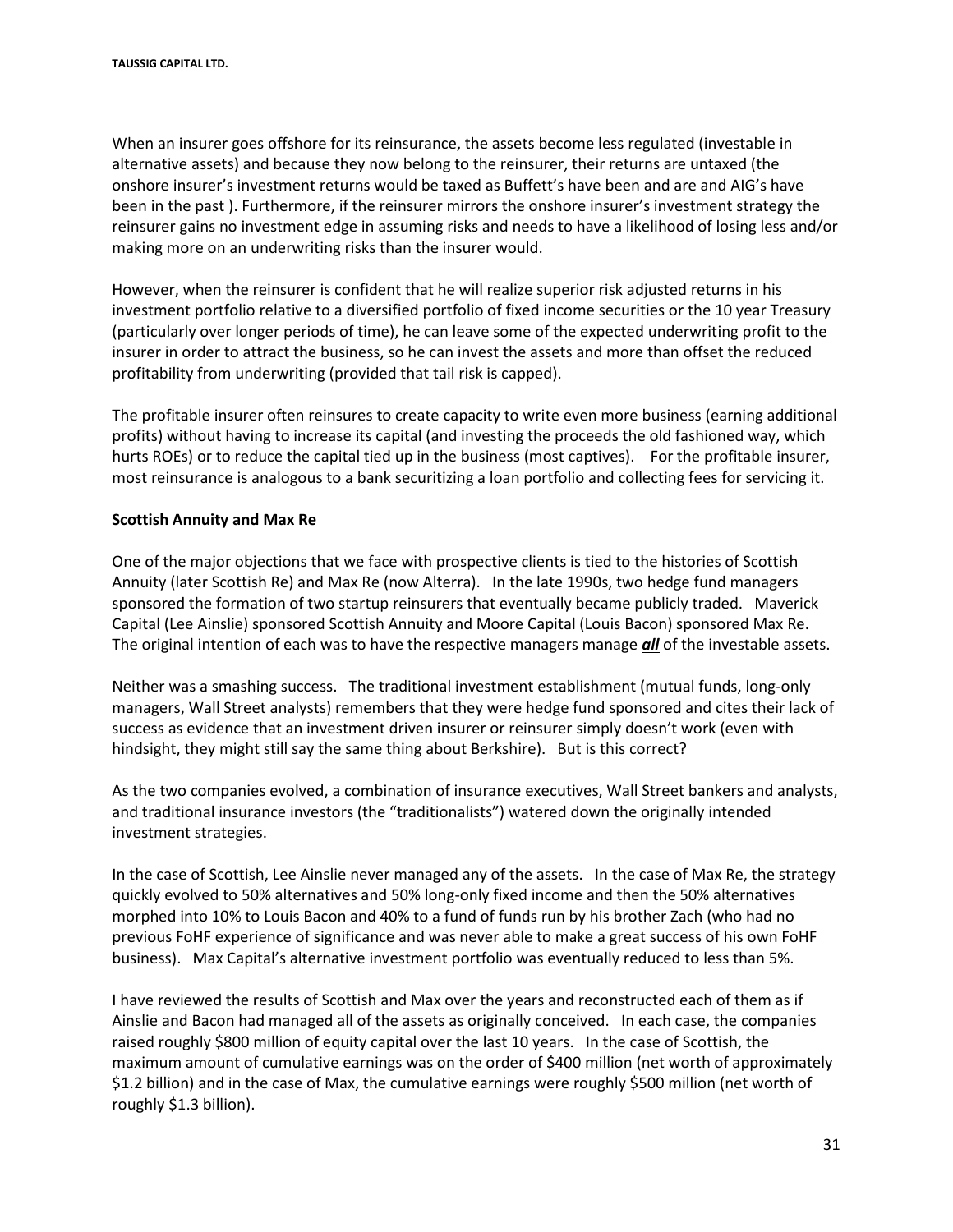Superimposing Lee Ainslie's returns on Scottish's assets over its history would have added more than \$2 billion to the maximum net worth. Scottish eventually shot itself in the foot with an imbedded derivative in its reinsurance contracts and did not survive in its original form. However, it is arguable that if a talent like Lee Ainslie had managed the Scottish portfolio and held a major equity stake (as originally intended and as David Einhorn does with Greenlight Capital Re), Ainslie would have taken an active interest in the company and it would have avoided the calamity of the imbedded derivatives (I have every confidence that David Einhorn will avoid this type of irresponsibility at Greenlight Capital Re) and even if Scottish still suffered from the imbedded derivatives, the extra \$2 billion cushion would have probably ensured its survival. Missing out on Ainslie's magic was an exceptionally costly mistake.

In 2010, Max merged with Harbour Point (formerly Chubb's reinsurance business) to form Alterra and since it did not kill itself in the reinsurance business, the comparison of what could have been and what has happened is far more instructive.

Over its life, Max's cumulative investment returns were approximately \$1.25 billion and have averaged 5.5% per year. Since its cumulative earnings were roughly \$500 million, it means that underwriting losses were approximately \$750 million or 3% per year (consistent with industry economics). By comparison, Buffett's cumulative underwriting losses were 1% to 2% for more than 40 years, but he invested the "float" – 2x equity capital at far higher returns than 1% to 2% and earned leveraged profits (the leverage was not only cheap, but its availability was tied to insurance events, rather than asset values or lender stress).

During the same time, Bacon earned 10.1%. Superimposing those returns on Max's assets over the life of the company, the net worth would have been roughly \$1.9 billion greater (\$3.2 billion vs. \$1.3 billion). Alterra currently trades well below book value and would likely trade at a significant premium to book if Bacon had managed its assets (IRRs significantly greater than 20%). Which version of Max would you want to own? Put another way, would you want to own Berkshire if Buffett only ran 10% of the assets?

If Ainslie and Bacon had run the assets of Scottish and Max, would the earnings have been lumpy? Of course they would have been. But their fund earnings were lumpy anyway, and their (far more) sophisticated investors have stayed. In the interest of pleasing insurance executives who do not have the ability to reorganize their thinking, Wall Street bankers and analysts who have always done it their way, and traditional investors, a combined \$1.6 billion of investor capital was unnecessarily dumbed down and earned roughly \$900 million over 10 years, leaving nearly \$4 billion on the table. QED.

#### **Opportunities in Banking**

Banking also offers significant systemic inefficiencies. These also include regulatory, accounting, taxation, ratings, supplier, or mass purchasing behaviors that are out of kilter with the natural laws of supply and demand.

Think of how inefficient the processes of gathering deposits and making loans are. Ordinarily, they are people intensive and expensive. Depositors are either too small or have liquidity needs that prevent them from being paid a fair rate for the weighted average duration for their collective deposits. Lenders need to balance spread opportunities against liquidity requirements.

Thus, a bank that can lower the cost of, but pay more, to attract deposits (think ING Direct or the interbank wholesale markets) or can pay less (think Swiss private banking) and still attract deposits would have a significant advantage as would a lender that can lower costs without a proportionate decrease in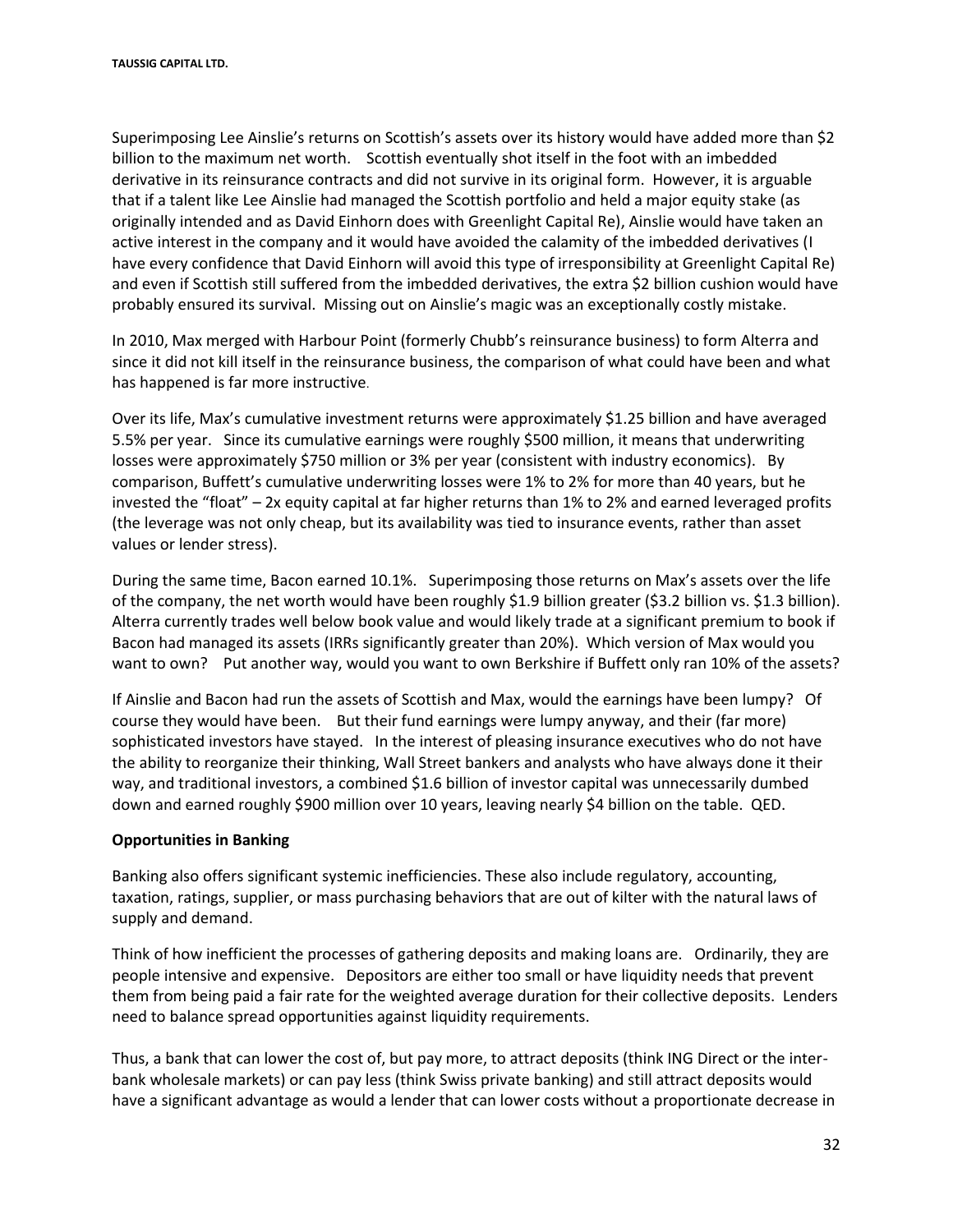interest income or increased liquidity issues (think margin lending at Merrill Lynch, prime brokerage to hedge funds, and the inter-bank wholesale markets). Invest the bank's assets in a better risk adjusted portfolio and/or outsource its proprietary trading activity to the hedge fund industry and move it offshore so that it is barely taxable and the expected returns become very, very attractive.

Another market inefficiency that can be exploited by banks is the *raison d'être* for most Asset Based Lending ("ABL") funds. ABL funds suffer from two mismatches: (1) Assets and Liabilities; and (2) Opportunities and Funding. Lending long with shorter redemption periods has been a recipe for disaster. Even when things work, the manager throws many hooks on the water and if too many are ripe, he or she has to scramble for funding or miss an opportunity. If he or she takes in funds before opportunities present themselves, he or she impacts returns.

If the skills of an ABL fund manager could be directed to the loan portfolio of a bank that he or she controlled, then it is arguable that his or her investors would be better off as shareholders in the bank than as investors in a credit fund run by the same lending guru.

Anecdotally, I know of a credit fund whose loan participations were 100% performing. Unfortunately, the fund was levered six to one (very conservative for a bank) and when the subprime crisis hit, they suffered redemptions. The prime broker was nowhere to be found to bridge the need, so each \$1 of redemptions required \$6 of loans to be sold. There were no buyers. As loans were sold at steep discounts, losses were reported and more redemptions occurred. The spiral was on.

Had those same loan participations been on the books of a bank and if they were still performing, there would have been no redemptions or write downs. There is no reason that we can see for an ABL fund manager to operate through a fund, instead of a bank.

#### **As asked in the Michael Caine movie, "So … What's it all about, Alfie"?**

Just prior to going public, Goldman Sachs had something on the order of \$210 billion of assets, \$203 billion of liabilities, only \$7 billion of equity, and an off balance sheet swap and derivatives book with a notional value of roughly \$3 trillion. Some might argue that the notional value should have been added to both sides of the balance sheet.

Regardless, the assets are the assets are the assets. It is brain power that makes those assets perform. What is amazing about Goldman Sachs is that the duration of its liabilities could have been measured in nanoseconds. The duration of liabilities in the life insurance industry is often 30-50 years, so it is arguable that a life insurer that had the brain power to run the assets like Goldman Sachs would be far better suited to handle Goldman Sachs balance sheet (and even more profitable). The same could be said for a property and casualty insurer, a reinsurer, or a commercial or private bank. The instability of traditional funding sources for broker dealers sunk Bear Stearns, Lehman, and Merrill Lynch and Goldman and Morgan Stanley became commercial banks to access more stable funding (deposits).

While a life insurer (or reinsurer) or bank is unlikely to attract that brain power, it can rent it from alternative assets managers. For all of the structural reasons previously outlined, that is very unlikely to happen. What is more likely to happen is that alternative assets managers will most likely start (or take over – but legacy liabilities and the premium to book value entry fee makes this less likely) insurers, reinsurers, or banks and impose those risk adjusted economics from without.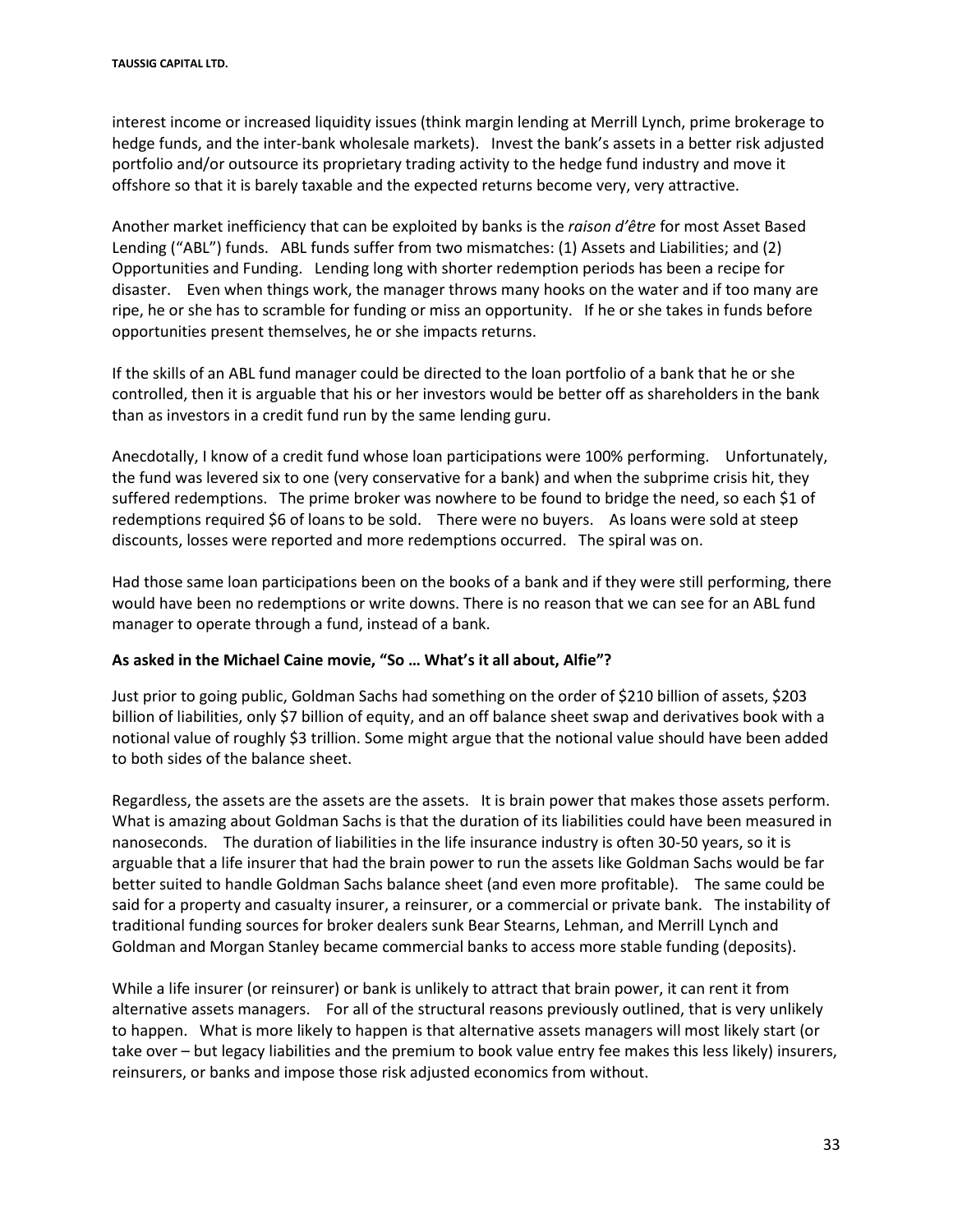The total equity capital of the North American life insurance, property and casualty insurance, and reinsurance industries was on the order of \$1.5 trillion at the end of 2010. The total equity capital of the U.S. banking system was less than \$1 trillion at the end of 2010. The total fee generating equity capital in hedge funds and funds of hedge funds was more than \$2.5 trillion at the end of 2010. Thus, the takeover or infiltration of the insurance, reinsurance, and banking industries by the HF and FoHF industries may not be so far-fetched an idea.

On June 5th, 2007, James Altucher wrote in the Financial Times, "My prediction is that the next big investment move we see will come from Mr. Lampert (Edward Lampert of ESL, which controls both Sears and K-Mart). He will end up doing what Mr Buffett did: getting into insurance. I would not be surprised to see him start his own insurance company or buy one of the more interesting players out there such as Endurance Specialty Insurance or Markel". **[http://www.ft.com/cms/s/d98445a0-1302-](http://www.ft.com/cms/s/d98445a0-1302-11dc-a475-000b5df10621.html.) [11dc-a475-000b5df10621.html.](http://www.ft.com/cms/s/d98445a0-1302-11dc-a475-000b5df10621.html.)**

Going into the insurance or reinsurance business is a great idea for Mr. Lampert. Buying either Markel or Endurance would have been a terrible idea, because Mr. Lampert would have been ill-served in trying to acquire either of these companies at that time. To be sure, Markel is a fine company, one of the best in the industry. In fact, Markel comes closer to our model than any company other than Berkshire that was not sponsored by a hedge fund, FoHF, or family office manager (Markel invests its equity in equities, but invests its float in long only fixed income – thus, an operating profit enhanced equity mutual fund).

However, acquiring Markel or Endurance risks taking on unforeseen legacy liabilities (asbestos, pollution, tobacco, subprime-related D&O and E&O etc.) that rarely turn out to be pleasant surprises later on and can result in frightening financial restatements with alarming frequency.

Assuming that legacy liabilities were not a factor, in 2007, Markel traded at 1.8 x of book value (a \$1.3 billion premium – it now trades at 1.3x), so if Mr. Lampert acquired Markel, his capital would only work half as hard as it would if he started a new insurer or reinsurer offshore. A lot less than the nearly \$1.3 billion premium to book value of Markel could pay signing bonuses for all of the talent (whose last names are not Markel) that Markel has and have a lot left over for investment in Lampert's strategy. Furthermore, his capital would be trapped in the inefficiencies of the U.S. regulatory, ratings agency, accounting, and tax regimes. Lastly, Markel's earnings are taxed, whereas an offshore startup that replicated the best parts of Markel's business would not be taxed.

In the case of Endurance, Lampert could have avoided the premium to book value (since Endurance traded at 1x of book value – it now trades at a 30% discount to book value) and avoid having his capital trapped in the inefficiencies of the U.S. system, since Endurance is in Bermuda. However, there is a reason that Endurance trades well below the market multiples accorded the industry (such multiples generally apply when the market suspects that liabilities are under-reserved), and complex U.S. tax laws makes it very difficult for a U.S. person or U.S. based business to take over an offshore reinsurer.

As such, I feel Mr. Lampert would have been be far better off starting his own insurer or reinsurer offshore, so that he could have avoided the legacy liabilities, used a small portion of the premium to book value that he would dodge to lure the best talent, and avoided the regulatory, ratings agency, accounting, and tax traps of the U.S. system. It would also have allowed him to structure the mix of shareholders and voting rights from the outset to avoid unnecessary taxation. Given his performance and the expiration of his five year lockups in the interim, it is arguable that Mr. Lampert may have missed an opportunity and that miss could someday prove to be fatal.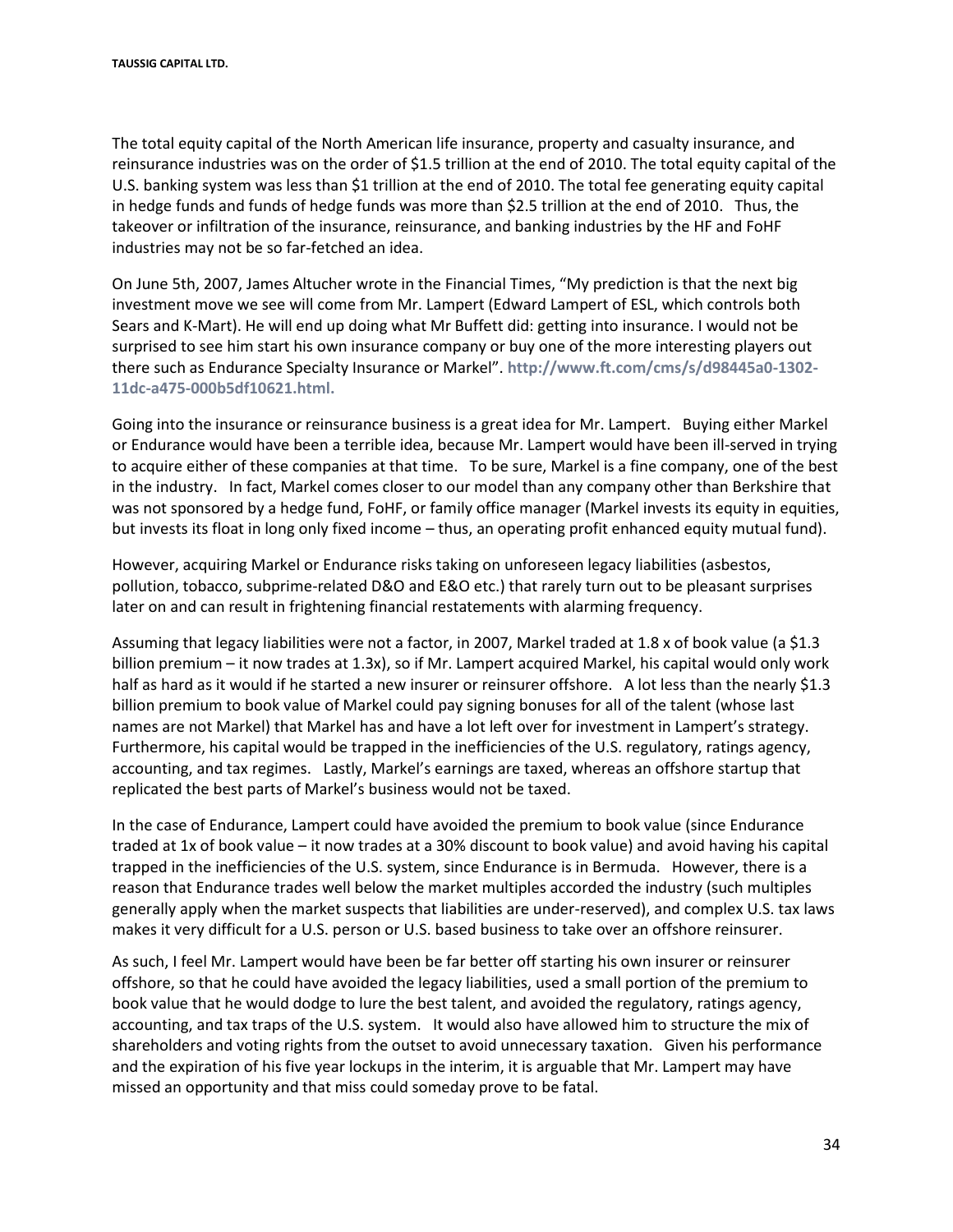## **CHAPTER 7 – INCREASING AuM AND PERMANENT CAPITAL**

#### **Background**

The HF or FoHF structure is inherently unstable and many HF or FoHF funds have "blown up" when they suffer losses, which trigger redemptions, requiring untimely liquidations and a spiral of additional losses, further redemptions, and more liquidations may repeat itself (often more than once). Leverage further exacerbates this spiral because its availability is often tied to asset values or amount of equity and thus, it may be pulled and require multiple liquidations (per dollar of redemption) into falling markets, which further depress prices and may start another round of redemptions, liquidations, and losses.

Furthermore, the "high water mark" causes many HF and FoHF employees to leave during these cycles of loss, redemption, and liquidation, because they are unlikely to see any incentive fees for several years no matter how well they perform if they stay. On the other hand, if they join another firm, even a startup, they can immediately be rewarded for identical performance. By the same token, no one is likely to join a firm undergoing one of these cycles, since performance and compensation are disconnected until the high water mark is reached.

"Blowing up" rarely means that investors lose all of their investment, unless fraud is involved. However, investors often realize additional if not meaningful losses when a fund "blows up", and a "blow up" usually means that significant redemptions have reduced the organization and/or the fund to a level that it is no longer able to realize the returns envisioned or the fund manager is unable or unwilling to continue to operate it.

This is what happened when XL Capital funded Front Point for two of the most senior members of Tiger Management. A number of the Tiger staff followed them out the door, and no one was available to replace them. As such, the largest hedge fund in the world went out of business, not because its investors lost everything, but because there were too few people left to service the remaining assets and investors continued to redeem until Tiger finally decided to return all remaining funds.

Using Tiger as a metric, for every 1% of loss, approximately 2% of the remainder of the fund was redeemed. When Tiger disbanded, it had delivered returns since inception in excess of 20% and had \$6 billion in AuM, which would still have made it one of the largest hedge funds at that time and more than viable in terms of size and performance. It just couldn't service those assets. Nobody was home.

Ironically, while Tiger investors endured losses relative to the high water mark, many of them were long time investors who had actually prospered mightily from the time of their original investment in Tiger until their funds were returned. This is analogous to finding a stock early, riding it upwards, and then watching it back off 20%. At any time, these investors can choose to take a healthy profit or stick with the stock (as they have done with Berkshire Hathaway). In Tiger's case, the early investors had still done exceedingly well; they just never had the opportunity to stick with the manager.

It is worth noting, that while Julian Robertson was no longer a manager, he has successfully seeded a number of new funds, which are known as the Tiger Cubs (and exempt from high watermark compensation implications as they would face if they were still part of Tiger).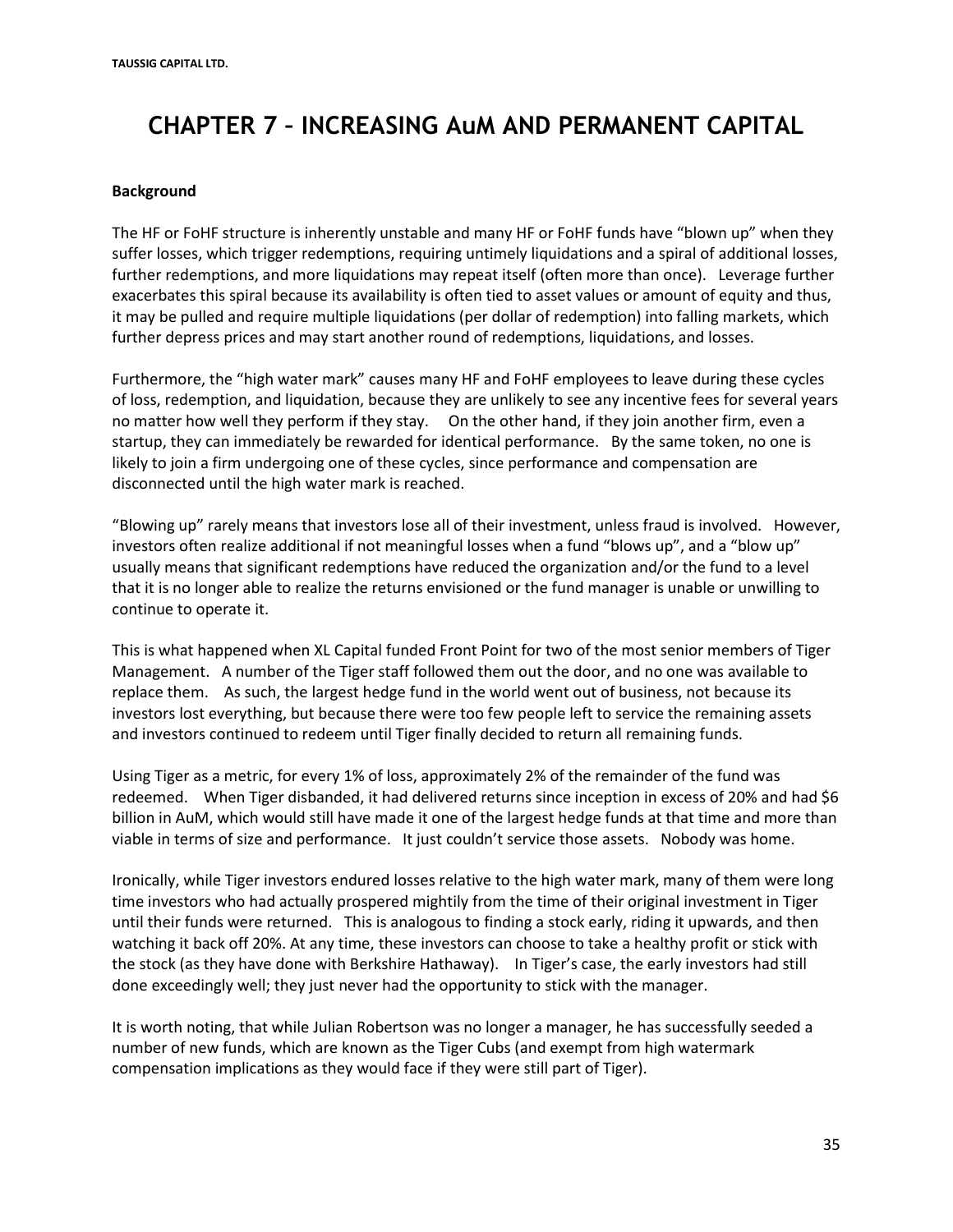#### **Lock Ups and Closed End Funds**

In the hedge fund industry, the traditional remedies for this instability are lock-ups (including variations, such as longer redemption and notice periods and/or gating) or closed end funds.

Lock-ups and their variations have historically met with investor resistance. Part of this stems from the fact that lockups sometimes exceed the real amount of time that a manager needs for an orderly liquidation. Even when successfully negotiated, lock ups are often too short to take advantage of some of the opportunities for superior performance that require a longer term view.

In 2008 and 2009, many managers have had to liquidate some of their most promising assets in order to meet redemptions and have done so at the expense of those who remain (including investors who might be loyal for the longer term). This is the equivalent of being in a theatre when someone yells "Fire", correctly deciding that it is a false alarm, but being trampled in the stampede anyway. As such, lockups, which were difficult to sell in the past, may be even harder to sell in the future.

Closed end funds are also problematic, because history argues that they are virtually certain to trade at a discount to net asset value. As long as investors can obtain a virtually identical investment strategy in an open ended fund at NAV, there is no reason to buy a closed ended fund with an identical investment strategy at a premium to NAV, nor does it make sense to even buy at NAV if its upside relative to NAV is capped and the likelihood is a discount when an open ended equivalent can always redeem at NAV.

Thus, knowledgeable investors usually avoid closed end funds on the offering (the investment banking, legal, and accounting fees put it at an immediate discount), preferring to take advantage of the sure discount in the aftermarket and purchase later on (advantageously vis a vis the open ended equivalent), if at all. If no one buys the offering, will there be an after-market discount to take advantage of?

To a large extent, closed end funds often depend on "dumb money". There have been a modest number of closed end hedge funds and closed end funds of hedge funds launched in the UK because two types of investors were willing to suffer a discount to NAV, provided that it was not too great: (1) taxable investors in the UK used to get far better tax treatment in closed end funds (in comparison to open ended funds), although newer UK tax rules have both eliminated and re-established some of this benefit (taper relief went from 10% to 18%, but ordinary rates have gone from 40% to 50%); and (2) certain regulated entities can only access the returns of hedge funds or FoHFs through closed end funds**.** 

However, in order to succeed, most of these closed end funds have had to promise to buy back shares in the open market if the discount becomes too steep, so it is questionable whether or not this is really permanent capital (which is nonetheless far better for a manager than the normal HF or FoHF structure, although it is questionable that the complaint factor for an otherwise successful manager is worth it).

Furthermore, in one case, a large FoHF manager, FRM, was replaced as the manager of a closed end fund by Permal. Because the discounts have tended to be greater than tolerable (and became even less tolerable when the new tax rates were instituted in the UK) and because the universe demanding these benefits is somewhat limited in the first place, I feel that closed end HFs and FoHFs will likely become nearly impossible to launch in the future.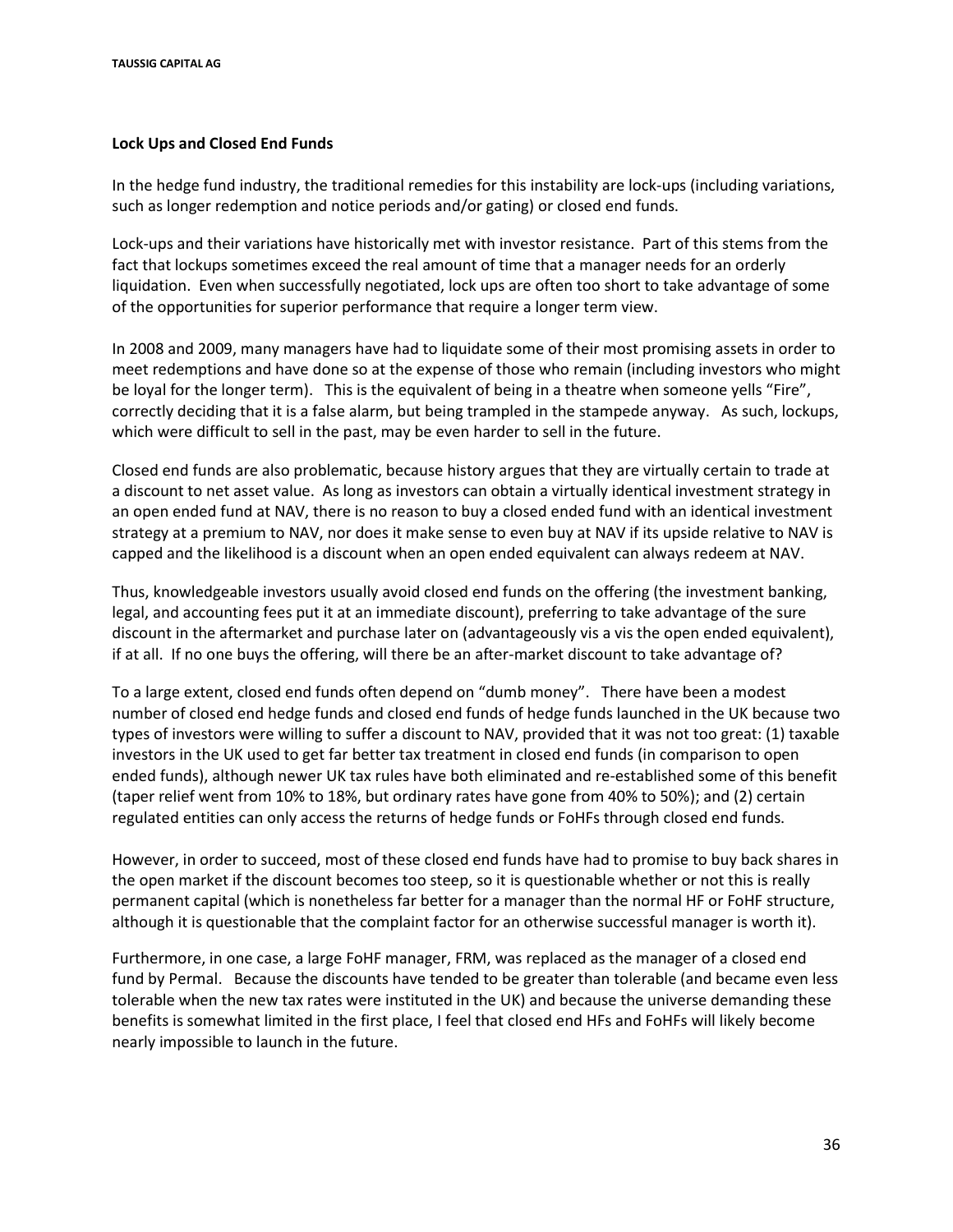#### **(Re)insurance and Banking**

There is little doubt that Goldman gave up its partnership structure in order to obtain permanent capital and while it is uncertain whether permanent capital was part of Buffett's thinking in converting his partnership into an insurer, reinsurer, and bank, Berkshire has benefitted mightily from it.

The only permanent capital in the HF, FoHF, or family office businesses is partner capital. All other investors have redemption rights of some kind. As such, every investor that converts his partnership interest into shares of a (re)insurer or bank that allocates all of its equity capital to the HF, FoHF, or family office manager, is now providing permanent capital to that manager. Thus, if there are no other shareholders in the (re)insurer or bank than the manager and existing clients, this takes a lot of pressure off the manager and is of substantial value in and of itself.

However, begetting begets begetting. If there is enough of a commitment on the part of the manager and existing investors, it can instill confidence in strategic or public investors to join, and this capital is not only permanent too, but it also represents fee generating assets AuM that the manager would not otherwise have under management.

Equity capital, raised in an IPO, is only part of the permanent capital story. The equity should always be managed by the HF or FoHF manager and can never go away unless the company fires him (for complicated reasons, this is almost impossible to do, whereas in a closed end fund it is far easier).

However, insurers and reinsurers generate permanent capital in addition to their equity by issuing policies and contracts for premiums and investing those premiums (net of operating expenses) until claims are paid. Again, these are fee generating AuM that the manager could not otherwise have under management.

Banks can also generate permanent capital in addition to their equity by taking deposits and using them to make loans (in the case of credit strategies), provide portfolio financing for the HF or FoHF manager's investors, or directly invest in the hedge fund strategy (a prop book).

While premiums and deposits are not as quite as permanent as the equity capital, they are far more permanent than most lock ups and far more permanent than margin financing, without having their availability being correlated to asset values or the willingness or ability of the lender to continue to make margin loans.

To the extent that a (re)insurer continues to operate, new premiums replace reserves as claims are paid. To the extent that the net worth is growing, it can support ever increasing reserves if the underwriting opportunities are available. However, the availability is tied to (re)insurance events, rather than asset values or lender issues. This is the secret to Buffett's success. If he were a manager, instead of fee generating assets growing at 12% p.a., they would have grown at 32% p.a.

In banking, one key is to never have a run. This can be handled in a combination of several ways. First of all, a bank run is all about confidence. Simply never give depositors a cause for concern vis a vis confidence. One key ingredient is government backed deposit insurance. Another is to maintain a very liquid balance sheet and/or focus on deposits of a savings nature, particularly term deposits.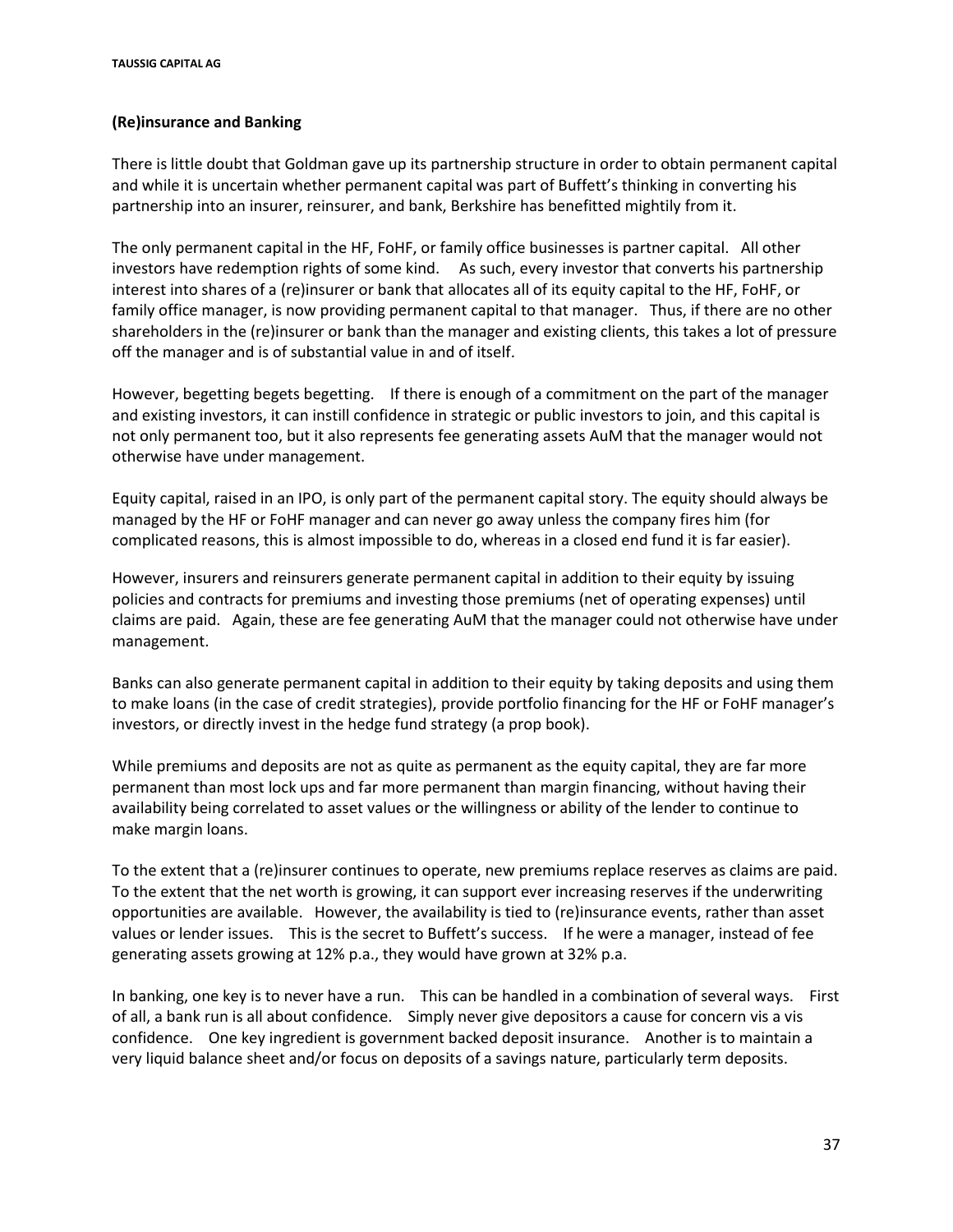Most hedge fund managers gather assets the old fashioned way. They take out their knee pads and tin cups and go begging – one investor at a time. This is a tough road. It generally requires an appearance by the founder and/or portfolio manager and disrupts their ability to maximize returns. Premiums (for insurers and reinsurers) and deposits (for banks) are wonderful alternatives that do not take anywhere near the same effort to generate and do not tie up the founder or portfolio manager's time.

When a policyholder buys insurance, the insurer gets to hold the assets (less operating expenses) until a claim has to be paid. When an insurer buys reinsurance, the reinsurer gets to hold the assets (less the operating expenses) until the claims are paid. When an HF or FoHF manager sponsors an IPO for an insurer or reinsurer, he or she gets to manage the assets created by the premiums, without having to make a typical hedge fund type of sales call. (Re)insurance underwriters generate the assets and do so without requiring the founder or portfolio manager to make an appearance (which frees them up to concentrate on maximizing returns).

In some forms of insurance or reinsurance, the interval of time between collecting premiums and paying claims is very short (property insurance). In other forms, the interval of time between collecting premiums and paying claims is much longer or very long (life, medical malpractice, warranties). Some forms of insurance and reinsurance can be quite volatile (hurricanes in the Southeastern U.S.), while others are less volatile (structured reinsurance contracts – even if the underlying risks are volatile).

In order to avoid one of Taleb's Black Swans, the competitive advantage of the investment strategy allows the hedge fund sponsored reinsurer to contractually limit the magnitude of the worst possible scenario in exchange for leaving more of the underwriting profit with the ceding insurer (this is very attractive to very profitable insurers with capital constrained capacity limits).

Insurers and reinsurers can usually support premiums that create reserves of one dollar to three dollars for each dollar of equity, although higher and lower numbers might exist for differing lines of business. This means that insurers and reinsurers generate additional permanent capital reserves of 1 to 3 dollars for each 1 dollar of equity.

We generally use 1 to 1 through 2 to 1 (Berkshire's level of leverage) for forecasting purposes. Even if policyholders quit buying coverage, these funds remain for a long time and if policyholders continue to buy, new premiums usually replace claims that are paid, so the level of permanent capital is maintained (or continues to grow), arguably forever, which, in effect, makes it more or less permanent.

When a bank gathers deposits, the manager does not have to participate in the asset gathering side of the business as he does in the fund business. Depending upon his strategy, its liquidity metrics, and the deposit gathering strategy, a manager should be able to manage and generate fees on 10% to 100% of the deposit generated assets of the bank.

Banks can provide permanent capital for the manager in two ways: (1) by lending to and providing HF and FoHF linked structured products (rated and unrated principal protected notes, rated and unrated fund linked notes, total return swaps, barrier options, letters of credit for captive insurers and reinsurers) to investors in the manager's HF or FoHF strategies; and (2) by directly investing some of the deposits in the strategy itself (some credit strategies might be able to utilize most, if not all of the deposits this way).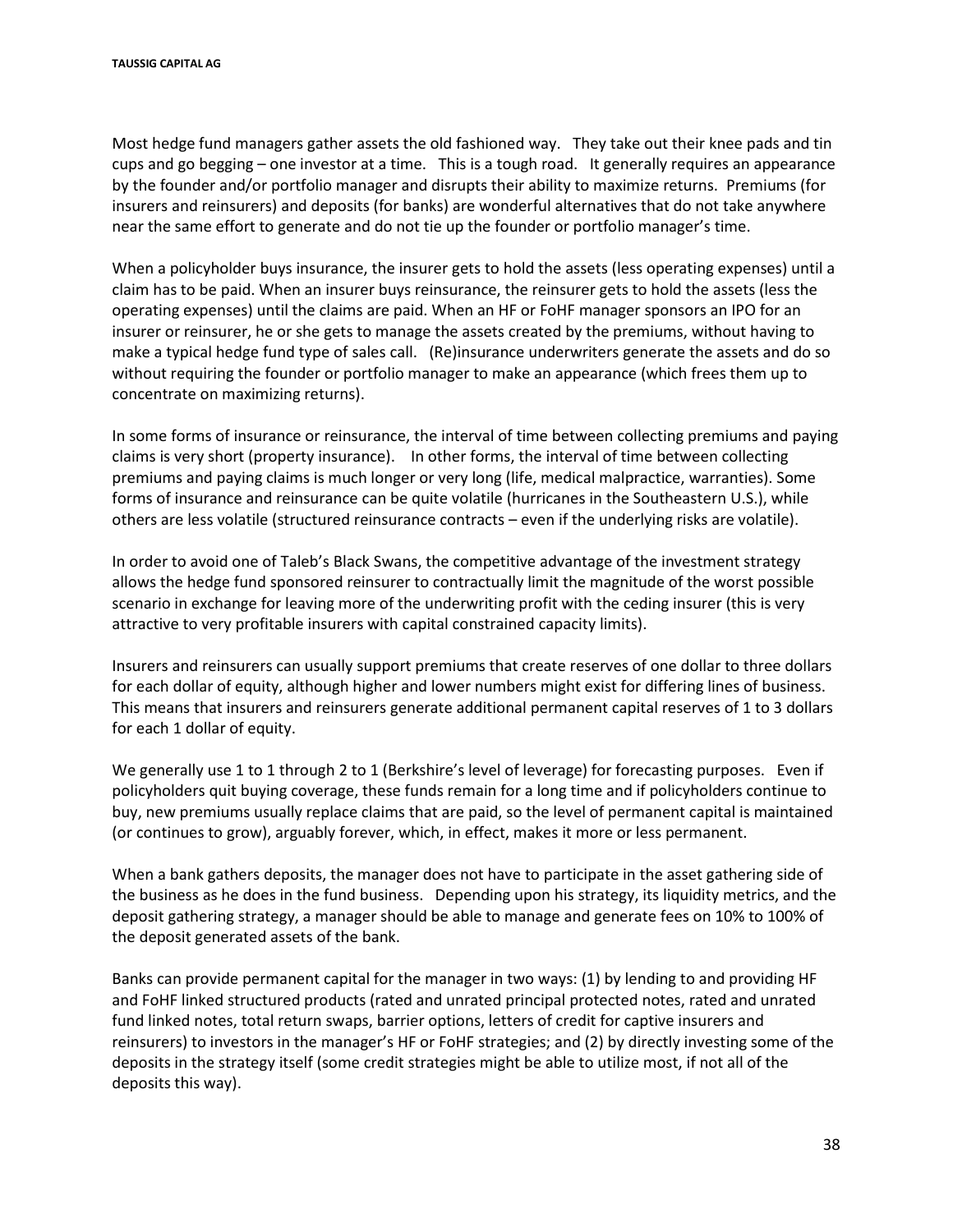For most hedge fund and funds of hedge fund strategies, the bank can take in up to 12 dollars of deposits for each 1 dollar of equity and use 10 to 11 dollars of the 12 dollars for lending purposes and 1 to 2 dollars of the 12 dollars as a "prop book". For some credit strategies, all deposits can become fee generating AuM.

A word of caution - unlike insurance or reinsurance liabilities, which can last for years, if not decades, deposits can leave rather quickly and as a source of "permanent capital" might not be so permanent if the bank is not careful, although we have developed some methods to significantly mitigate this for most banks.

#### **Summary**

At the end of the day, the successful launch of an insurer, reinsurer, or bank can reasonably result in permanent capital of anywhere from 60 to 260 times the investment that the HF or FoHF manager may personally make (talk about an outsized return). Aside from the 10 to 20 times the return (22 to 45 times, if taxable) that the HF or FoHF manager can make as an investor over 10 years (as opposed to investing in his own funds), he or she also stands to earn incremental management and incentive fees each and every year that may be far in excess of the amount of his personal investment.

Because of their permanent capital, insurers, reinsurers, and banks with large amounts of capital have gravitas. Think about it. Do publicly traded HF and FoHF mangers such as Och-Ziff, GLG, or Gottex have the market clout that a reinsurer or bank with equity capital identical to their AuM would have?

With their transitory capital, hedge fund managers are always at risk of becoming dinosaurs (Tiger showed that even the largest hedge fund manager can go out of business) and those that hemorrhage assets but eventually survive are unlikely to ever gain the respect or clout that an insurer, reinsurer, or bank can have.

**Next: Chapter 8 – Monetizing HF Managers, FoHF Managers, and Family Offices**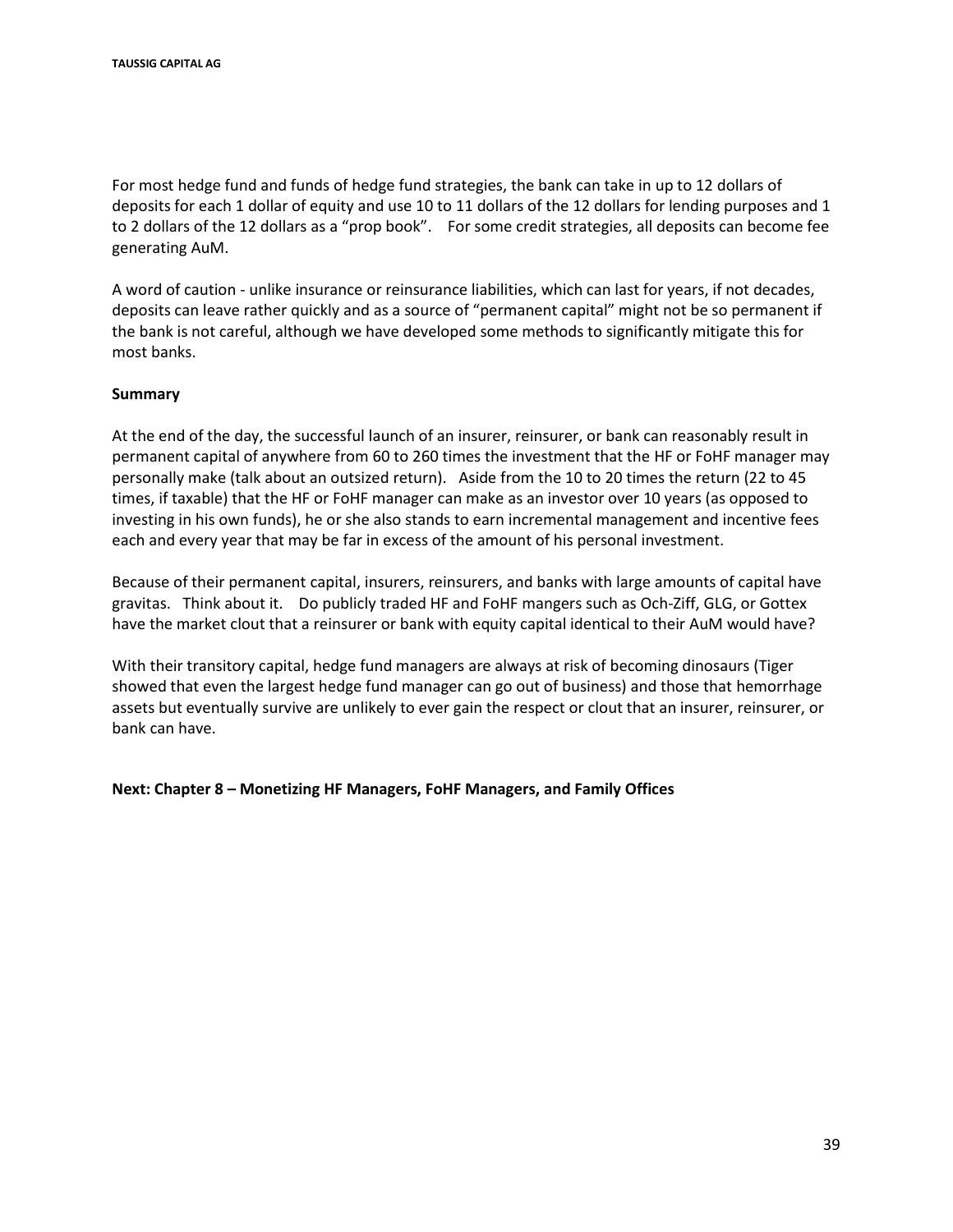#### **CHAPTER 8 - MONETIZING HF MANAGERS, FoHF MANAGERS, AND FAMILY OFFICES**

#### **Overview**

Any HF or FoHF manager or family office that enters the insurance, reinsurance, or banking industries usually does so in order to:

(1) raise a significant amount of new AuM;

- (2) obtain permanent capital;
- (3) take advantage of systemic inefficiencies available in reinsurance or banking;
- (4) significantly improve returns without a proportionate increase in risk; and/or
- (5) provide superior liquidity, income tax, UBTI, and ERISA solutions to investors

In doing so, the HF or FoHF manager or family office should also gain a very valuable option with respect to monetizing some or all of his or her firm.

The hedge fund industry has experienced a combination of growth and profitability unprecedented in the history of business. If a widget industry had the same growth and profitability metrics that the hedge fund industry enjoys, 99% of the profitable ones could easily monetize a portion of their business by selling out and/or monetize all of their business by selling out or going public.

On the other hand, I believe that fewer than 5% of all HF and FoHF managers will ever get one penny for any part of their business, because the hedge fund industry does not lend itself to being bought out or to becoming a public company, which are the two traditional means of monetization.

#### **The IPO of a HF Manager, FoHF Manager, or Family Office**

For most companies, an IPO not only monetizes the business, it also raises capital that can be deployed to increase profits. In addition, it provides currency to make acquisitions, decouples its shareholders from the lock step timing of a collective monetization when individual financial needs and ambitions vary considerably, and provides a more meaningful equity incentive for up and coming talent in the firm.

HF and FoHF managers do not require very much capital and, even if the proceeds were deployed in the investment strategy of the manager, it is unlikely that their portion of the balance sheet would command a premium to book value and might even cause the company to trade at a discount to book (although book value could rise significantly as returns and fees compound).

As such, the proceeds of most IPOs in this space have gone to selling shareholders rather than the company and the firms intend to pay out most, if not all, of their earnings (because they cannot put them to work effectively and for tax reasons in the U.S.).

Another negative aspect of an IPO for a HF or FoHF manager is the level of disclosure required. In an IPO, the company must bare its innermost secrets, even though the IPO may not be successful. Even if the success of the IPO were guaranteed, baring the innermost secrets of a HF or FoHF manager is antithetical to the hedge fund culture. After the IPO, Sarbanes-Oxley would likely be a cultural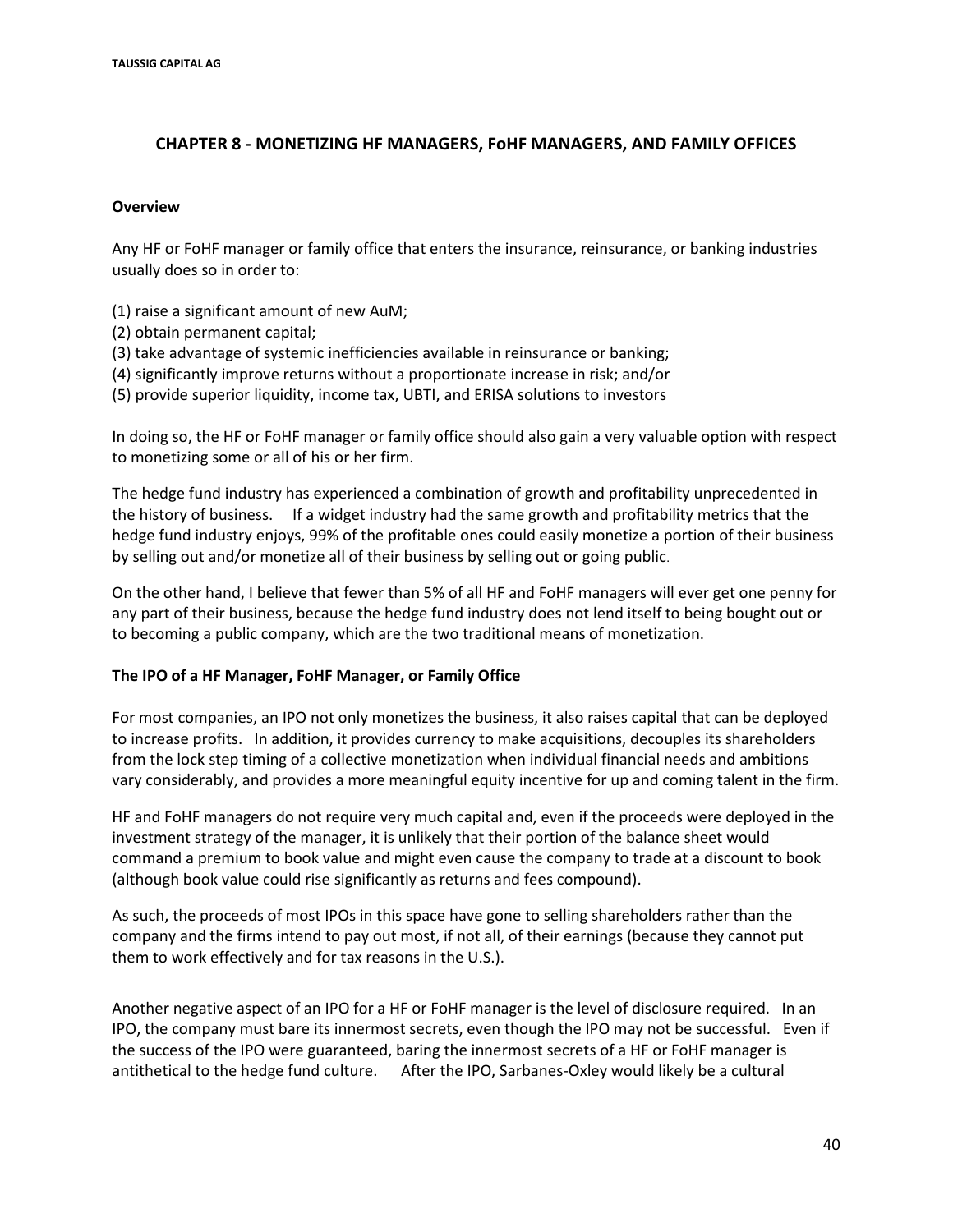nightmare for any publicly traded HF or FoHF manager that chose to list in the U.S. and flotation in other markets might not make as much sense if there is no natural connection to that market.

Investors in publicly traded companies like to see smooth upward growth in earnings. This is a problem for a publicly traded HF or FoHF manager, because EBIT*B*A (Earnings before interest, taxes, *bonuses*, and amortization) will be somewhat dependent on performance and AuM.

When performance suffers as it did for most of the industry in 2008, fees decline (profits decline even more). Thus, earnings could fluctuate violently unless assets grow at a tremendous rate in the face of performance problems, which is unlikely. As mentioned earlier, when Tiger left the business it had suffered roughly 2% in redemptions for each 1% of loss.

Thus, redemptions are likely to exacerbate the problem and if and when the performance and redemption spiral ends, the fund manager is unlikely to ever recover to his former glory. As such, most publicly traded alternative asset managers have massively underperformed in the public markets and several have been unmitigated disasters (we believe that this will also affect their fund investors in terms of confidence in the manager with an attendant impact on AuM) .

Even if performance is steady, public markets expect growth and growth can only come from increasing AuM. The problem of accelerating AuM is the law of diminishing returns. In the hedge fund business, size kills and absolute size kills absolutely. If returns fall, and redemptions accelerate, it could have a disastrous effect on the stock price.

Lastly, the above negatives apply in today's tax environment but would be magnified and/or pale by comparison if proposed legislation altered the current U.S. tax laws. At this time, U.S. based hedge fund managers benefit from tax treatments of their funds. These benefits have been preserved to some degree by using REIT-like tax rules for the publicly traded managers.

However, legislation has been proposed to close these down for publicly traded HF or FoHF managers (it may ultimately fail to pass, grandfather those already public, or could ultimately extend to privately held hedge fund managers as well). If the ultimate scenario applies only to publicly traded firms, there will be even less reason go public than there is now.

#### **A Total or Partial Sale of a HF or FoHF Manager**

The history of acquiring all of a HF or FoHF management firm has not been great. The acquirer's "assets" go down the elevator every night. HF and FoHF managers are a very entrepreneurial class by definition, while almost all potential acquirers are large financial institutions, run by bureaucrats and technocrats (Sarbanes-Oxley anyone?) and cultural clashes are inevitable. In almost all cases, the principals in the HF or FoHF management firm that has been totally acquired leave at the first opportunity.

Partial sales seem to work better, although the lesser the amount acquired, the more likely that both parties will be satisfied. When a majority stake or large minority stake is acquired, the two parties end up in a deadly embrace, particularly if the acquirer has provided institutional credibility that has allowed the HF or FoHF manager to grow rapidly. For the buyer, acquiring the balance could be very costly and could ultimately drive the principals (who have stayed to protect their remaining stake) away. For the principals, purchasing the institutional piece could put them in debt for the rest of their lives.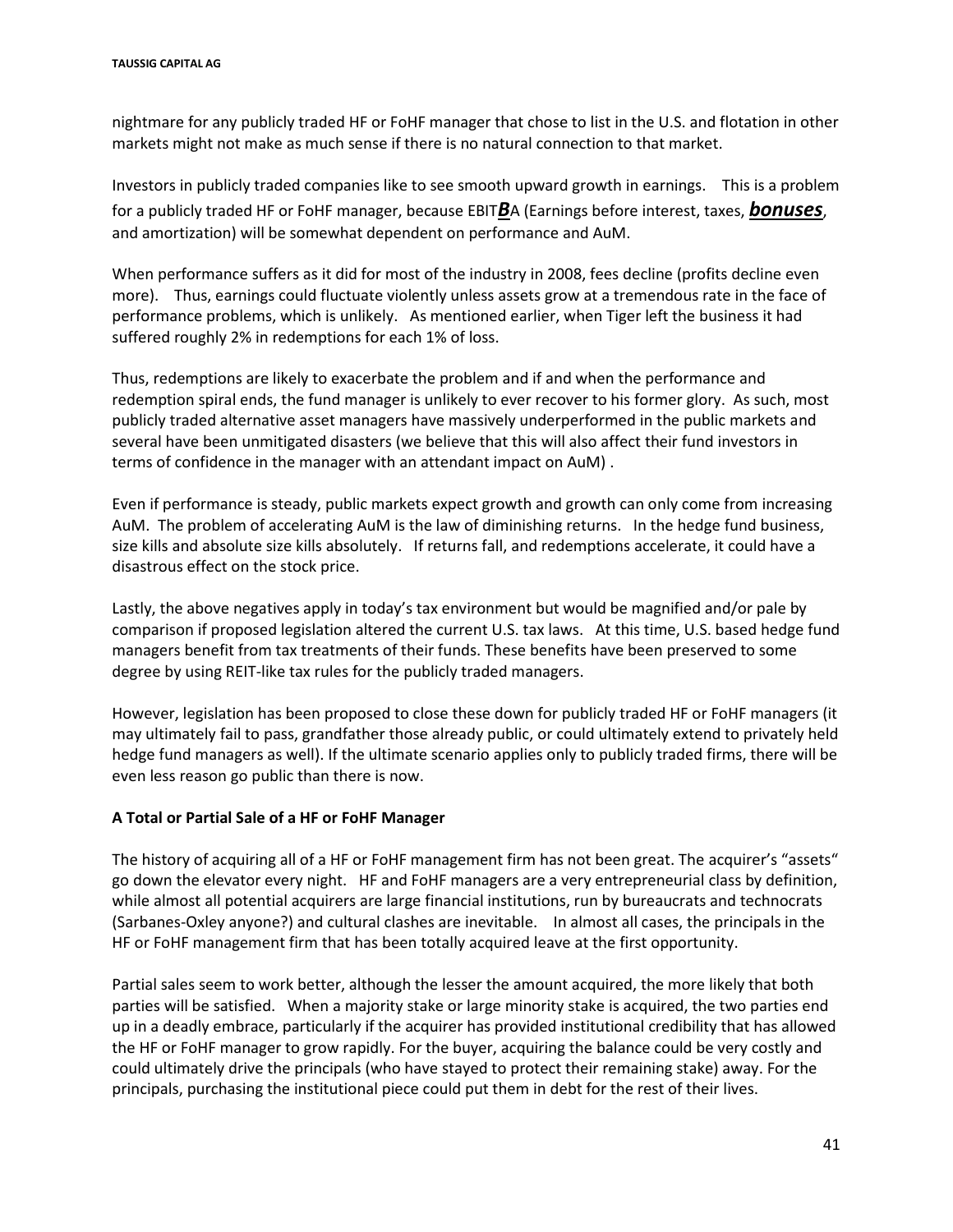Anecdotally, I know of a situation where the institution acquired a majority stake, but the hedge fund manager has consistently posted better results than the institution's proprietary trading desk. He has repeatedly asked for the opportunity to run the prop desk, only to be rebuffed by the politics of the institution. The founder of this firm is the most unhappy, seriously rich, person that I know.

Smaller minority stakes (10% to 20%) seem to work far better, particularly if the acquirer has distribution capabilities that could help the HF or FoHF manager grow by a percentage greater than that acquired. If a manager sold 15%, but the acquirer helped it grow by 15% or more per year than it would have otherwise grown, then the seller has a smaller piece of a much bigger pie (and it has not really lost anything) and has pocketed the sales price in the process. Assuming the buyer has not paid too much, there are often synergies that result from the new relationship that further enhance the buyer's ROI beyond cash on cash returns.

These transactions can occur in many forms from a purchase of percentage of equity to a purchase of a percentage of revenues. They can also target management fees only, performance fees only, domestic fees, only, offshore fees only, or any combination of these in equal or differing proportions. Depending upon the jurisdictions of the buyers and sellers, the tax and regulatory regimes can make all the difference as to whether or not a transaction can or should consummate and in which form.

#### **Reverse Mergers**

A variation of both selling out and an IPO is the reverse merger, whereby some or all of the HF or FoHF manager merges into a company that is already publicly traded. In 2007, GLG, a British hedge fund manager merged into Freedom Acquisition Corp, a Special Purpose Acquisition Company (or "SPAC") and began to trade on the New York Stock Exchange. GLG was not a success and recently merged with Man Group plc. Also in 2007, Carl Icahn merged his investment management company into an REIT that he already controlled. Ramius merged into Cowen and lastly, KKR reverse merged into one of their publicly traded funds.

Relative to selling out, the manager may take advantage of a reverse merger without losing control. Relative to an IPO, proxy disclosure is less onerous than IPO disclosure and success is far more likely at the time of disclosure than in an IPO. A reverse merger can have significant positive or negative tax ramifications that are too complicated to cover in this piece and if merged into a SPAC, there can be a substantial frictional cost (estimated at \$500 million in the case of GLG) for the HF or FoHF manager.

#### **Reverse Merging into an Insurer, Reinsurer, or Bank Sponsored by the Manager**

Should a HF or FoHF manager sponsor a startup insurer, reinsurer, or bank, that entity could ultimately acquire some or all of the manager (as in the Icahn case). The manager could then enjoy the benefits of monetization on a basis that is advantageous to both the manager and the acquiring institution in ways that would be unlikely for a less connected combination and the manager can further consolidate his control of the public company. Under this scenario, the HF or FoHF manager begins to look a lot more like Buffett.

One of the benefits of monetization through a reverse merger into an insurer, reinsurer, or a bank that was sponsored by the HF or FoHF manager (as opposed to an IPO or a reverse merger into a SPAC or another public shell) is that the earnings of the far larger institution are less dependent on the earnings of the HF or FoHF management business to meet growth targets. Thus, the HF or FoHF manager can get full value for his or her business without the long term risk imposed by the pressures to grow AuM. In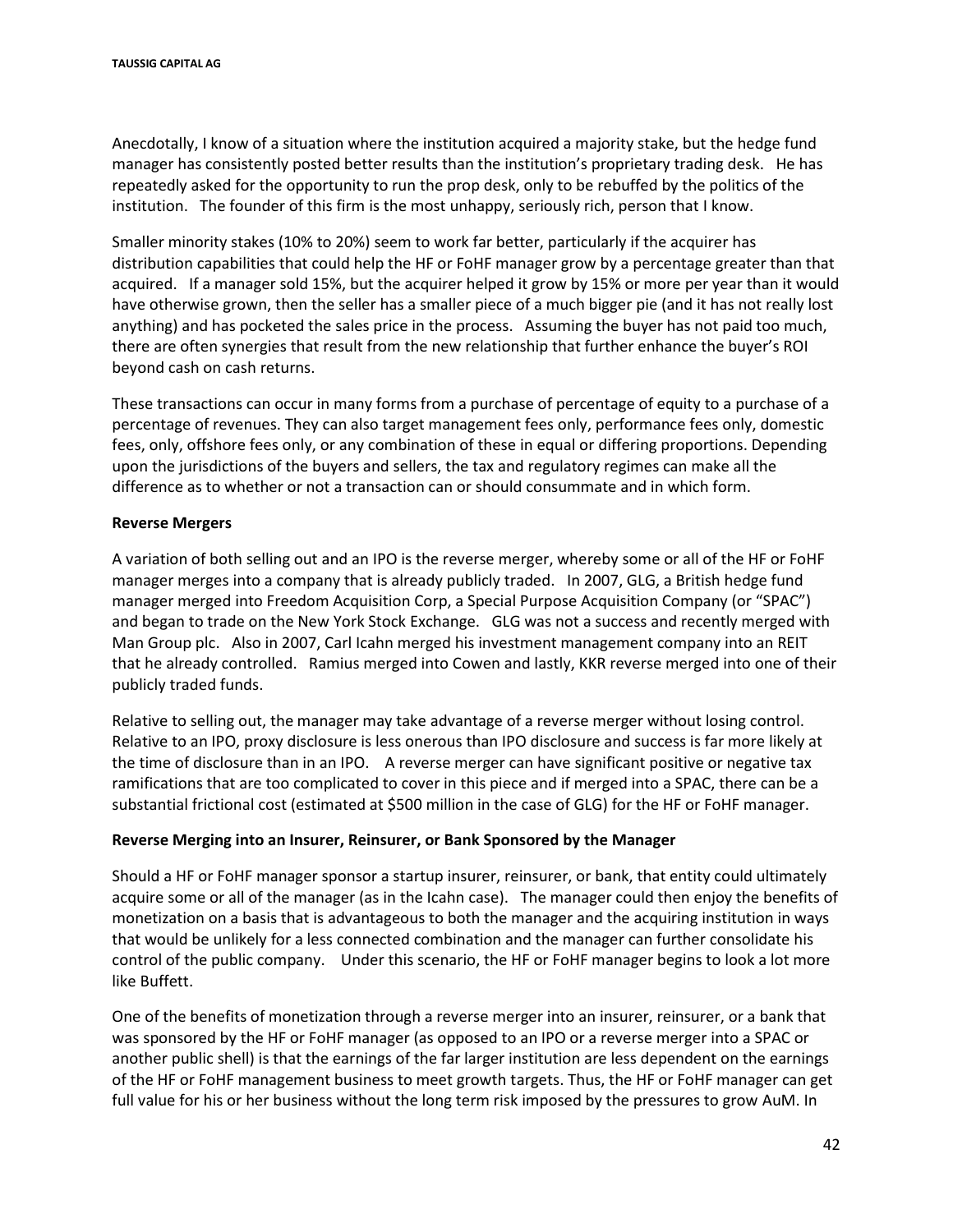addition, the HF or FoHF manager controls something that has far more gravitas or clout, while aftermarket liquidity and attractiveness for institutional investors becomes far more likely.

Lastly, the bailout bill in 2008 eliminated fee deferral for offshore funds for tax purposes. The impact on the economics of managing hedge funds and funds of hedge funds will be significant. Each incremental dollar of AuM in an offshore fund was worth 2 to 16 times the future after-tax value of the same dollar in an onshore fund. Because of this and because the domestic fund paid most of the expenses of the fund management business, many hedge fund and fund of hedge fund managers have far more of their personal wealth untaxed in offshore fund deferral accounts.

If a U.S. based fund manager properly structures his relationship with the insurer, reinsurer, or bank that he or she creates, and later merges the fund management business into the insurer, reinsurer, or bank, much of the value of the previously allowed offshore fee deferral can be recaptured.

Because Goldman Sachs is so new to banking, it is difficult to draw a portrait similar to the one I did with Berkshire Hathaway. Instead, I can apply the principals of Berkshire to a traditional bank that takes deposits and makes loans.

In a traditional bank, each dollar of deposits generates about 1 cent worth of fees or interest rate spreads, net of operating costs. Again, the impact on banking ROEs is largely dependent on the number of increments of deposits for each increment of equity. In its simplest form, a bank that lends out its entire deposit base to corporations would be limited to \$10 of deposits for \$1 in equity. In mortgages, it could lend \$20 of deposits for \$1 of equity.

So how and why did banks such as Citi, B of A, and HSBC end up with balance sheets leveraged 60, 80, or even 100 to 1? They were able to do it by a combination of proprietary trading of instruments (i.e. governments, money markets, and derivatives) that have virtually no or very low capital charges. In doing so, the banks experienced escalating staffing levels and complexity, both of which translated into executive compensation at the highest levels in the most opaque of manners.

The average return on equity for the five largest banks in their best five years was 22%. A simpler bank with \$10 of deposits for each \$1 of equity would generate ROEs of 10% to 15% pre-tax from operations that would translate to 15% to 20% pre-tax when added to a 5% return on a long only fixed income portfolio for the equity capital or 10% to 13.3% after-tax. Since this is somewhat better than the (re)insurance industries, banks tend to trade at higher multiples.

But what if we changed two parameters? Instead of long only fixed income, we substitute either the S&P 500 returns for the last 40 years or the HFRI index over the last 10 years. We add roughly 4% and 6% respectively. What if we could also cut corporate taxes by 90%, the after-tax ROEs become 18% to 25% respectively. With very minimal complications. Add one more dimension, using some of the deposits to fund a prop book or directly lend in a credit strategy, and the numbers explode.

You may recall that Buffett quit the hedge fund business to go into reinsurance and banking. Where is the bank? 12 years later, the U.S. government made him give up one or the other. At the time, banks could not cross state lines, so he gave up the bank. Even though state lines are no longer an obstacle, he would likely have given up the bank if given the same choice again today. Banks cannot buy whole companies, whereas reinsurers can. More than 80 acquisitions later, this would surely have cramped Buffett's style.

**Next: Chapter 9 – Family Offices, a Special Case**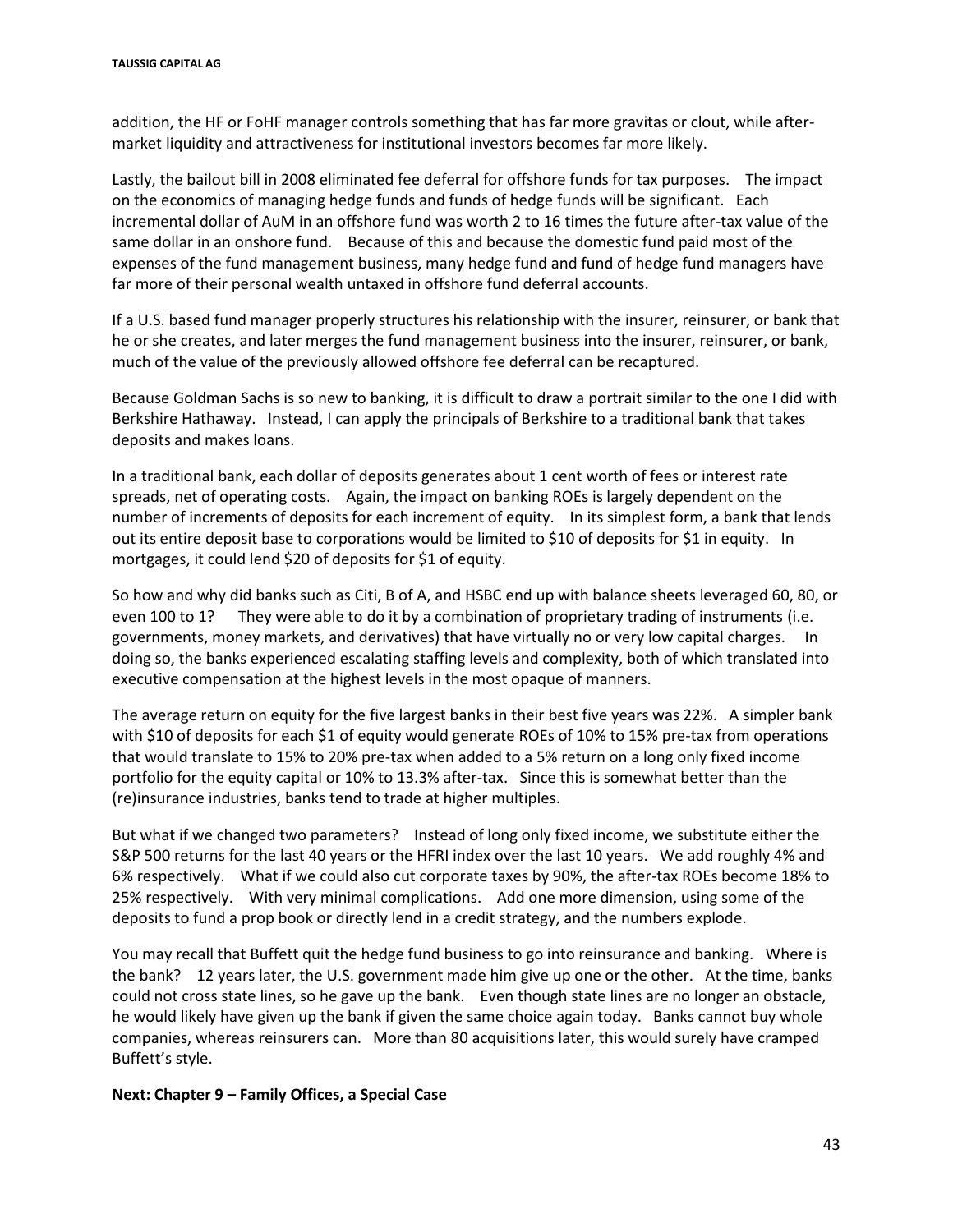## **CHAPTER 9 – FAMILY OFFICES, A SPECIAL CASE**

Family Offices generally come in two types: (1) Single family; or (2) Multi-family. A family office that has made a decision to leverage its asset management capabilities and manage assets for non-family members will also be considered a multi-family office for purposes of this paper.

In many ways, Family Offices are very similar to private banks without the regulatory constraints of a banking license (or major benefits thereof). Private Banks try to combine wealth administration with asset management, call it wealth management, and charge accordingly.

As a Swiss, it pains me that our private banks are superior wealth administrators, but that most are short on world class asset management capabilities. Instead, many private banks outsource asset management to external managers (as do many Family Offices) but rely on retrocessions (commissions on management and performance fees) from the managers they "select" to generate a significant amount of their private banking profits (which Family Offices are generally disinclined or unable to do).

To the extent that Family Offices and private banks allocate assets to external managers, they are very similar to FoHFs. Thus, a Multi-Family Office or a Single Family Office that would be willing to manage non-family assets could readily substitute itself for any reference to a FoHF throughout this paper.

Multi-Family Offices that allocate some or all of their assets to a portfolio of hedge funds should start one or more banks that allocate an equal amount of assets to that same portfolio of hedge funds. Single Family Offices willing to manage non-family assets should do likewise. Even Single Family Offices unwilling to manage non-family assets, but willing to control a publicly traded private bank would also benefit from doing so.

The two primary reasons for doing so are: (1) significantly better returns for family members and nonfamily members alike, without a proportionate increase in risk; and (2) gentler tax treatment for investors in the UK and U.S.

While a case can be made that a Family Office that is so inclined should consider a lending oriented banking strategy, the likelihood is that most Family Offices that follow this prescription will limit their activities to private banking. In addition to delivering significantly better returns and tax treatment (if taxable in the UK or U.S.), banking also provides better liquidity (if the bank is publicly traded) and an additional wealth management platform if a Swiss bank is the focus or part of the banking group.

For the Multi-Family Office or Single Family Office that wants to manage external money, the additional benefits are: (1) a significant increase in AuM that would not otherwise be available; (2) permanent capital that can never be redeemed; and (3) a vehicle to monetize the business value of the family office without selling out and losing control or having to take a standalone family office public.

Let's start with significantly increased returns without a proportionate increase in risk, which are available to the main family and non-family members alike. By way of reminder, the operational profit and loss statement of a bank is interest income plus fees minus deposit costs minus expenses. Accordingly, the average lending bank earns 1 cent for each \$1 of deposits.

Thus, a bank with \$100 million of deposits should earn \$1 million from operations and a bank with \$1 billion in deposits should earn \$10 million from operations. These operational profits are not very difficult to achieve. Two million Americans of average abilities show up to work in banks every day and generate these operational results.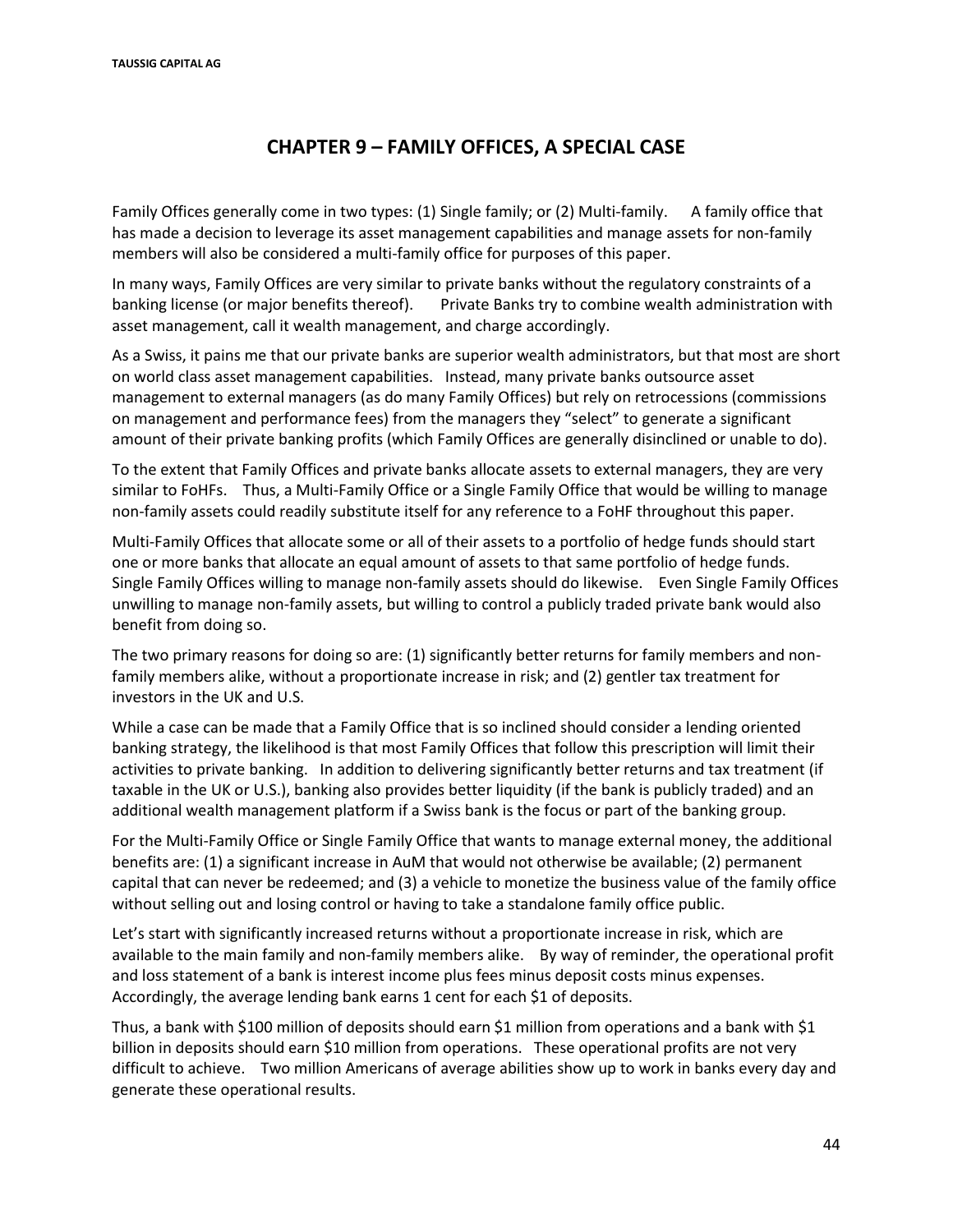However, these operational profits are independent of the amount of the equity capital in the bank. Thus, if the bank had \$1 billion of equity capital, the impact of operational profits on \$100 million or \$1 billion in deposits would be negligible and minimal (respectively) in comparison to the returns generated by investing the equity capital. On the other hand, if the bank had only \$100 of equity capital, the impact of the earnings on \$100 million or \$1 billion in deposits would be infinite in terms of ROE.

In terms of the P&L, there is no connection between the operational earnings of a bank and its level of capital as long as everything goes right. However, regulators and market discipline prevent banks with only \$100 in equity capital from ever attracting \$1 billion in deposits. As such, regulators (and the market) generally like to see at least \$1 in equity capital for every \$10 of deposits to cover problems.

Furthermore, the equity capital is usually invested in a portfolio of long only fixed income securities. For argument's sake, let's assume that the equity capital returns 5% and that there are \$10 of deposits (earning 1%) for each \$1 of equity capital. The bank would then have a pre-tax ROE of 15% (5% + 10 x 1%) and an after-tax ROE of 10% if it were in the UK, the U.S.

Let's look at a diversified portfolio of hedge funds earning 10%. On the surface, the investments in the hypothetical bank and portfolio are equal. For the offshore or tax exempt investor, the two hypothetical investments would have the same future value whether he holds or cashes out. While the Londoner also compounds at 10% as long as he remains invested in the each vehicle, if he cashes out, he will be taxed on the funds at 50%, but at only 18% in the bank.

In the case of a New Yorker, the fund returns are subject to annual taxes of roughly 50%, while his investment in the bank is not subject to annual taxation and is taxable at roughly 25% only when he sells. To illustrate this, look at the following table, which shows the gains on a \$1 million investment in funds or a bank for each type of investor under two scenarios (hold or cash out) after ten years.

| <b>Scenario</b>       | <b>Offshore or Tax - Exempt</b> | Londoner        | <b>New Yorker</b> |
|-----------------------|---------------------------------|-----------------|-------------------|
|                       |                                 |                 |                   |
| <b>Funds Hold</b>     | \$1.594 million                 | \$1.594 million | \$0.629 million   |
|                       |                                 |                 |                   |
| <b>Funds Cash Out</b> | \$1.594 million                 | \$0.797 million | \$0.629 million   |
|                       |                                 |                 |                   |
| <b>Bank Hold</b>      | \$1.594 million                 | \$1.594 million | \$1.594 million   |
|                       |                                 |                 |                   |
| <b>Bank Cash Out</b>  | \$1.594 million                 | \$1.307 million | \$1.195 million   |

Quite an eye-opener. All things being equal, the offshore or tax-exempt investor is indifferent with regard to funds or the bank and whether to hold or cash out. On the other hand, the Londoner is indifferent if he holds, but is far better off investing in the bank if he plans to cash out some day. The American is far better off in the bank whether or not he holds or cashes out.

There are no changes to the funds that would yield different outcomes. However, there are two changes that can improve the bank. Change the investment strategy for the bank's equity capital from long only fixed income to the fund strategy. This would raise pre-tax ROE to 20%. Then move the bank offshore, where the corporate tax rate drops from 33% to 5%. Now look at the gains.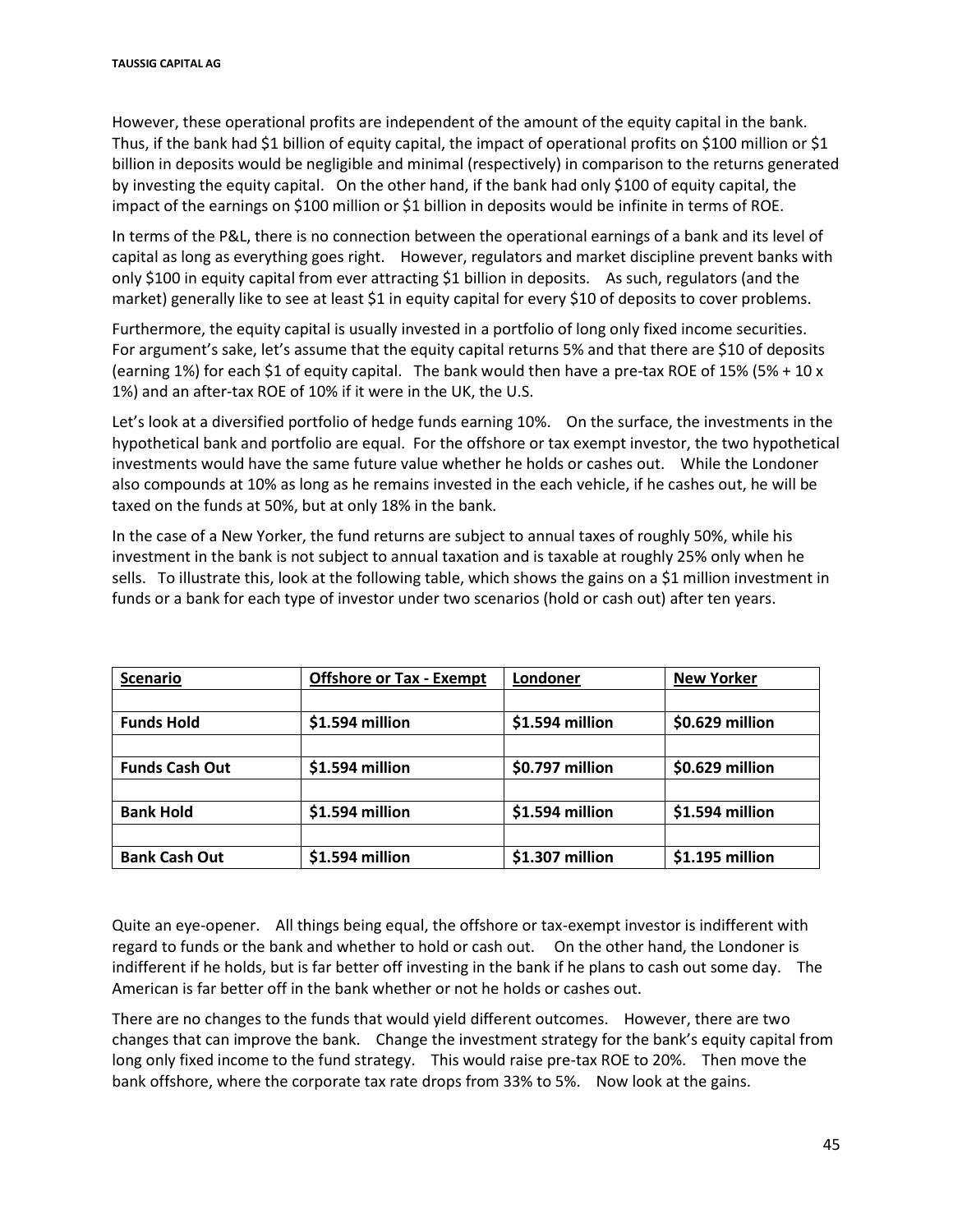| <b>Scenario</b>       | <b>Offshore or Tax - Exempt</b> | Londoner        | <b>New Yorker</b> |
|-----------------------|---------------------------------|-----------------|-------------------|
|                       |                                 |                 |                   |
| <b>Funds Hold</b>     | \$1.594 million                 | \$1.594 million | \$0.629 million   |
|                       |                                 |                 |                   |
| <b>Funds Cash Out</b> | \$1.594 million                 | \$0.797 million | \$0.629 million   |
|                       |                                 |                 |                   |
| <b>Bank Hold</b>      | \$4.695 million                 | \$4.695 million | \$4.695 million   |
|                       |                                 |                 |                   |
| <b>Bank Cash Out</b>  | \$4.695 million                 | \$3.850 million | \$3.521 million   |

Gets better. For all of three types of investor, the bank outperforms the funds, whether one holds or cashes out. As such, it is difficult for us to imagine why anyone would refrain from pursuing a bank if they have the wherewithal to do so.

But this is a privately held bank that is only valued at book value. By contrast, publicly traded banks with believable balance sheets trade at 1.5 to 3.0 x book value. Assuming that the bank is publicly held and trades at 1.5 x of book value the table becomes:

| <b>Scenario</b>       | <b>Offshore or Tax - Exempt</b> | Londoner        | <b>New Yorker</b> |
|-----------------------|---------------------------------|-----------------|-------------------|
|                       |                                 |                 |                   |
| <b>Funds Hold</b>     | \$1.594 million                 | \$1.594 million | \$0.629 million   |
|                       |                                 |                 |                   |
| <b>Funds Cash Out</b> | \$1.594 million                 | \$0.797 million | \$0.629 million   |
|                       |                                 |                 |                   |
| <b>Bank Hold</b>      | \$7.542 million                 | \$7.542 million | \$7.542 million   |
|                       |                                 |                 |                   |
| <b>Bank Cash Out</b>  | \$7.542 million                 | \$6.184 million | \$5.657 million   |

Even better, yet. Aside from the performance superiority of the publicly traded bank over the privately held bank over the funds, there are several other benefits for investors and the asset manager if the bank is publicly traded. For the investor, there is daily liquidity rather than the potential for lock ups, periodic liquidity, notice periods, and gates.

For the manager, the bank may attract more new families than a multi-family office (other families can still access the multi-family office if they so choose) and these additional families (and the public investors) become increased AuM (and fees) that would not be otherwise available.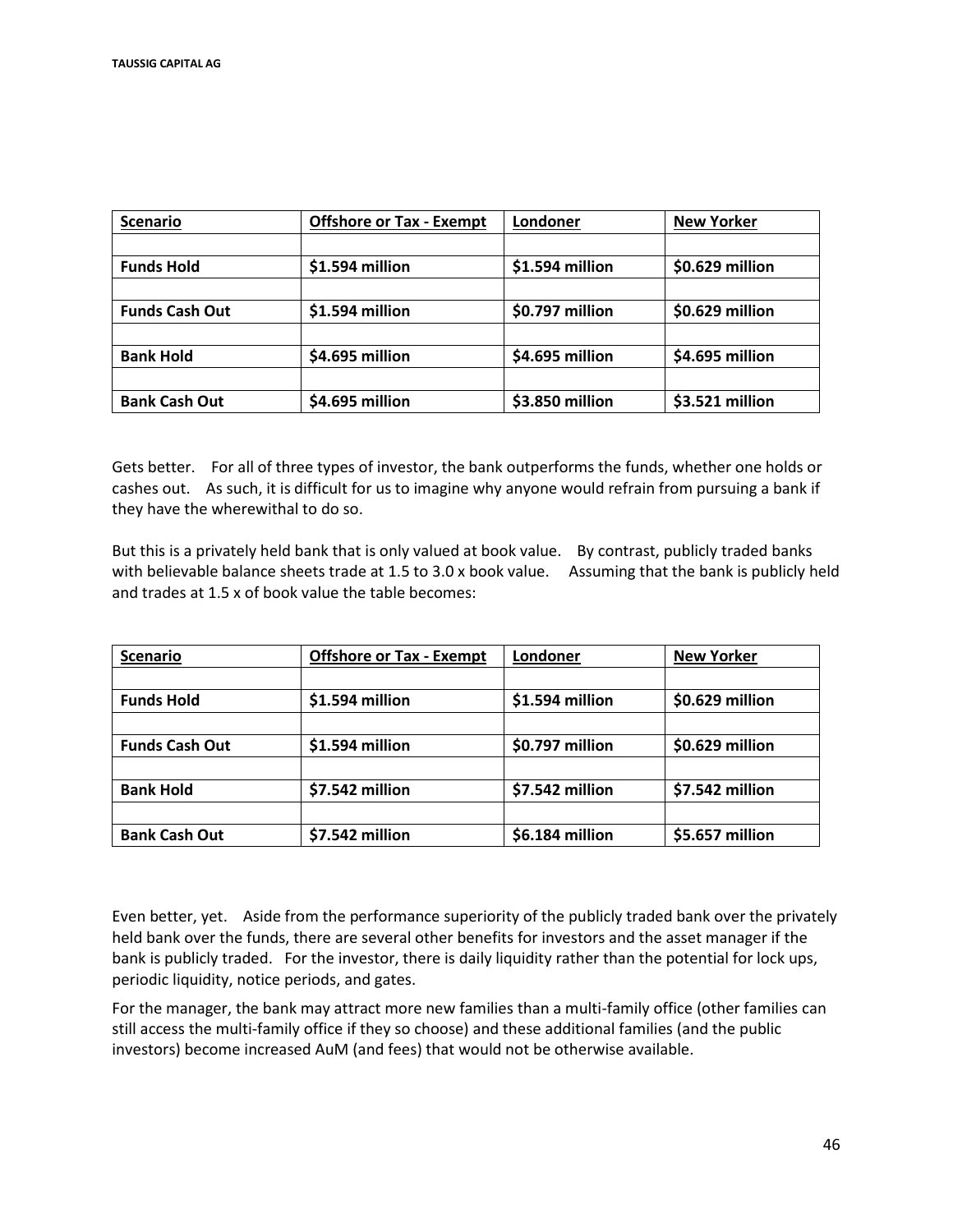The public capital and any non-family external assets that convert from funds to the bank also become permanent capital and not subject to redemptions. If the family office merges into the bank, it can monetize its business value more effectively than selling out or going public.

Private Banks generally derive their operational profits from fees, rather than from spreads. Fee generation is not only independent from the level of equity in the bank, it is also independent from both a regulatory and market discipline point of view. As a rule, Private Banks are thinly capitalized, so operating profits usually exceed the 10% ROE of a lending bank and their Price to Book Value multiples are usually much higher. As such, it is arguable that a private bank should outperform the tables above.

It is not that simple. A private bank is far more difficult to build than a lending bank (although it is arguable that a true multi-family office has a serious advantage in this regard). Secondly, a Family Office that enters private banking might be inclined to capitalize it as heavily as possible, lowering the operation profits in terms of ROEs. As a generalization, a private bank should achieve at least half the difference between the funds and the bank in the tables above, but is equally likely to exceed them. A combination of private bank and lending bank should significantly outperform the tables.

#### **Summary**

Capital only works once when it invests in a diversified portfolio of hedge funds. It works twice when it invests in a bank that invests in that same portfolio. It not only earns the fund returns, it also permits the bank to take deposits, earn fees, and generate operational profits. From a risk standpoint, the bank should outperform the portfolio of funds in up markets and down markets and often when the funds are down, the bank will still generate positive returns.

If the bank is only owned by a single family that is not taxable and remains private, it should still outperform the portfolio of funds. However, if the family is taxable, the benefit differential is far greater, even if the bank remains privately held. The optimum value is in a publicly traded bank. For complex tax reasons, most Single Family Offices for U.S. families must be willing to take in non-family capital (either from other families as an asset manager or the public through an IPO) in order to achieve the results in the tables above, although this can be achieved while leaving control within the family.

If other families and the public join, then the Family Office becomes more valuable due to the increased AuM and permanent capital, and the bank becomes the perfect vehicle to monetize the value of the family office, relative to selling out (and losing control) or going public.

A new bank should take 6 to 8 months to open its doors, cost about \$500,000, and require \$10 million in capital. If a Swiss private banking component is desirable, it should take 9 to 12 months, cost \$750,000, and require \$20 million in capital. These costs do not include staff costs (\$750,000 per year for a lending bank and \$1.5 million for a private bank in Switzerland), some of which may have to be incurred prior to opening, nor do they include the costs of fixturing premises and purchasing computer systems (\$500,000), the costs of a private placement memorandum (\$250,000) or the costs of an IPO filing (\$750,000), if additional capital is part of the capital strategy.

**Next: Chapter 10 – (Re)insurance or Banking?**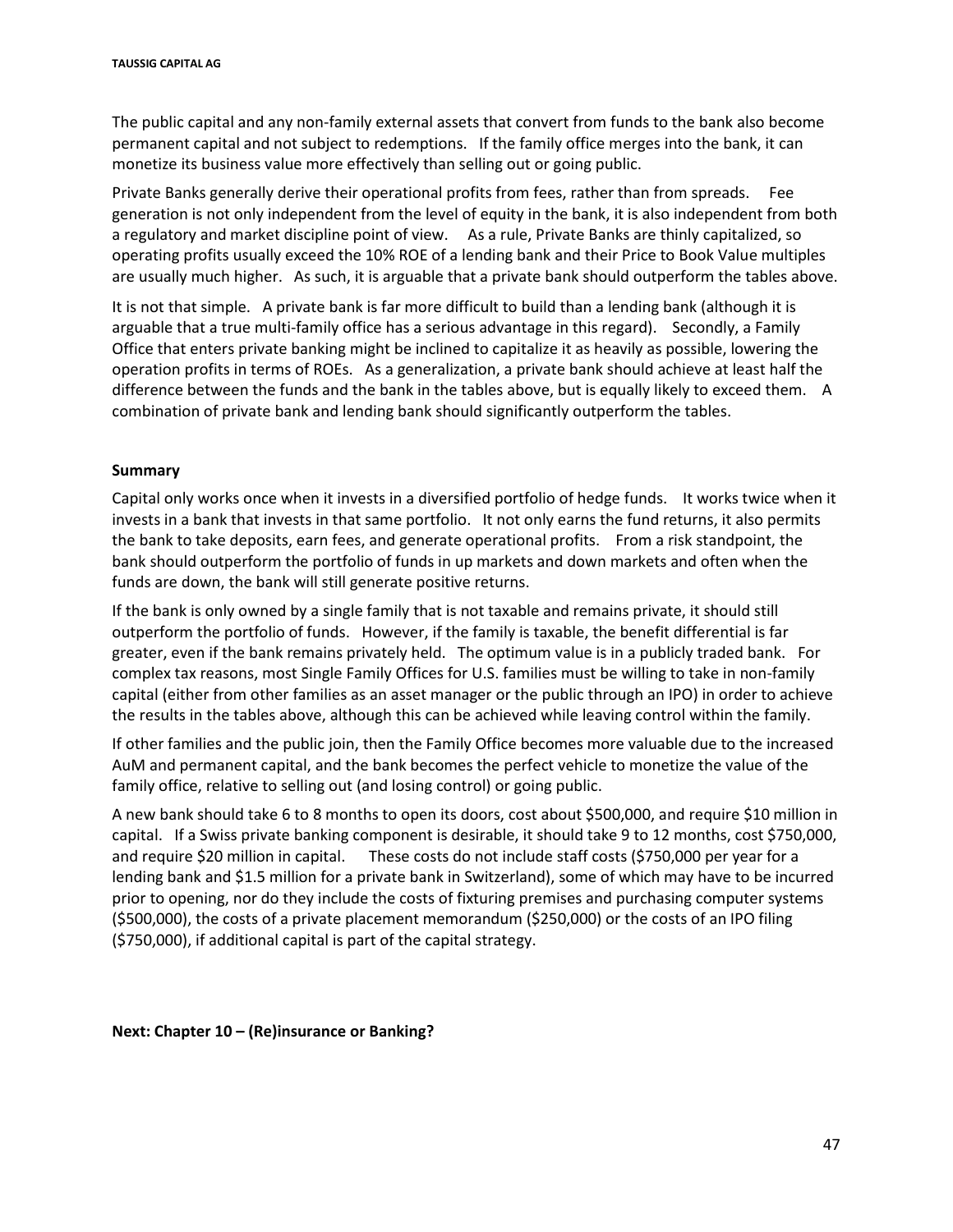## **CHAPTER 10 – (RE)INSURANCE OR BANKING?**

I am often asked whether I prefer insurance, reinsurance, or banking. I tend to prefer reinsurance over insurance, simply because insurance has many more moving parts, but I am relatively agnostic between reinsurance and banking. However, a sponsor may not (and in many cases, should not) be agnostic.

Insurance is transaction and people intensive. Lots of salesmen, lots of (often monthly) premium payments and attendant collections, lots of claims, etc. By contrast Greenlight Capital Re has more than \$2 billion in assets and is publicly traded, yet has fewer than 20 employees. That notwithstanding, we are working on an insurance project as of this writing, because it is the best fit for the sponsor.

As to whether a HF, FoHF, or Family Office should enter the (re)insurance or banking business (or both), largely depends on the sponsor's investment strategy, strengths and weaknesses, objectives, and the degree to which he or she wants to be involved in the (re)insurer or bank on an ongoing basis.

Some investment strategies, such as credit or those of a typical Family Office, naturally lend themselves to lending and private banking respectively, while others, such as insurance-linked securities, naturally lend themselves to insurance and reinsurance. Beyond that, to invest reserves in an alternative asset strategy, reinsurance requires an investment strategy that is highly liquid, because regulators, ratings agencies, and Wall St. analysts require that cross border liabilities be secured by letters of credit.

In early 2010, a publicly traded company with more than \$100 million in equity capital announced that it was changing its entire business to meld new reinsurance acquisitions with asset based lending funds on the premise that reinsurance premiums can be used to acquire additional ABL fund assets. I have studied this transaction and cannot see how it can work, because the ABL funds and their underlying loans are too illiquid to be used as collateral for letters of credit. (This company's shares were recently suspended from trading on the New York Stock Exchange and it is now in the process of being de-listed).

The simple test as to whether or not an investment strategy can underpin the reserves of a reinsurer is whether or not a prime broker or other lender will lend against the assets of the investment strategy on a loan to value (LTV) of 50% or more. If the answer is no, the reinsurance business has virtually no chance of being able to invest the entire float in the strategy.

However, it is entirely possible to use an illiquid investment strategy in reinsurance, provided that it is limited to a majority of the equity capital of the reinsurer (Buffett has bought more than 80 whole companies), but if the sponsor wants to benefit from investing the leverage created by the reinsurers reserves, it must have some liquid investments to support those reserves, or compete on underwriting skills (a losing game at best) with the rest of the reinsurance industry, because there is no investment edge at the margin. There are some rare exceptions (Blackstone comes to mind) that could utilize a private equity strategy for some of the equity and a fund of funds strategy for the reserves.

Beyond these investment management distinctions, the next consideration will be risk management. Simply stated, risk management in the insurance and reinsurance industries is all about liability management. Risk management in banking is about asset management and avoiding a run.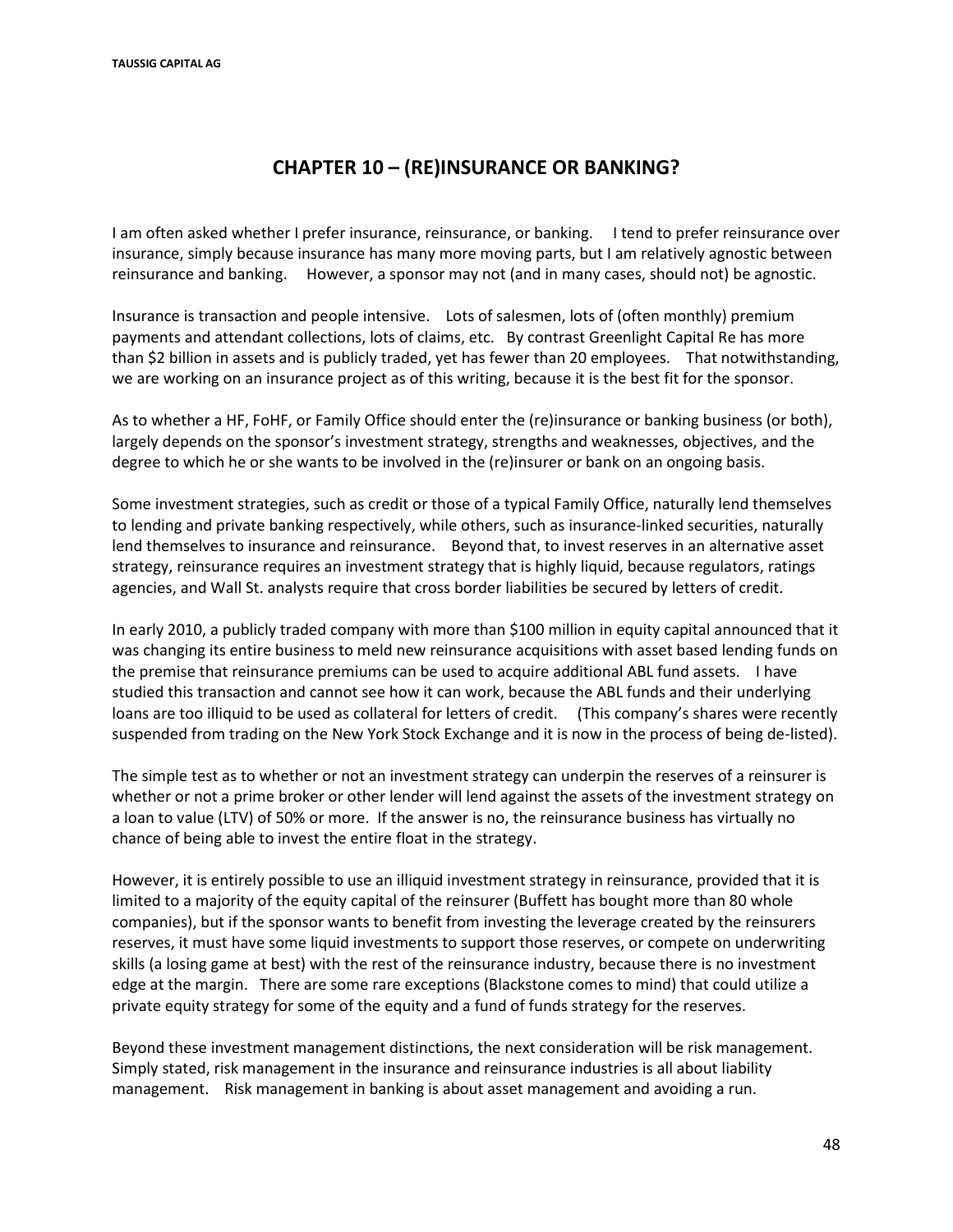HF, FoHF, and Family Office managers are already in the asset management business and usually know how to manage asset risks. Alternatively, they know how to hire people to manage them, proscribe boundaries, and monitor compliance within the parameters.

For most HF, FoHF, or Family Office managers, entry into the insurance or reinsurance business requires them to learn how to manage a portfolio of liabilities or learn how to hire people who know how, proscribe limits for them, and monitor their compliance. This is more than possible, but takes some effort. Buffett and David Einhorn of Greenlight are self-taught and have successfully mastered it.

Since I am also self-taught, I believe that anyone smart enough to play in the hedge fund business or in a Family Office at a high level can also master it, if they make the effort. If they are not willing to make the effort, they must find people that they trust who will either execute or monitor those who execute.

Other considerations have to do with the differences in starting or operating the businesses. Reinsurers cost far less and take far less time to license. Furthermore, their reserves are more permanent than banking deposits. Lastly, reinsurers are far simpler to operate. These differences will be covered in Chapter 15.

**Next: Chapter 11**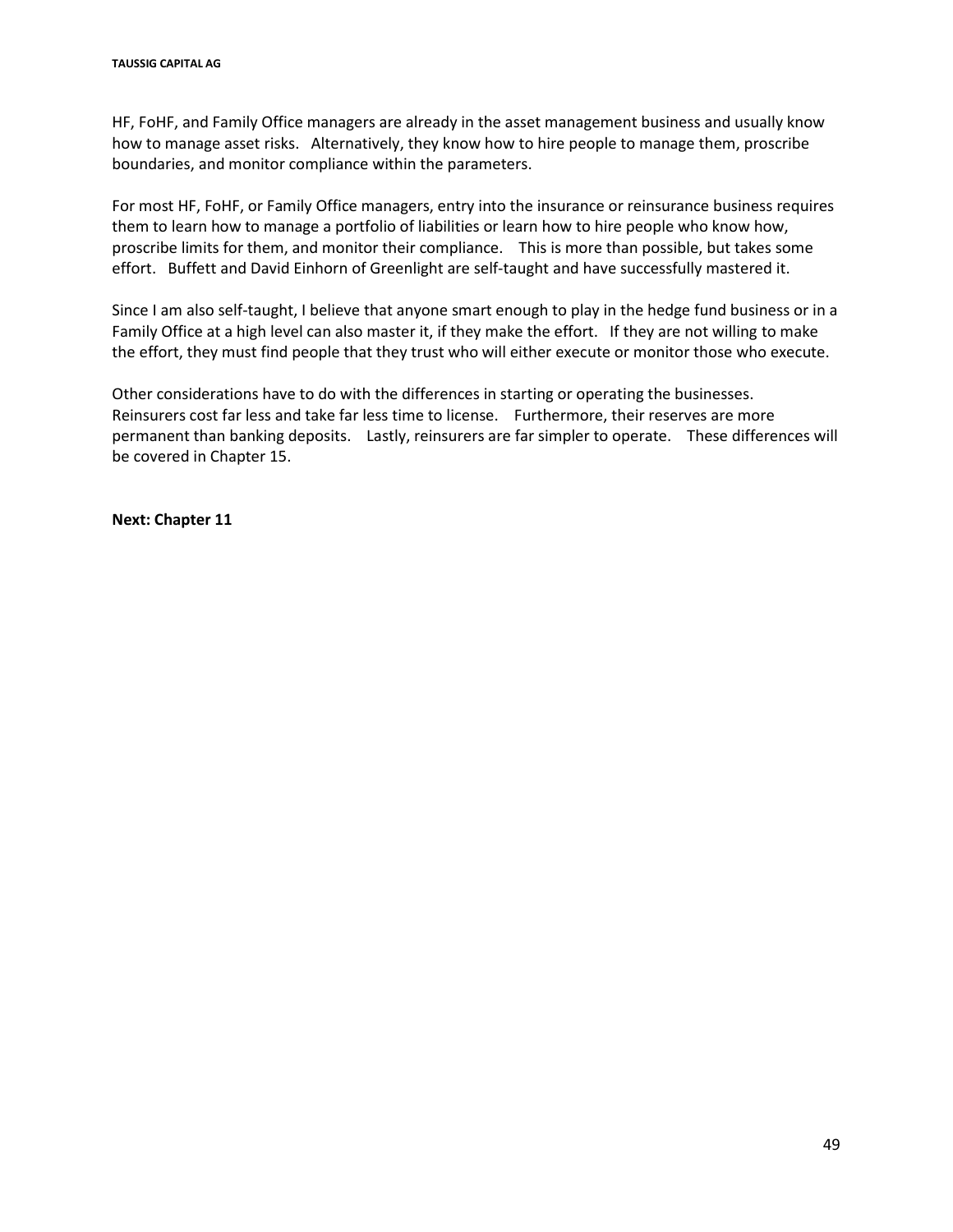#### **CHAPTER 11**

Like the 13<sup>th</sup> floor in an office building or a hotel, Chapter XI should generally be avoided and we have.

**Next: Chapter 12 – Two More Opportunities to Invest \$1 Million?"**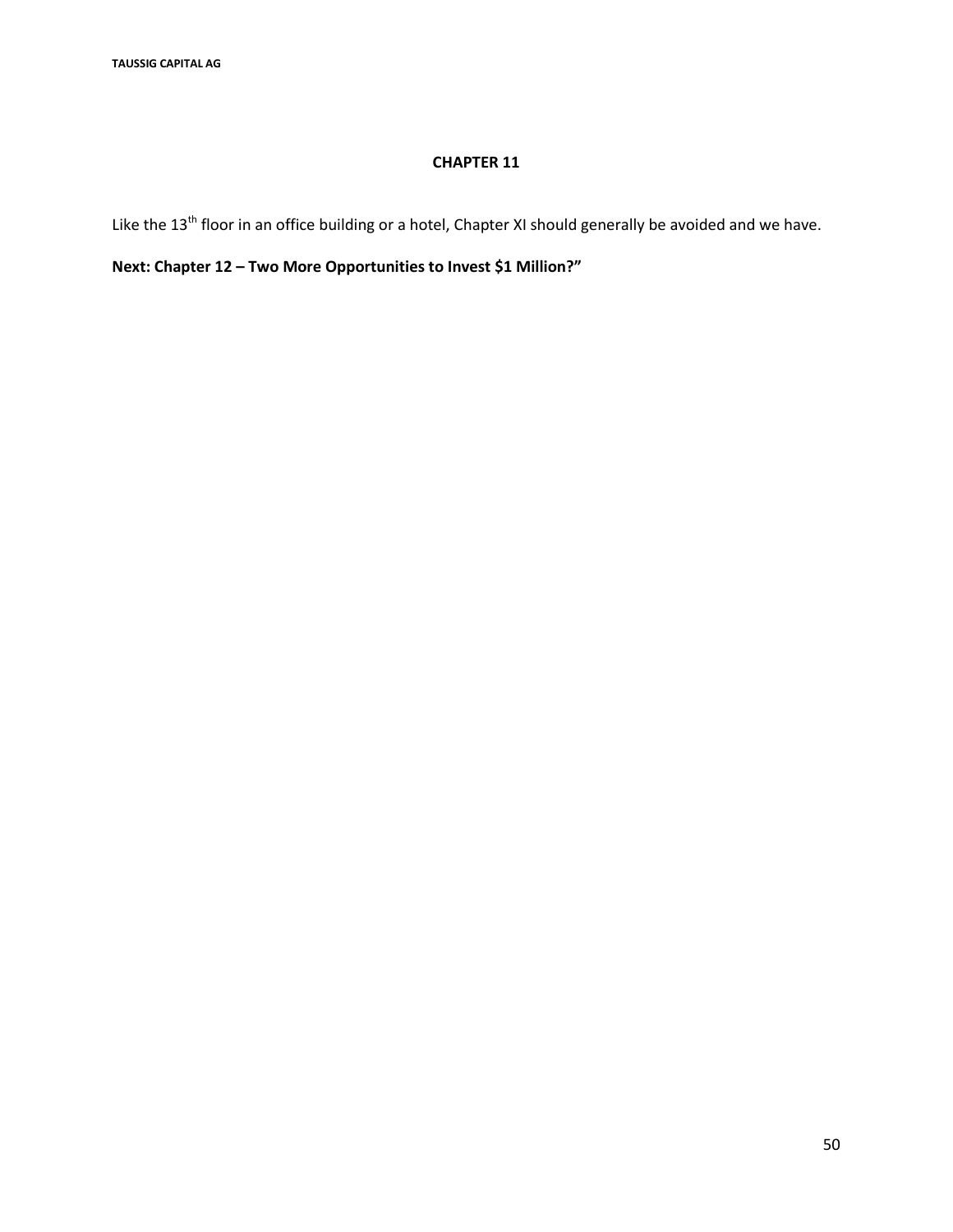## **CHAPTER 12 – TWO MORE OPPORTUNITIES TO INVEST \$1 MILLION**

#### **Opportunity #1**

It is August of 2004. You are looking to invest \$1 million and have narrowed your decision to four potential investments: (1) Berkshire Hathaway; (2) Goldman Sachs; (3) a long/short equity fund called Greenlight Capital, which is run by David Einhorn, who has never had a losing year and has generated returns of 29% over 8 years since inception but does not believe he can achieve anyway near that in the future (echoes of Buffett in 1969); or (4) a \$10 per share (book value) investment in Greenlight Capital Re, a startup reinsurer that will have its investable assets managed by David Einhorn, expects to go public within 3 years, and will try to take advantage of Berkshire Hathaway's structural benefits (except that it will be in the Cayman Islands and not subject to corporate taxes on its earnings). Again, you are:

- 1. An American, resident in New York. Which of the four do you choose if you are going to remain invested after 2010? If you are going to cash out on Christmas Eve in 2010 to start fresh in 2011 and live out your days in the Big Apple? If you are going to move to Florida before cashing out, cash out on Christmas Eve in 2010 to start fresh in 2011?
- 2. British, domiciled in London. Which of the three do you choose if you are going to remain invested after 2010? If you are going to cash out on Christmas Eve in 2010 to start fresh in 2011 and live out your days in London? If you are going to move to Monaco before cashing out, cash out on Christmas Eve in 2010 and start fresh in 2011?
- 3. An offshore investor who pays no income or capital gains taxes. Which of the three do you choose if you are going to remain invested after 2010? What if you are going to cash out on Christmas Eve in 2010 to start fresh in 2011?

#### **Opportunity #2**

It is May of 2007. You are looking to invest \$1 million and have narrowed your decision to four potential investments: (1) Berkshire Hathaway; (2) Goldman Sachs; (3) Greenlight Capital, the long/short equity hedge fund; or (4) the IPO of Greenlight Capital Re (symbol – GLRE) at \$19 per share. You are:

- 1. An American, resident in New York. Which of the four do you choose if you are going to remain invested after 2010? If you are going to cash out on Christmas Eve in 2010 to start fresh in 2011 and live out your days in the Big Apple? If you are going to move to Florida before cashing out, cash out on Christmas Eve in 2010 to start fresh in 2011?
- 2. British, domiciled in London. Which of the three do you choose if you are going to remain invested after 2010? If you are going to cash out on Christmas Eve in 2010 to start fresh in 2011 and live out your days in London? If you are going to move to Monaco before cashing out, cash out on Christmas Eve in 2010 and start fresh in 2011?
- 3. An offshore investor who pays no income or capital gains taxes. Which of the three do you choose if you are going to remain invested after 2010? What if you are going to cash out on Christmas Eve in 2010 to start fresh in 2011?

#### **NEXT: CHAPTER 13 – How Your Additional \$1 Million Would Have Performed**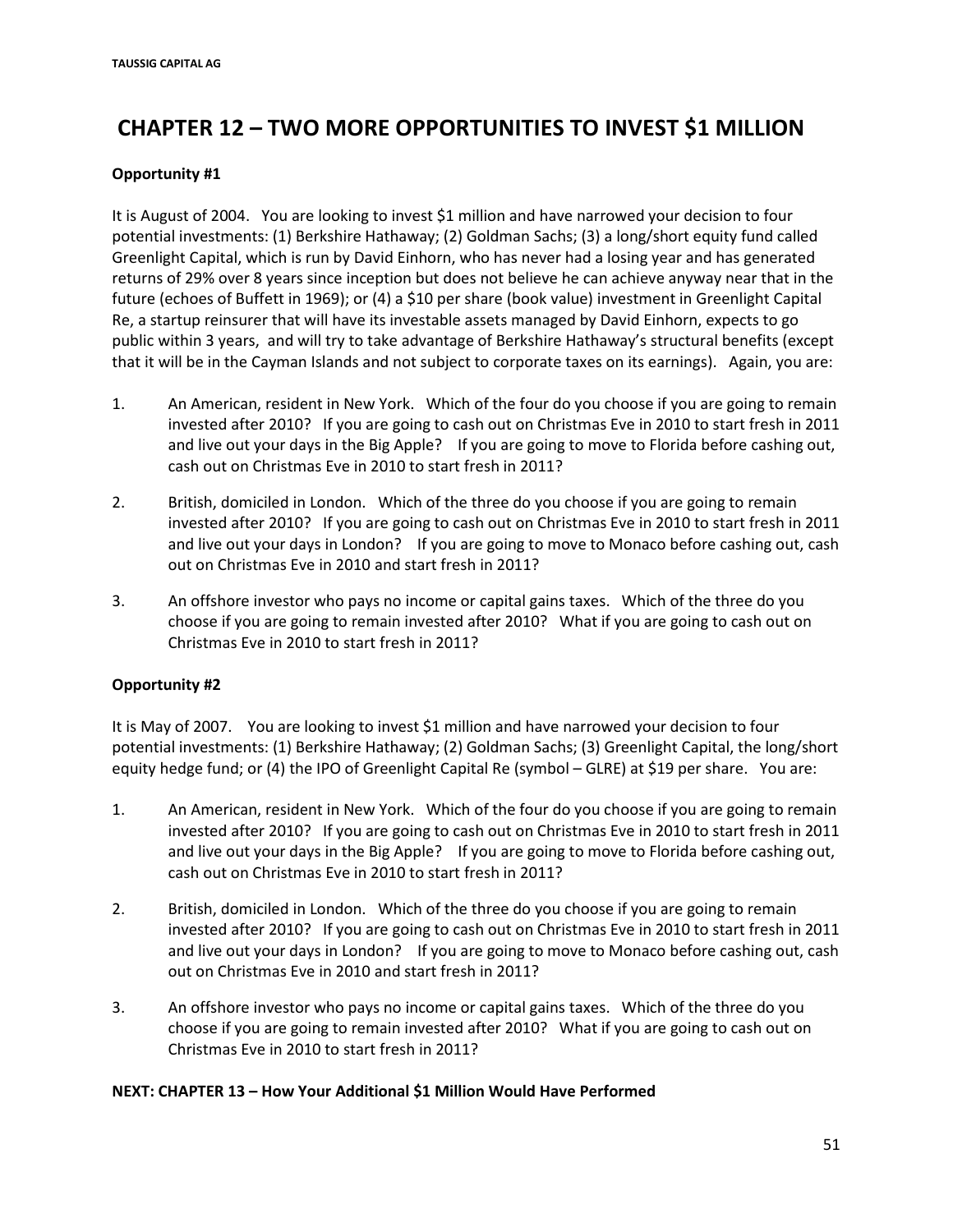## **CHAPTER 13 – HOW YOUR \$1 MILLION WOULD HAVE PERFORMED**

#### **Opportunity #1**

| Please look at the following table of <b>gains</b> from August of 2004 through the end of 2010: |  |
|-------------------------------------------------------------------------------------------------|--|
|-------------------------------------------------------------------------------------------------|--|

|                        |            |       | Greenlight | Greenlight Re |
|------------------------|------------|-------|------------|---------------|
| Investor               | <b>BRK</b> | GS    | Funds      | (GLRE)        |
|                        |            |       |            |               |
| American - Hold        | 394 k      | 996 k | 678 k      | 1.681 mil     |
| American - Sell & Stay | 296 k      | 747 k | 678 k      | 1.378 mil     |
| American - Sell & Move | 336 k      | 854 k | 678 k      | 1.546 mil     |
|                        |            |       |            |               |
| British - Hold         | 394 k      | 996 k | 724 k      | 1.681 mil     |
| British - Sell & Stay  | 315 k      | 824 k | 362 k      | 1.277 mil     |
| British - Sell & Move  | 394 k      | 996 k | 724 k      | 1.681 mil     |
|                        |            |       |            |               |
| Offshore               | 394 k      | 996 k | 724 k      | 1.681 mil     |

Under all circumstances, from August of 2004 through December 2010, you would have been far better off investing in GLRE, David Einhorn's reinsurance startup, and your returns would have almost been more than any two of the other three combined over roughly 6  $\frac{1}{2}$  years. The S&P insurance index ? A loss of (\$321k). Who would have imagined that Berkshire would have been such a laggard?

#### **Opportunity #2**

Please look at the following table of **gains** from May of 2007 through the end of 2010:

|                        |            |         | Greenlight   | Greenlight Re |
|------------------------|------------|---------|--------------|---------------|
| Investor               | <b>BRK</b> | GS      | <b>Funds</b> | (GLRE)        |
|                        |            |         |              |               |
| American - Hold        | 103 k      | $-254k$ | 172 k        | 411 k         |
| American - Sell & Stay | 77 k       | $-254k$ | 172 k        | 308 k         |
| American - Sell & Move | 90 k       | $-254k$ | 172 k        | 349 k         |
|                        |            |         |              |               |
| British - Hold         | 103k       | $-254k$ | 232k         | 411 k         |
| British - Sell & Stay  | 80 k       | $-254k$ | 188 k        | 337 k         |
| British - Sell & Move  | 103k       | $-254k$ | 232 k        | 411 k         |
|                        |            |         |              |               |
| Offshore               | 103k       | $-254k$ | 232 k        | 411 k         |

Whether you missed the original opportunity in 2004 (and the 900k return in 2 years and 9 months – annualized at 26% p.a.) or not, you still should have bought GLRE on the IPO. As of the end of 2010, GLRE shares were up 41.1% since the IPO, clearly outperforming the other three combined and the two gainers combined over the same period of time. The S&P insurance index ? A loss of **(\$501k).** 

#### **Next: Chapter 14 – Why Should Anyone Care?**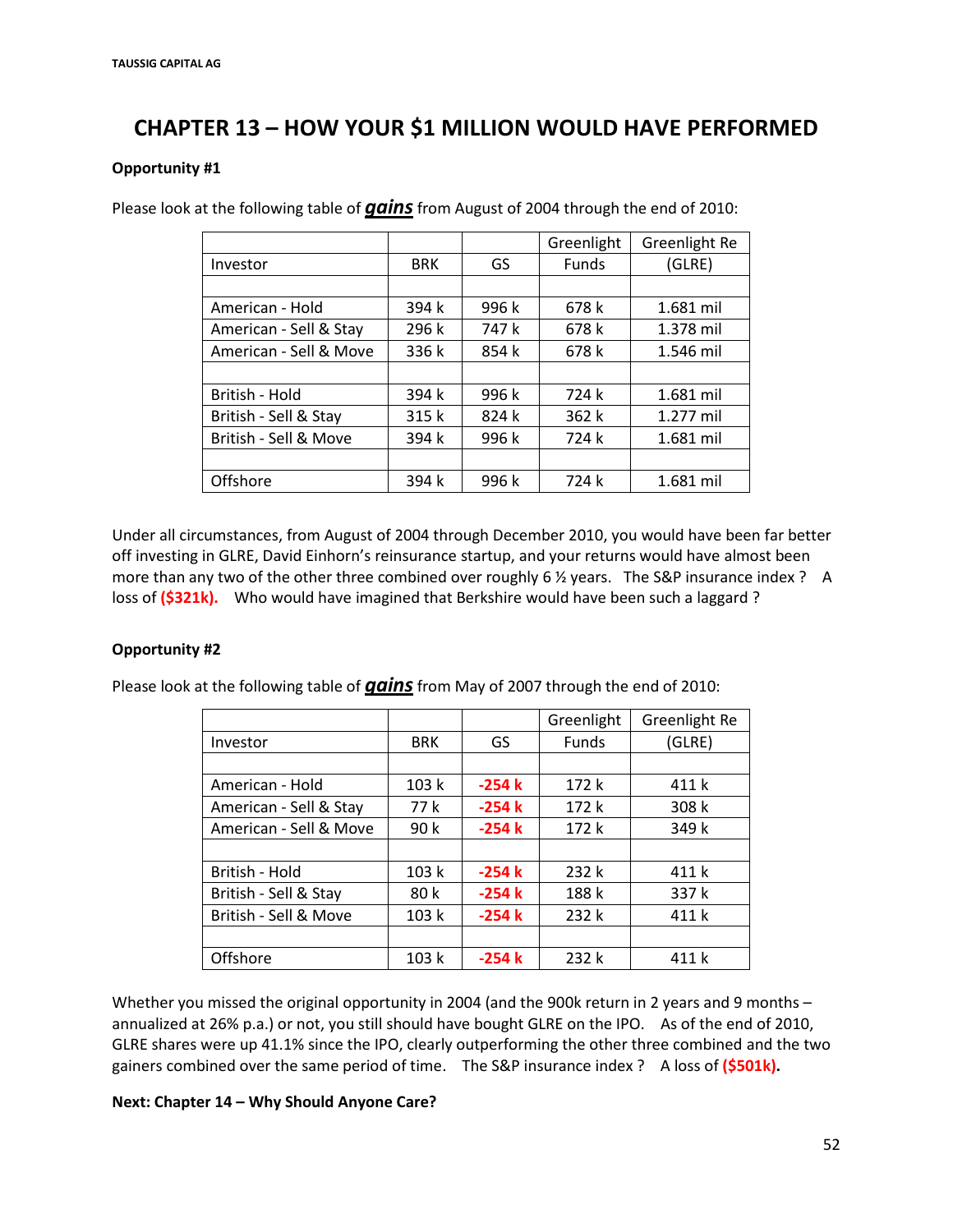## **CHAPTER 14 – WHY SHOULD ANYONE CARE?**

#### **Why Should an Investor Care?**

First of all, an investment in a (re)insurer or bank that allocates some or all of its assets to a given strategy provides significantly superior returns than a fund that uses that same strategy without a proportionate increase in risk. In GLRE's case, roughly 60% of the outperformance was attributable to market multiples (it trades at 1.31x of book value) and the remainder is attributable to higher ROEs. However, GLRE uses far less leverage than Berkshire and using Berkshire's (conservative) levels of leverage as a standard, the drivers of superior returns would normally be 60-40 the other way.

Secondly, if privately held, it offers identical liquidity to a fund (there are some caveats, though), and if publicly traded, it offers daily liquidity. During April of 2011, GLRE traded roughly \$3.0 million worth of shares each day. By contrast, when Greenlight Capital is not closed (which it normally is), Greenlight Capital fund investors are subject to two year lockups, periodic liquidity, and notice periods.

Lastly, taxation is not an issue for most non-U.S. investors, but it is an issue for UK and U.S. investors. GLRE does not pay corporate income taxes on its earnings and is exempt from PFIC taxation for U.S. investors. Thus, for the New Yorker, the drivers of the differences in value between GLRE and the Greenlight funds are 49% market multiples, 31% increased ROEs, and 26% tax. Again, since GLRE uses lower amounts of leverage, the breakdown would normally be expected to be 55%, 35%, and 10% respectively.

If a manager that an investor likes is sponsoring a (re)insurer or bank that will allocate assets to him, each of his investors should take a close look at it. These structures generate so much Structural Alpha with relatively little additional effort that it is arguable that every alternative asset investor should actively look for managers moving in this direction as vigorously as they look for funds to invest in.

#### **Why Should a HF Manager, FoHF Manager, or Family Office Care?**

Compared with an identical investment in a fund, an investment in a (re)insurer or a bank that allocates all of its investable assets to that same manager, significantly improves the investor proposition and that should be reason enough. This is doubly so, since the manager is often the largest investor in his funds.

However, the manager also gains the benefits of permanent capital and earns fees from a significant increase in AuM (that are far easier to raise than fund assets) that he would not otherwise manage. He also controls a vehicle that offers a superior way to monetize his management business. Lastly, the (re)insurer and/or bank can co-exist with the manager's funds and do not inhibit any other alternatives that the manager has for managing assets, raising AuM, or monetizing his business.

Put another way, if a (re)insurer or bank announced that it was going to allocate all of its investable assets to a managed account run by one manager, most managers would love to be anointed. Unfortunately, they would have to compete with y myriad of other managers. If one sponsors the (re)insurer or bank, he does not have to compete and the (re)insurer or bank is simply another client (pair passu with domestic, qualified, and offshore funds) of the fund manager that happens to have a managed account.

**Next: Chapter 15 – OK, OK, I'm Sold ….. How Long Does It Take and How Much Does It Cost?**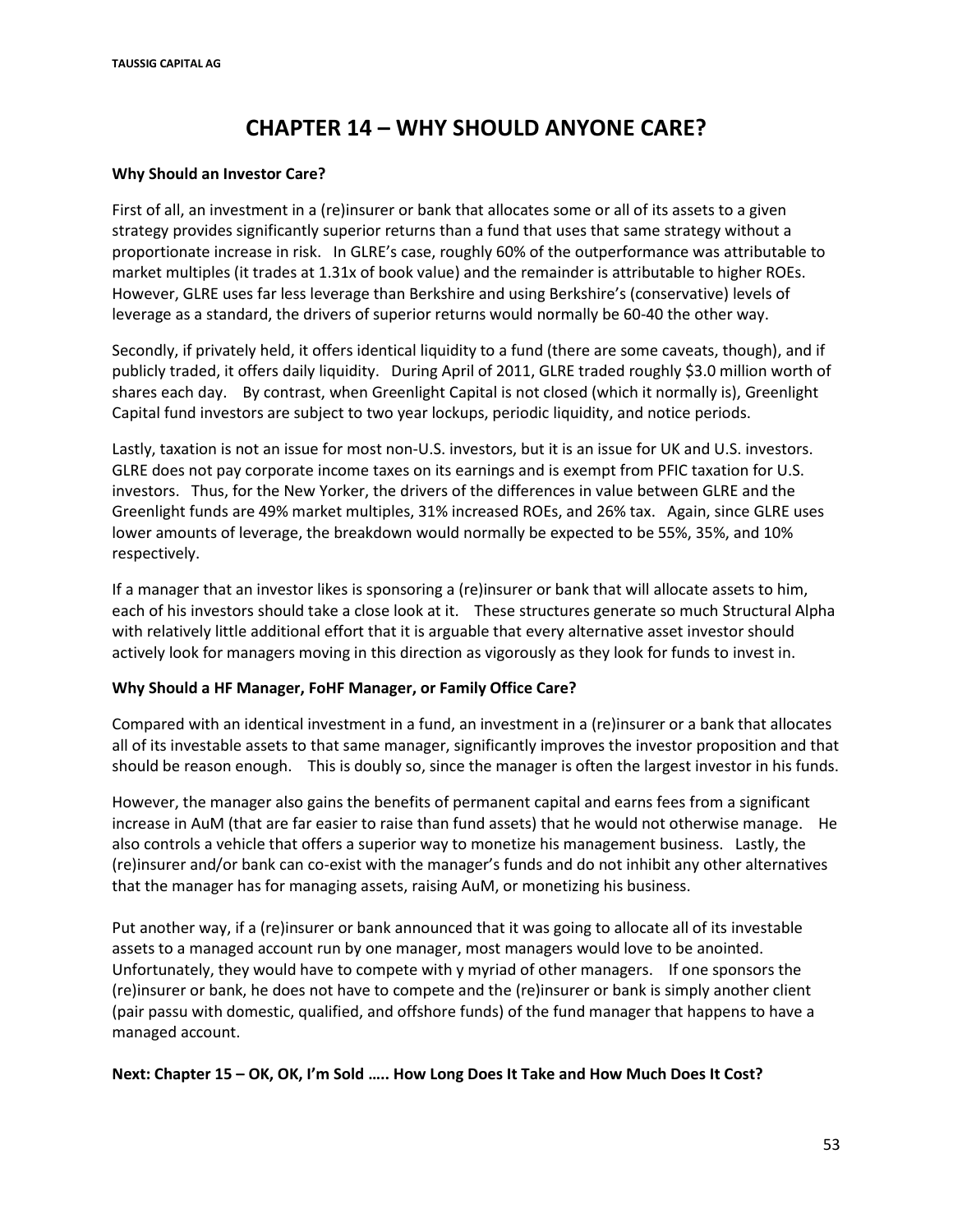## **CHAPTER 15 – HOW LONG DOES IT TAKE AND HOW MUCH DOES IT COST?**

How high is up? It depends ....

In general, startup insurers and reinsurers take far less time than start up banks, cost far less to get into business, and require less capital for a license. In normal times, startups and acquisitions take about the same amount of time and cost the same (not counting any premium to book in some acquisitions).

However, 2011 is not a normal time and bank regulators want fresh capital to prop up the sick ones instead of competing with them, so a change of control often takes less time and costs less than a new license in banking. As a rule, we do not like acquisitions. They often have legacy issues and cost a premium to book value (very important to avoid if you want to maximize compounding).

In these times, the premium to book has often vanished and there are clean insurers, reinsurers, and banks available at book (or even a slight discount), because the owners want or need to get out and regulators make liquidation a drawn out process. Thus, the only way to get the money out in the near term is to sell and not drive too hard a bargain in doing it.

That said, let's look at the timing and costs of startups. Insurers and reinsurers in offshore jurisdictions take roughly two months to get licensed and operational at a cost of roughly \$100,000 and minimum capital of \$1 million. At the other extreme, Switzerland might cost as much as \$300,000, take six to nine months, and require \$5 million in capital. The choice of jurisdiction will determine which extreme or point between and will largely be dependent on the choice of line of insurance or reinsurance.

To illustrate this point, Hurricane Katrina made landfall at the end of August in 2005. Anticipating a sharp rise in reinsurance rates, Aon Benfield assembled a management team, obtained a license, and secured commitments from 6 strategic investors. Less than 4 months from Katrina's landfall, Lancashire Holdings raised \$1 billion during Christmas week in its IPO on the London Stock Exchange.

A startup bank is far more complicated, time consuming, and costly. On the short end, a new lending bank can take 6 to 8 months, costs about \$500,000, and requires \$10 million in capital. If a Swiss private banking component is desirable, it should take 9 to 12 months, cost \$750,000, and require \$20 million in capital.

These costs do not include staff costs (\$750,000 per year for a lending bank, insurer, or reinsurer and \$1.5 million for a private bank in Switzerland), some of which may be incurred prior to opening, nor do they include the costs of premises, systems, policy and procedures manuals (as little as \$100,000 for insurers or reinsurers or \$500,000 up to gazillions for a bank) or private placement memorandums, (\$250,000) and/or an IPO filing (\$750,000) if additional capital is part of the capital strategy.

**Next: Chapter 16 – Seriously, Do Not Try This at Home**